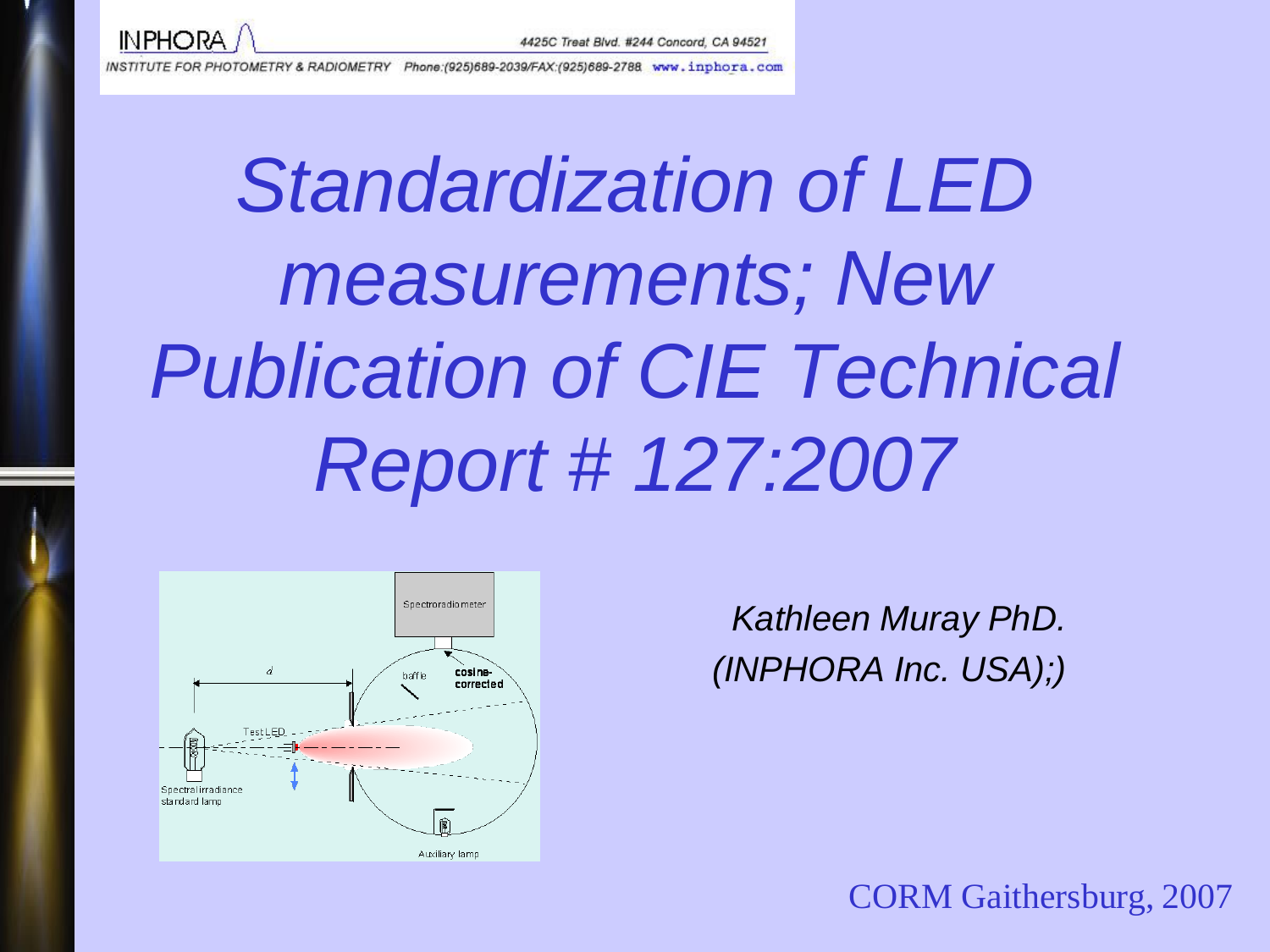

## *CONTENTS*

- Introduction: The report is revision of CIE TR #127:1997
- LED measurement problems: New terminology
- Photometers for LED measurements
- Intensity measurement
- Flux measurement Spectral measurements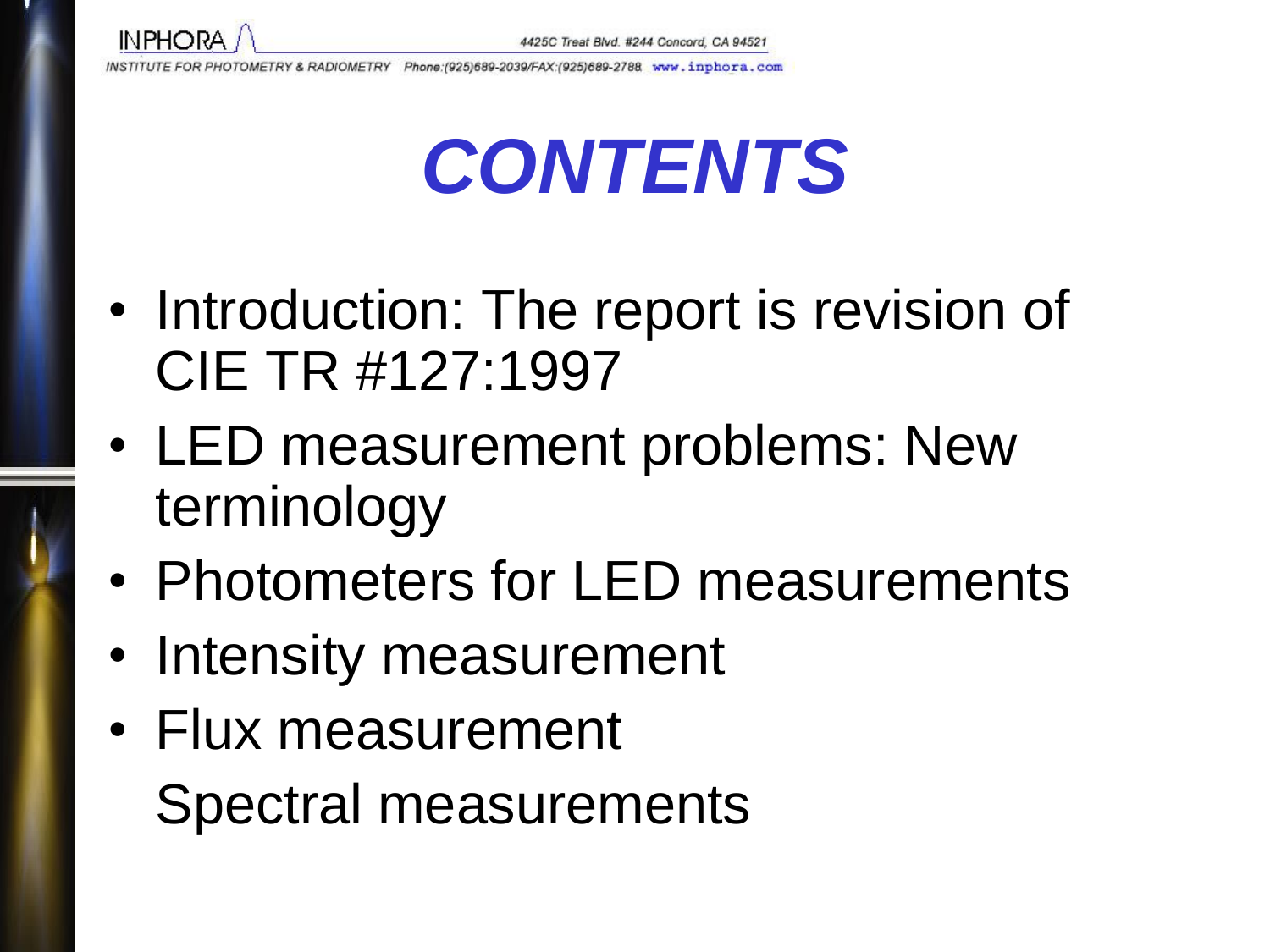



• Further work in CIE; description of other Technical Committees' involvement in LED measurments and standardization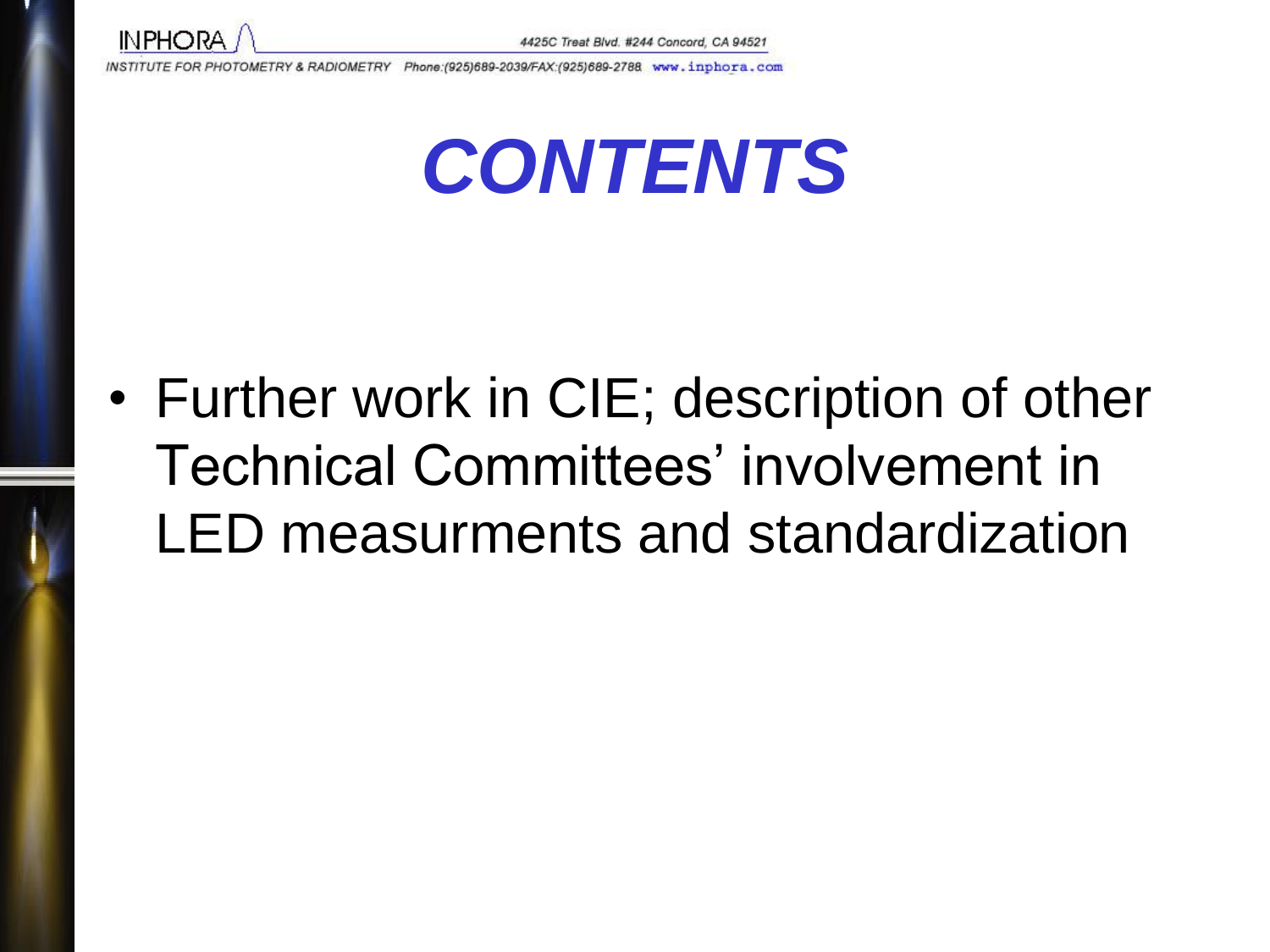**INPHORA** 

# *INTRODUCTION*

- **Photometric light source characterization and calibration**
- Radiometric quantities
	- Radiant flux (power)
	- Radiant intensity
	- Irradiance
	- Radiance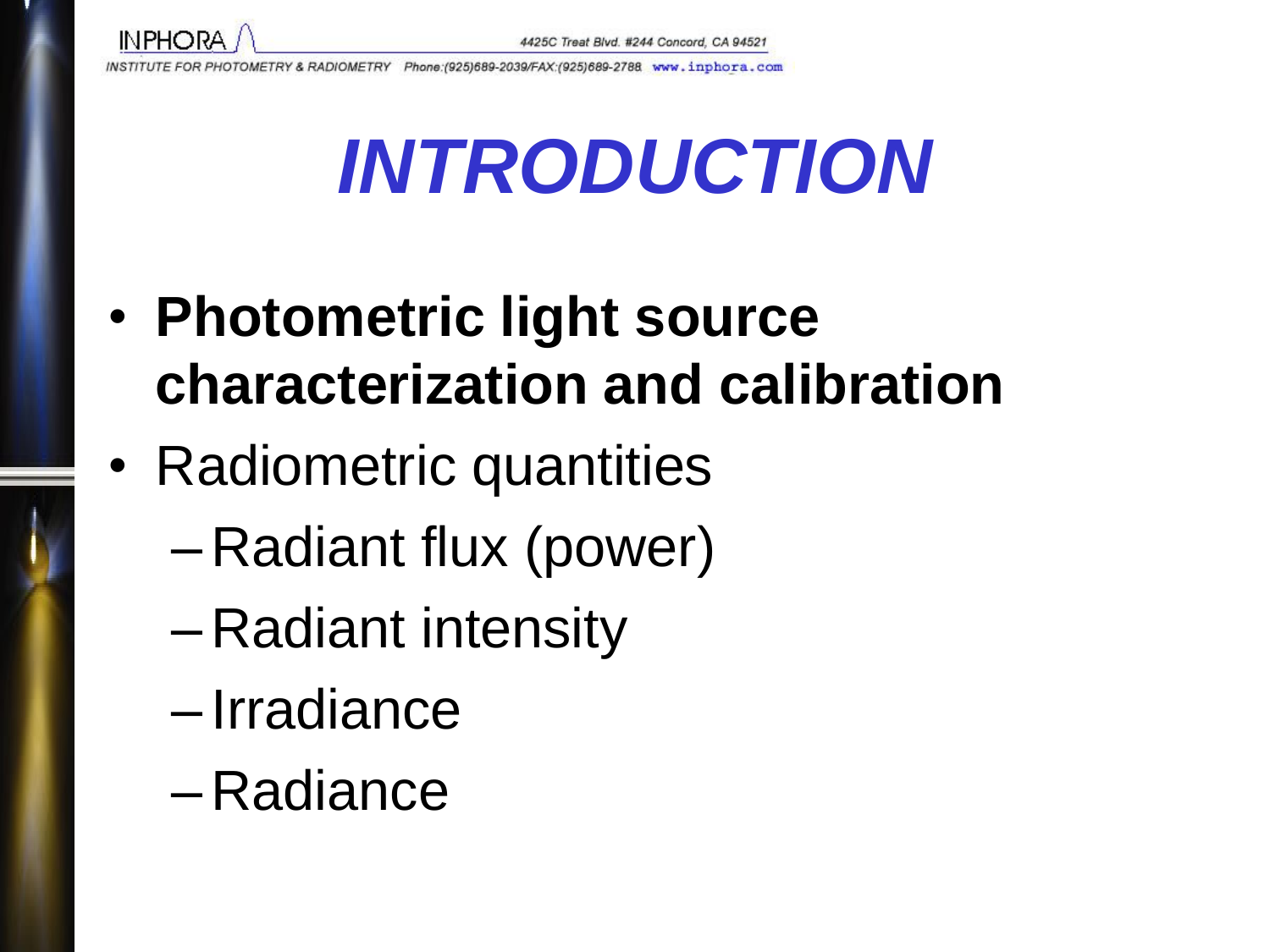

*Inverse square law*

- d $\phi = I d\omega$
- $d\omega = dA/d^2$
- $d\phi/dA = E$  $=$   $(I \cdot d\omega)/dA$ (*I*d*A*)/(d*Ad* 2 )

#### $\Rightarrow$ b $\phi$ *P d*  $\mathbf{b}\,\omega$

d *A* <sup>2</sup>

#### $=$   $E = I/d^2$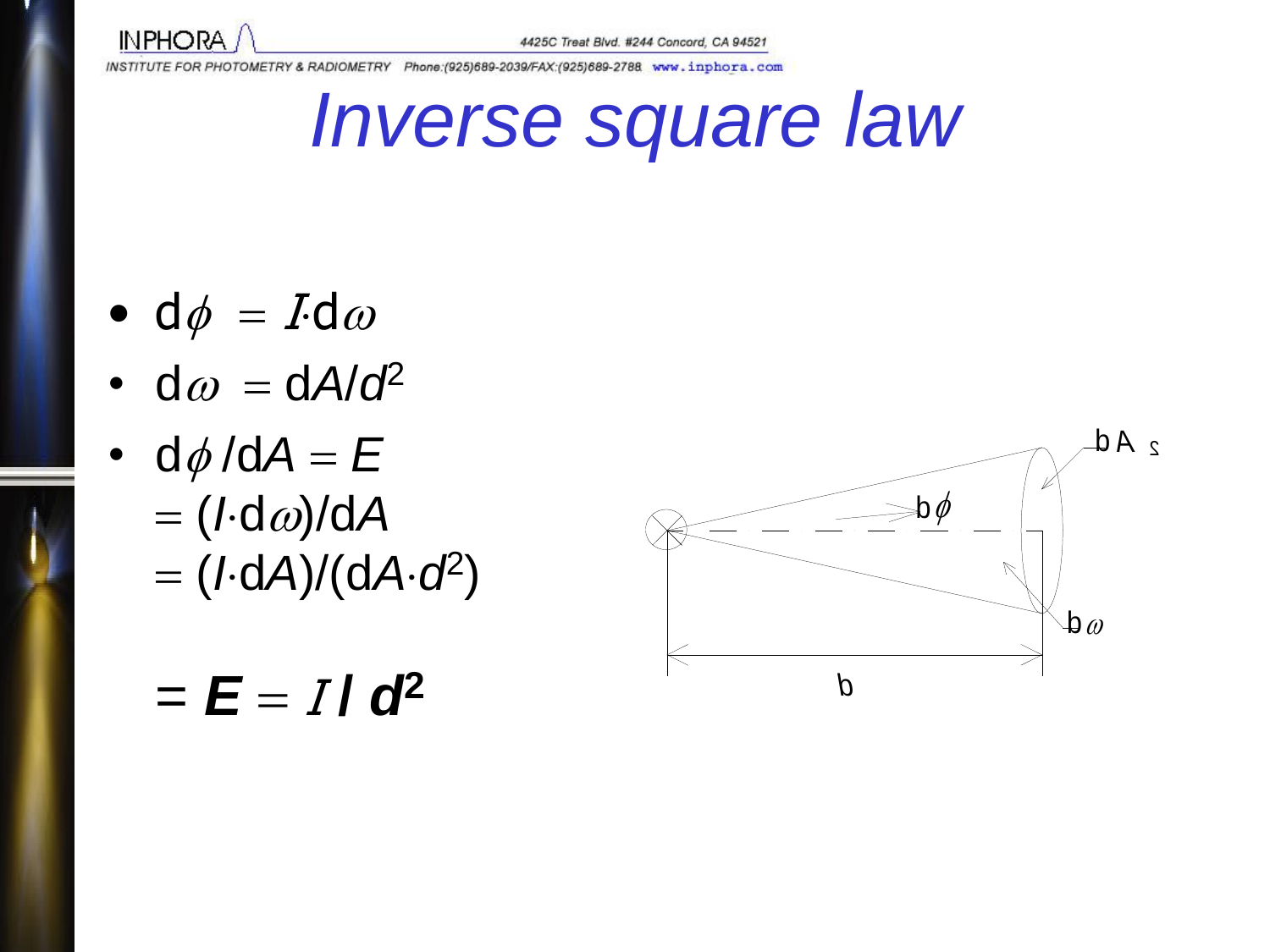

## *QUANTITIES*

#### • **Lambert radiator**

• The radiance becomes angle independent

• 
$$
L(\delta) = L(\varepsilon, \phi) = \text{const.}
$$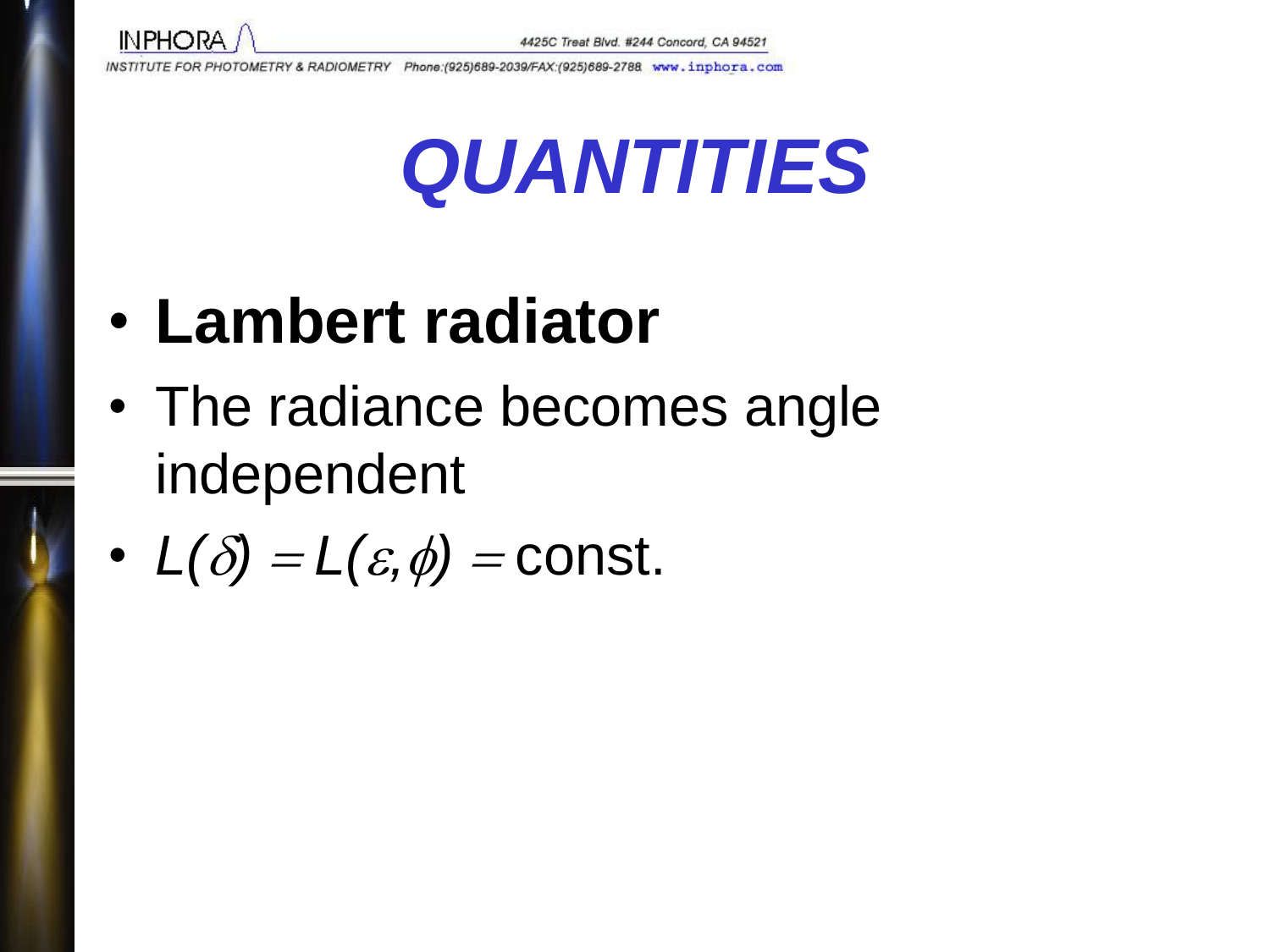



#### • **Photometric quantities**

–Weighting the visible electromagnetic spectrum according to the light sensitivity of the eye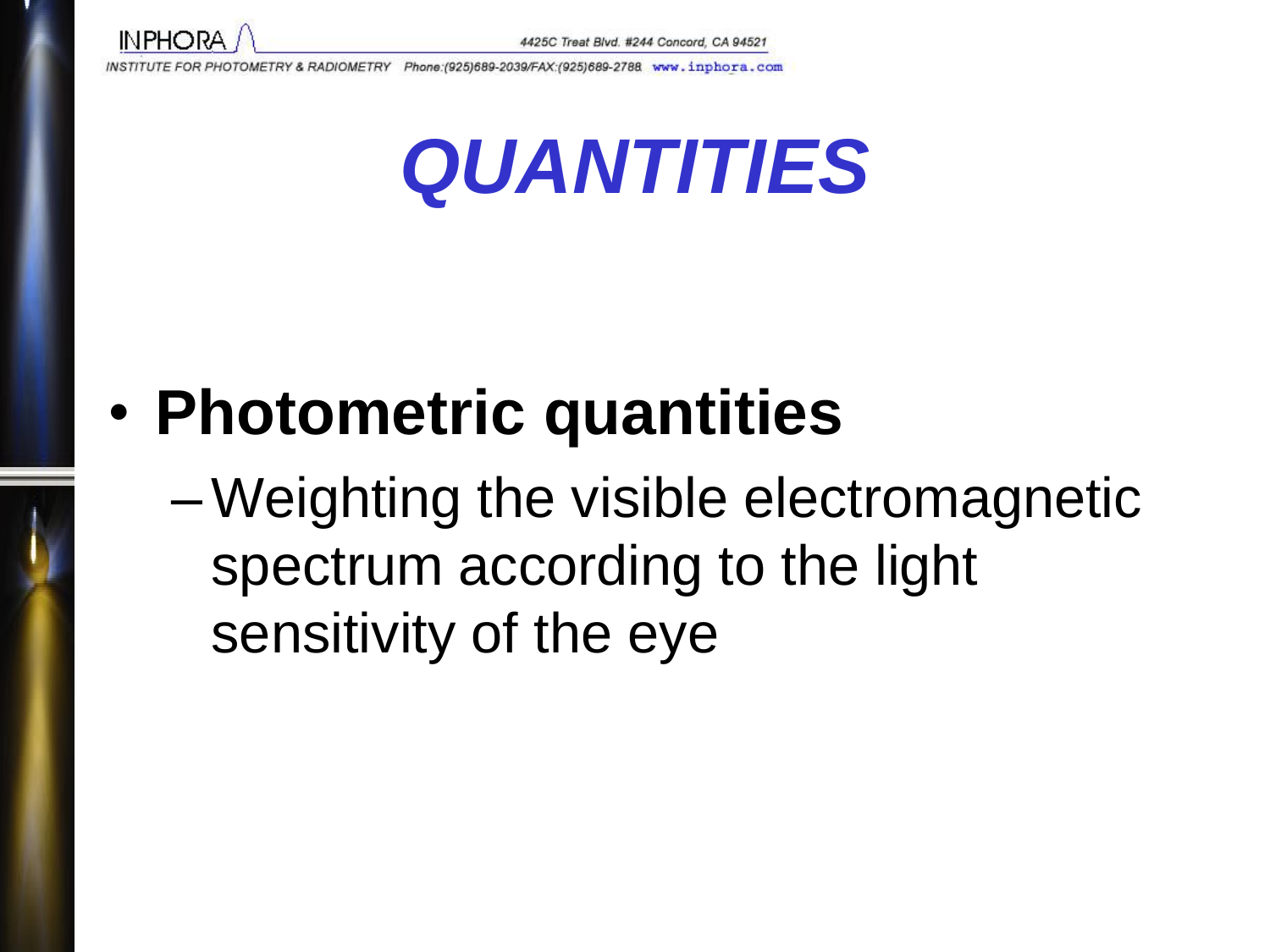



#### • **Specrtal luminous efficiency functions**

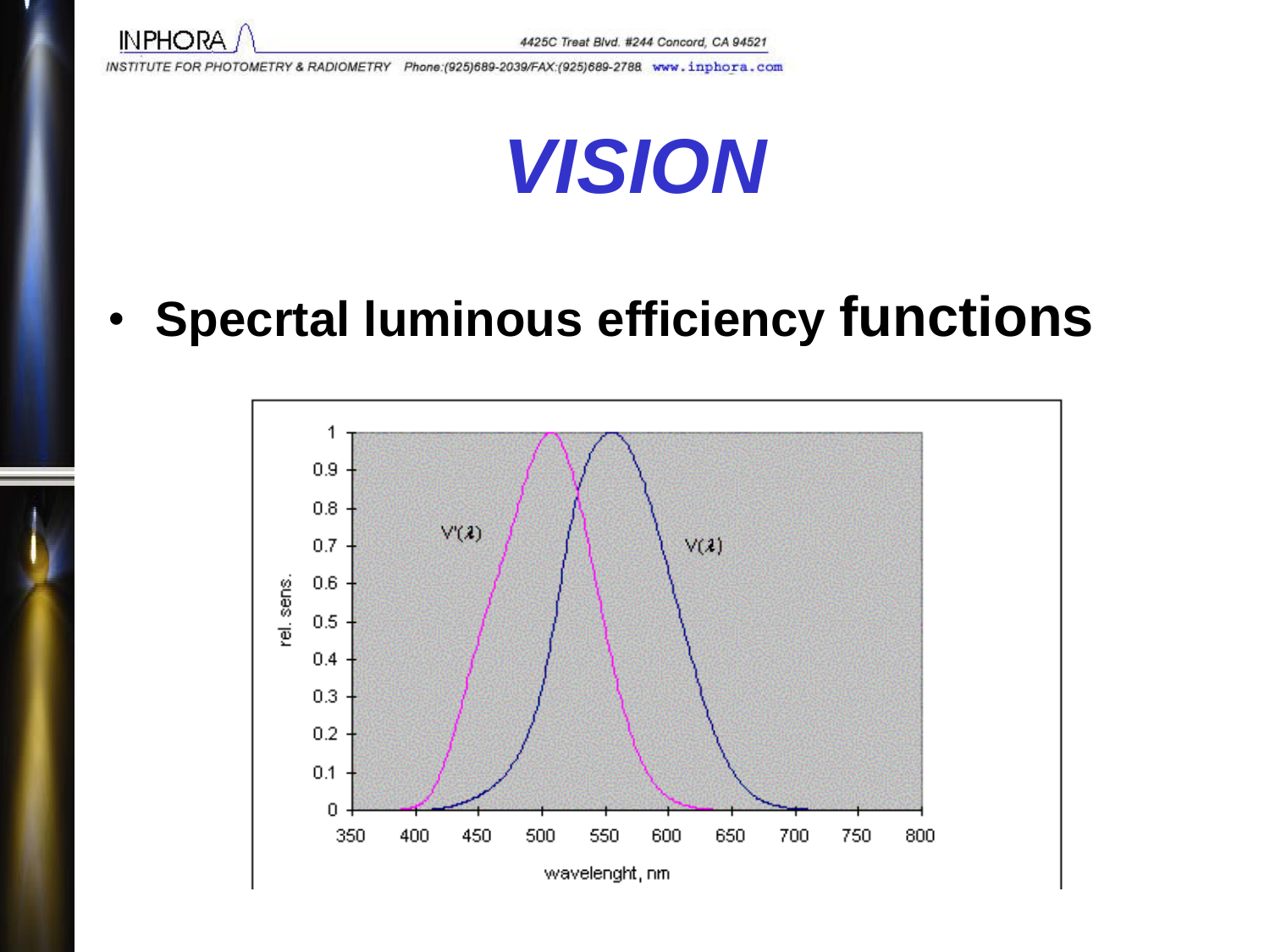

# *RELATIONSHIP OF QUANTITIES*

- **Radiant intensity** 
	- **Watt/str**
- **Irradiance**
	- **Watt/m<sup>2</sup>**
- **Radiant power**
	- **Watts**
- **Radiance**
	- **Watt/(m<sup>2</sup> .str**
- **Luminous intensity**
	- **cd**
- **Illuminance**
	- **lux**
- **Luminous flux**
	- **Lumen**
- **Luminance**
	- **Cd/ m<sup>2</sup>**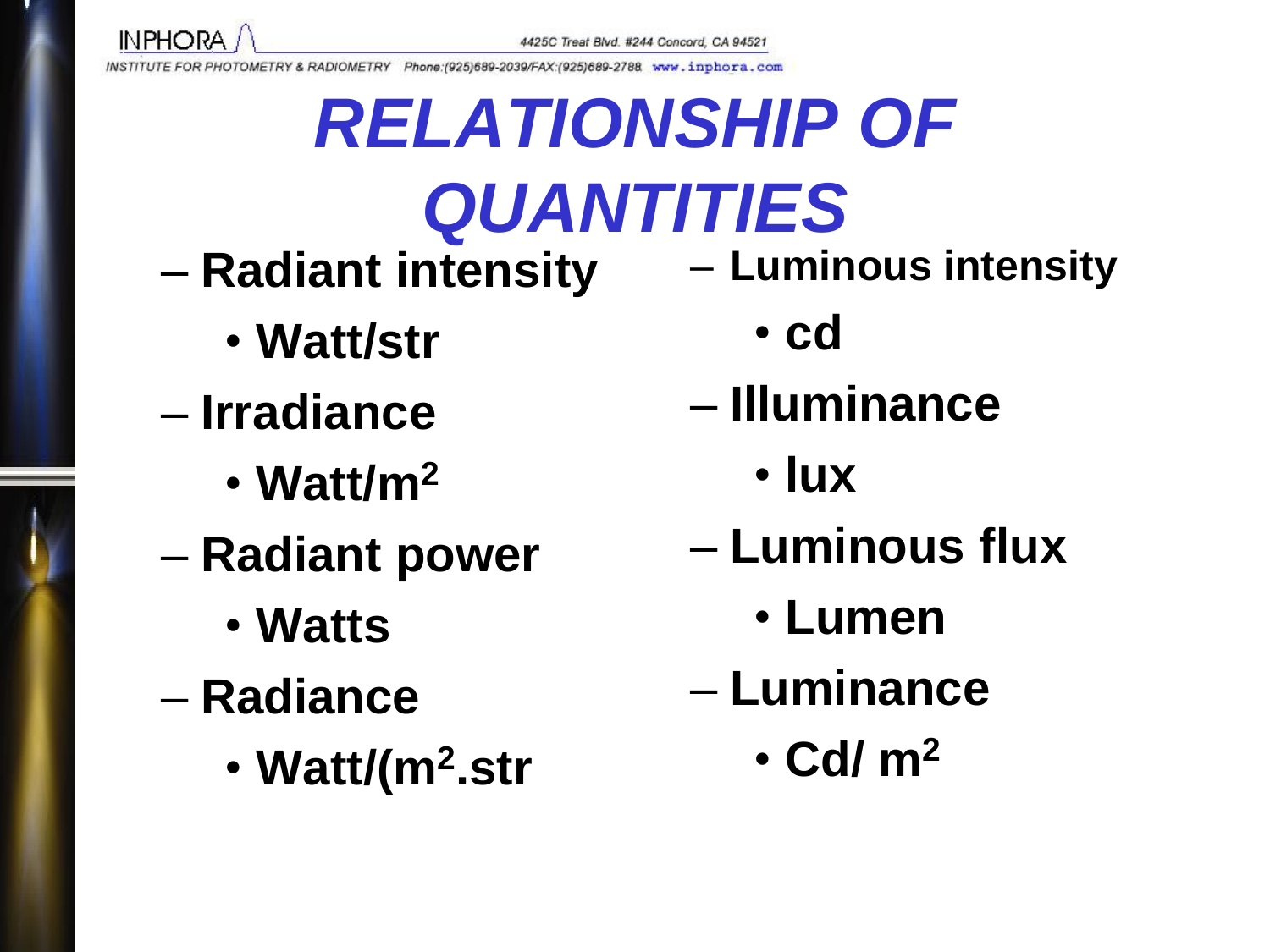# *LIGHT SOURCES*

- Characterization:
- Spectral power distribution
	- Chromaticity coordinates, Correlated color temperature
- Total luminous flux
	- Luminous/radiant intensity for point sources
	- Luminance/radiance for extended sources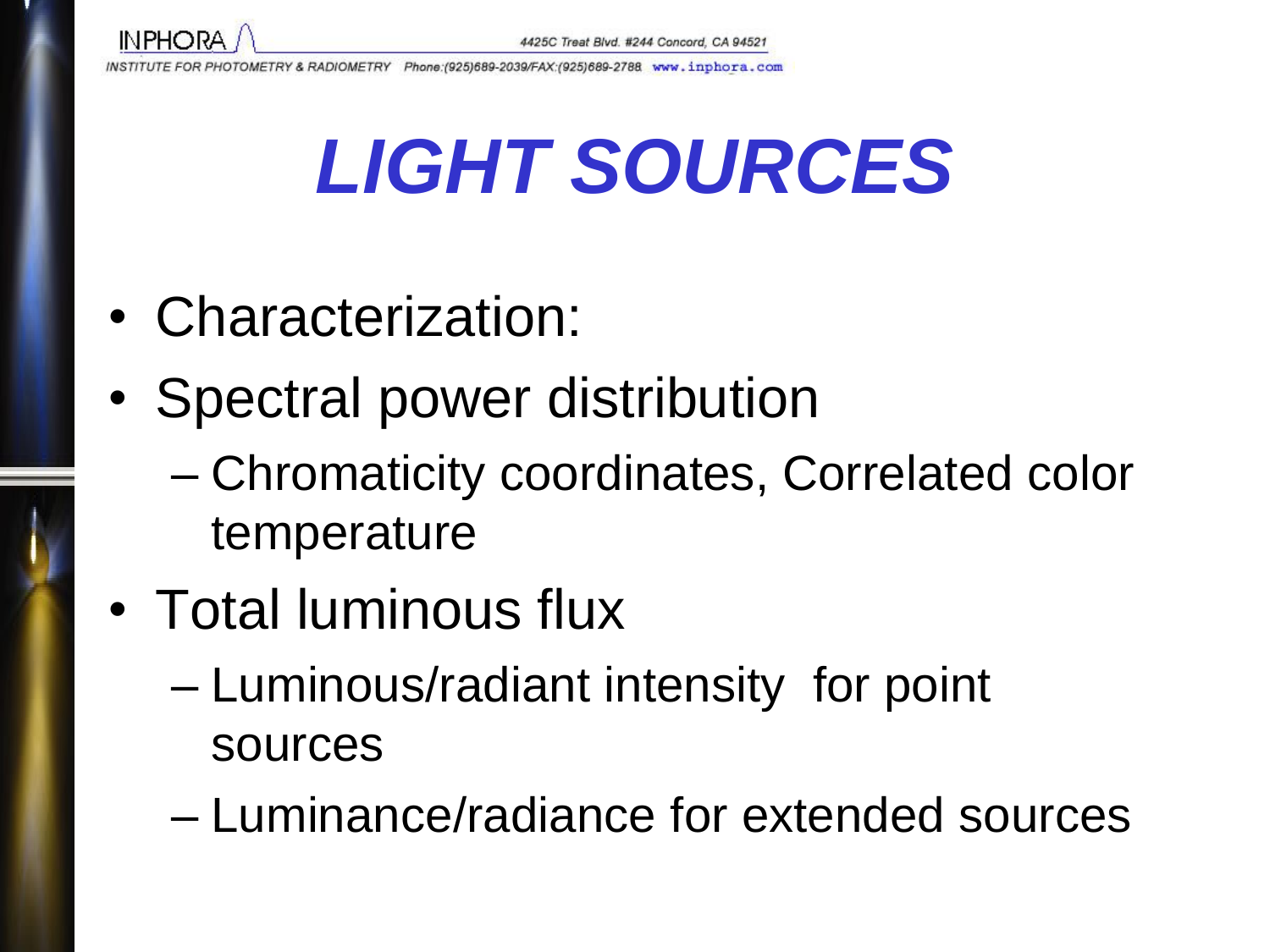

# *LEDS: Unique problems*

- **The small point-like LED light sources need special consideration for all measurements:**
	- Low light output
	- Narrow spectral power distributions
	- Spatial power distributions vary greatly Package sizes and shapes come in great variety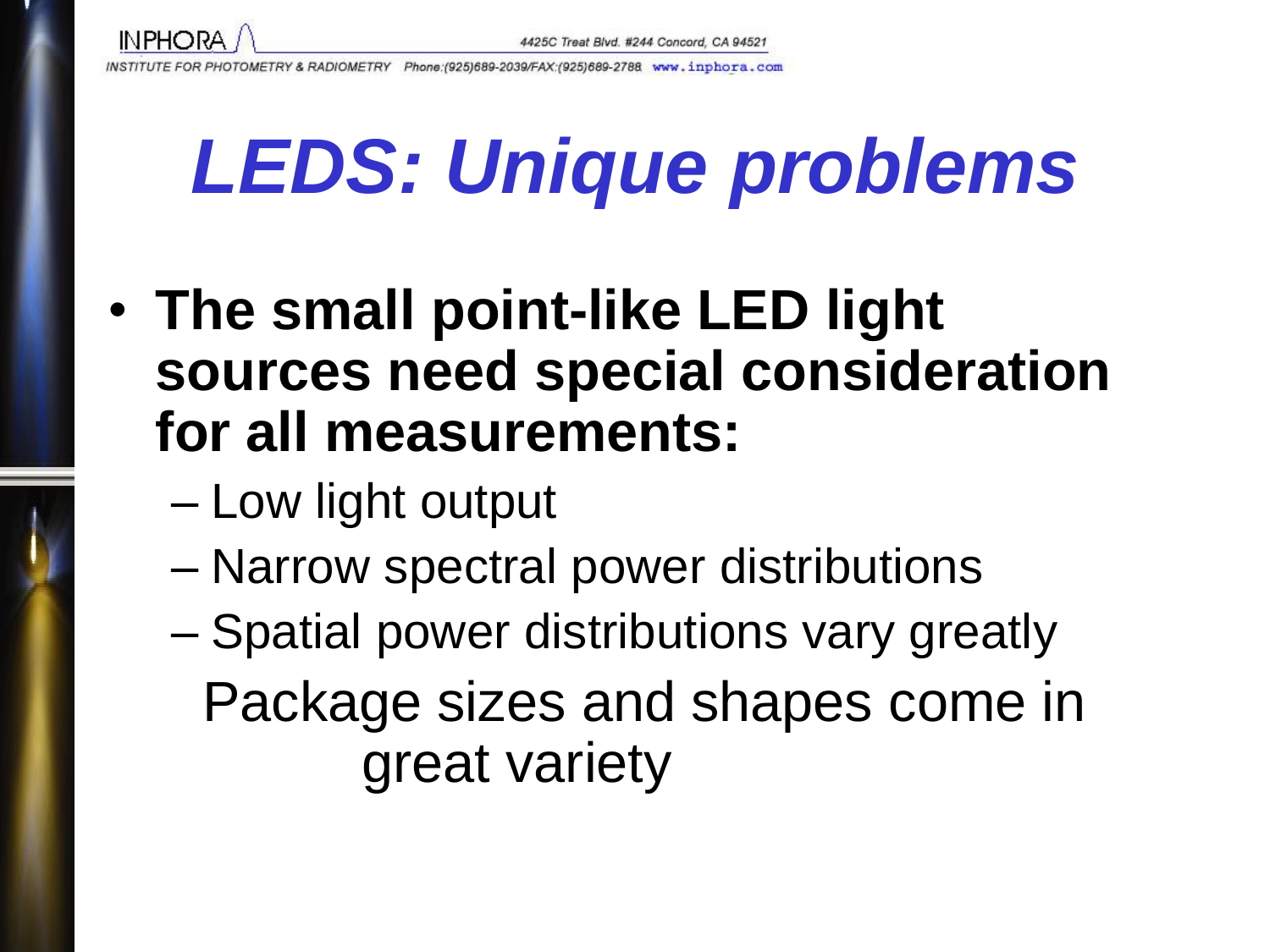

# *LEDS: Unique problems*

- **Metrology laboratories use testequipment usually built for larger light sources**
	- Not suited for LED testing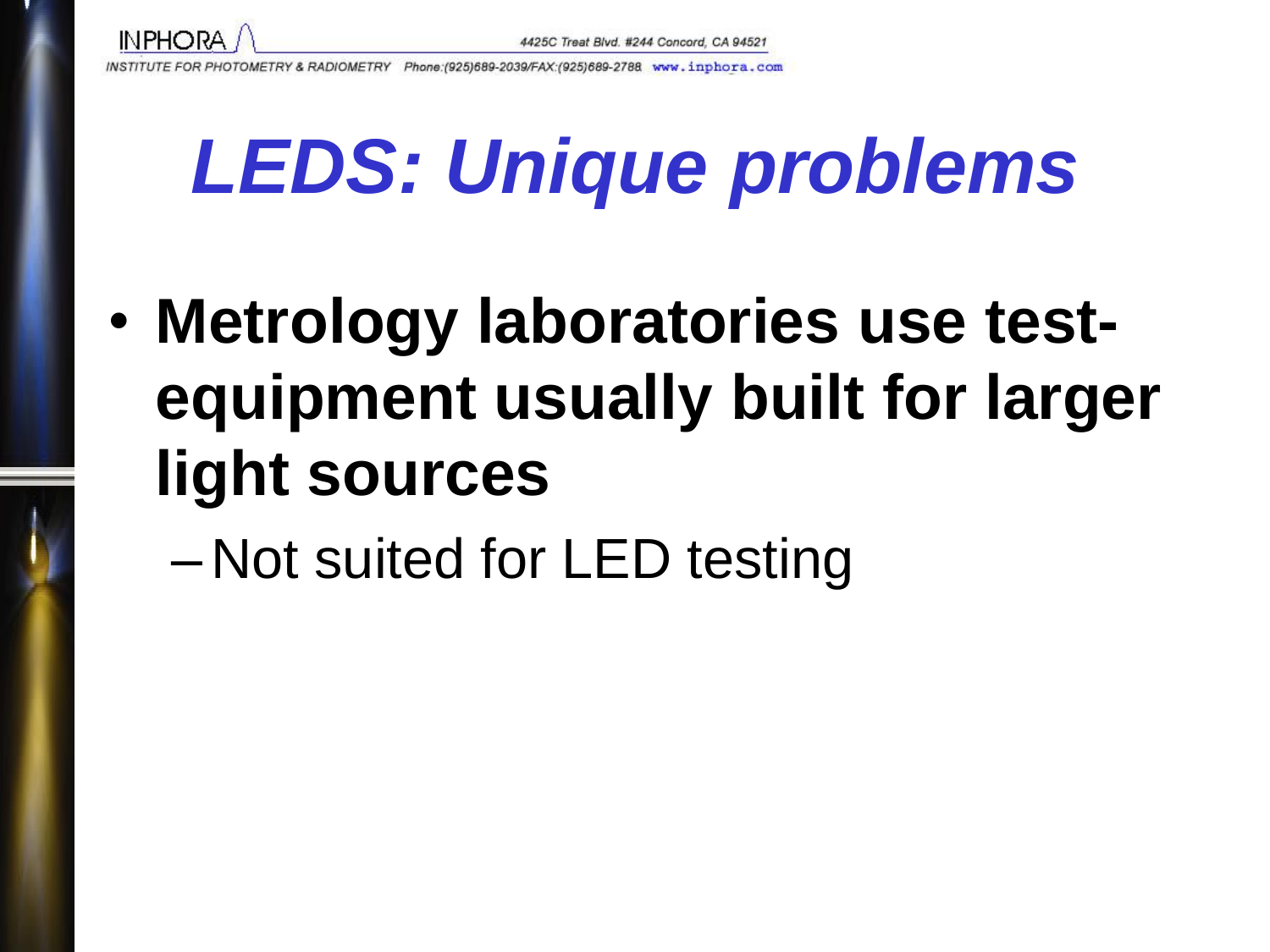**INPHORA** 

INSTITUTE FOR PHOTOMETRY & RADIOMETRY Phone:(925)689-2039/FAX:(925)689-2788. www.inphora.com

## **Spatial distributions of the radiation emitted by LEDs**

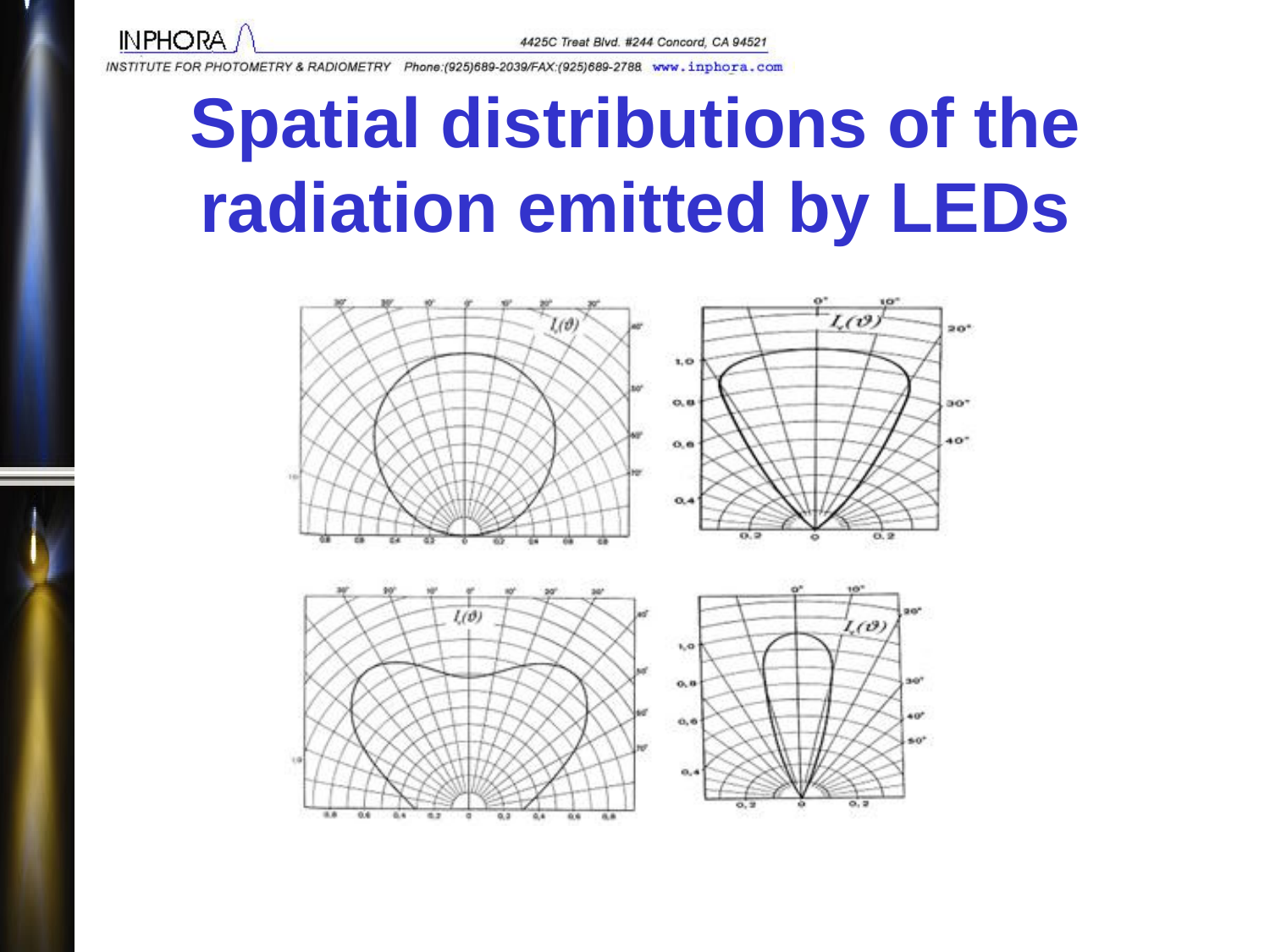

#### *Spectral distributions of LEDs*

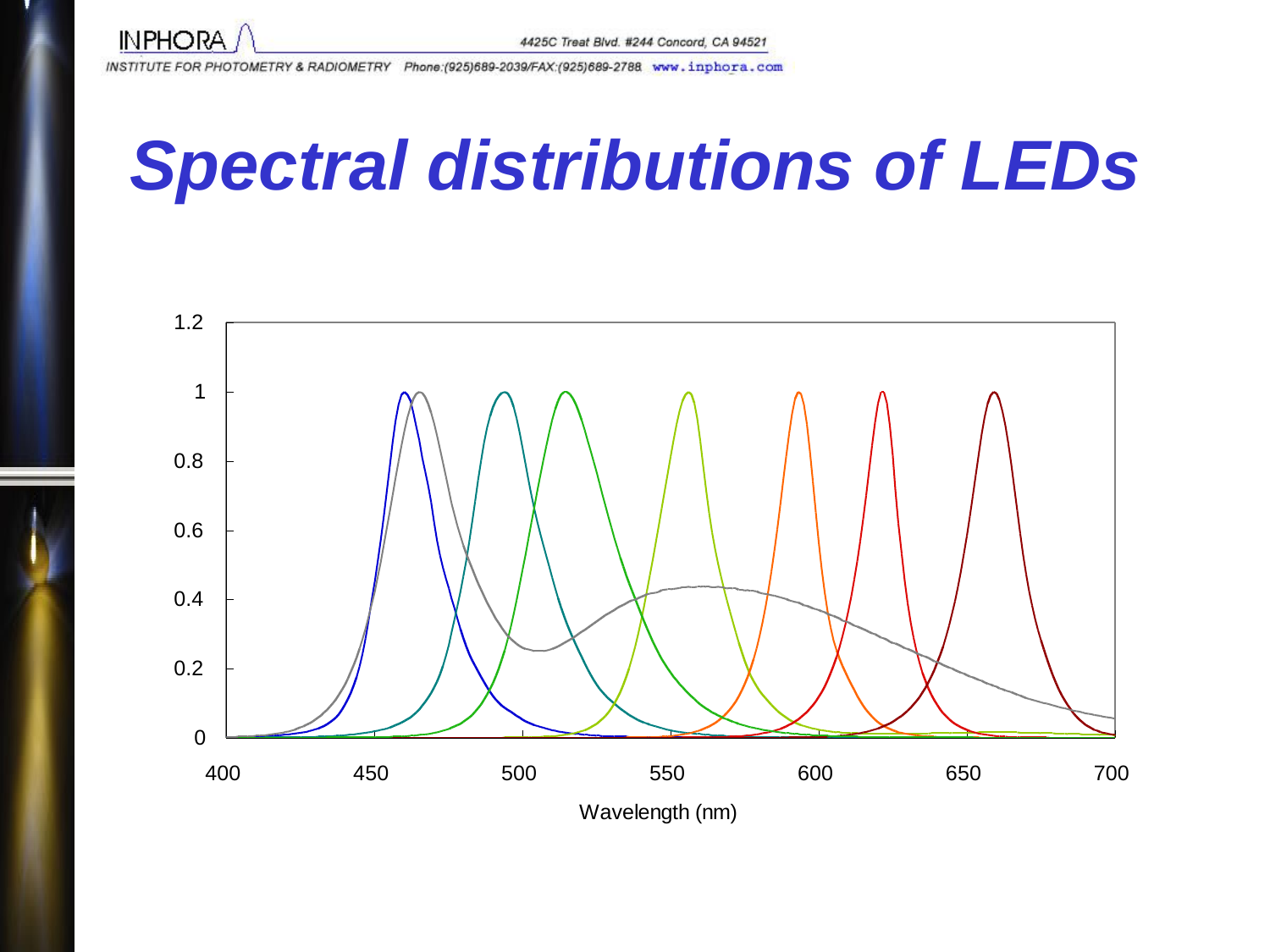

## An LED where the geometric and optical axes point into different directions

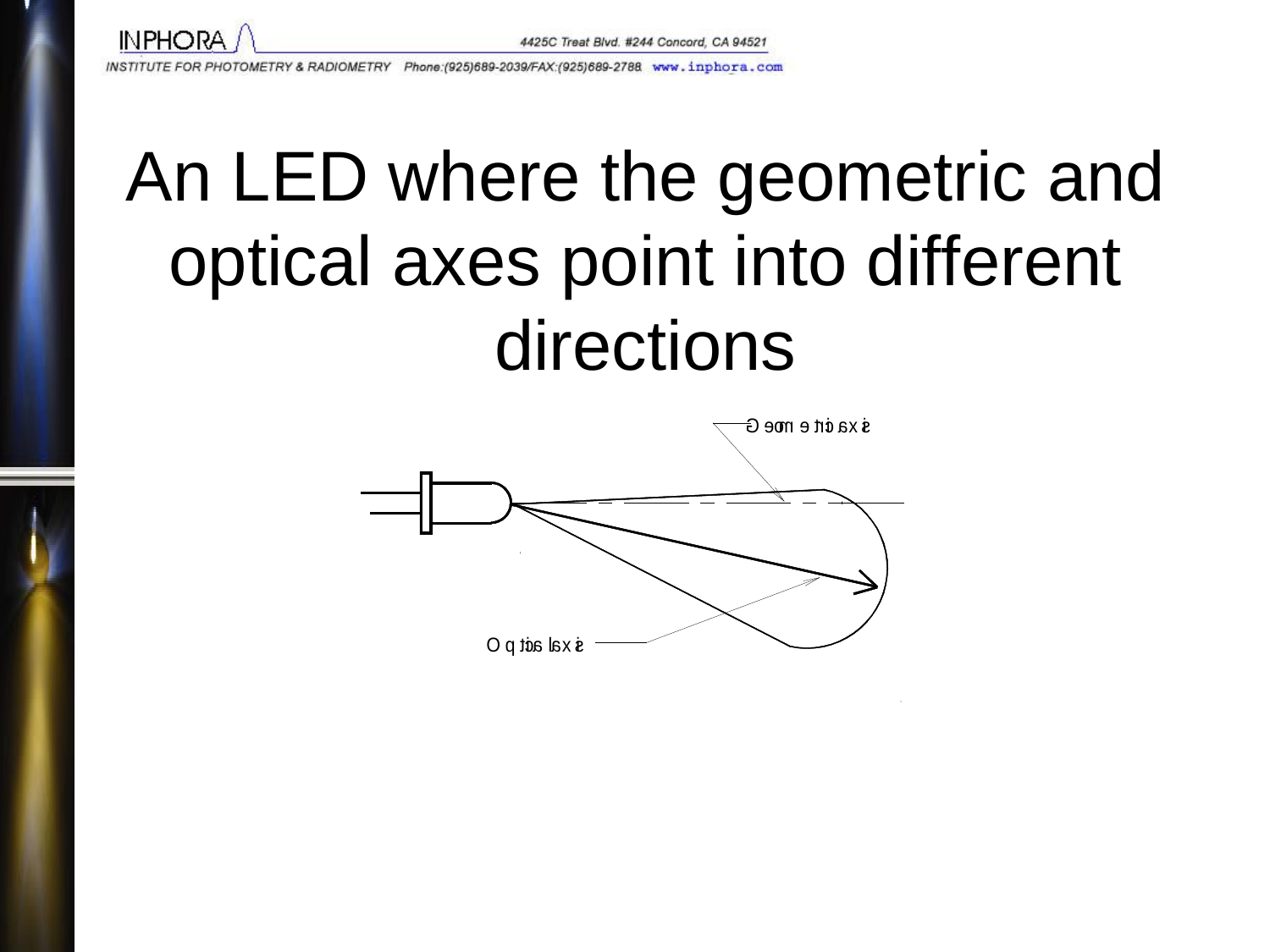Phone: (925)689-2039/FAX: (925)689-2788 www.inphora.com *IF FOR PHOTOMETRY & RADIOMETRY* 

**INPHORA** 

## *MEASUREMENT DISCREPANCIES*

- Large differences in measurement results occurred at different laboratories
- As more efficient LEDs were available, more applications developed
- It became very important to be able to characterize them by photometric and (or) radiometric quantities by a reproducible manner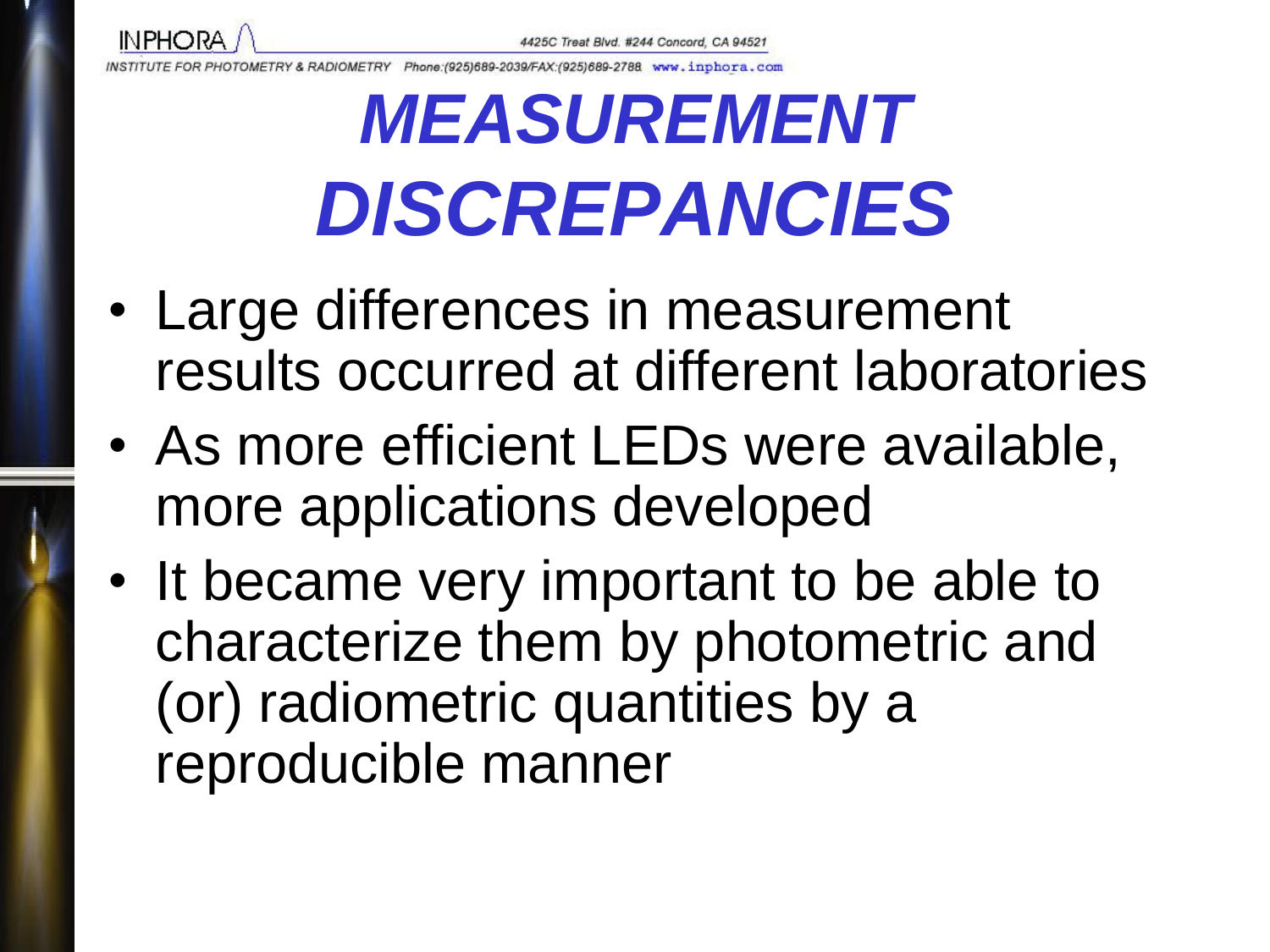

## *RECOMMENDATIONS FROM CIE*

- CIE Technical Report 127:1997
	- First recommendations how to measure the most important quantities:
		- Luminous/radiant intensity
		- Total flux
		- Spectral power distribution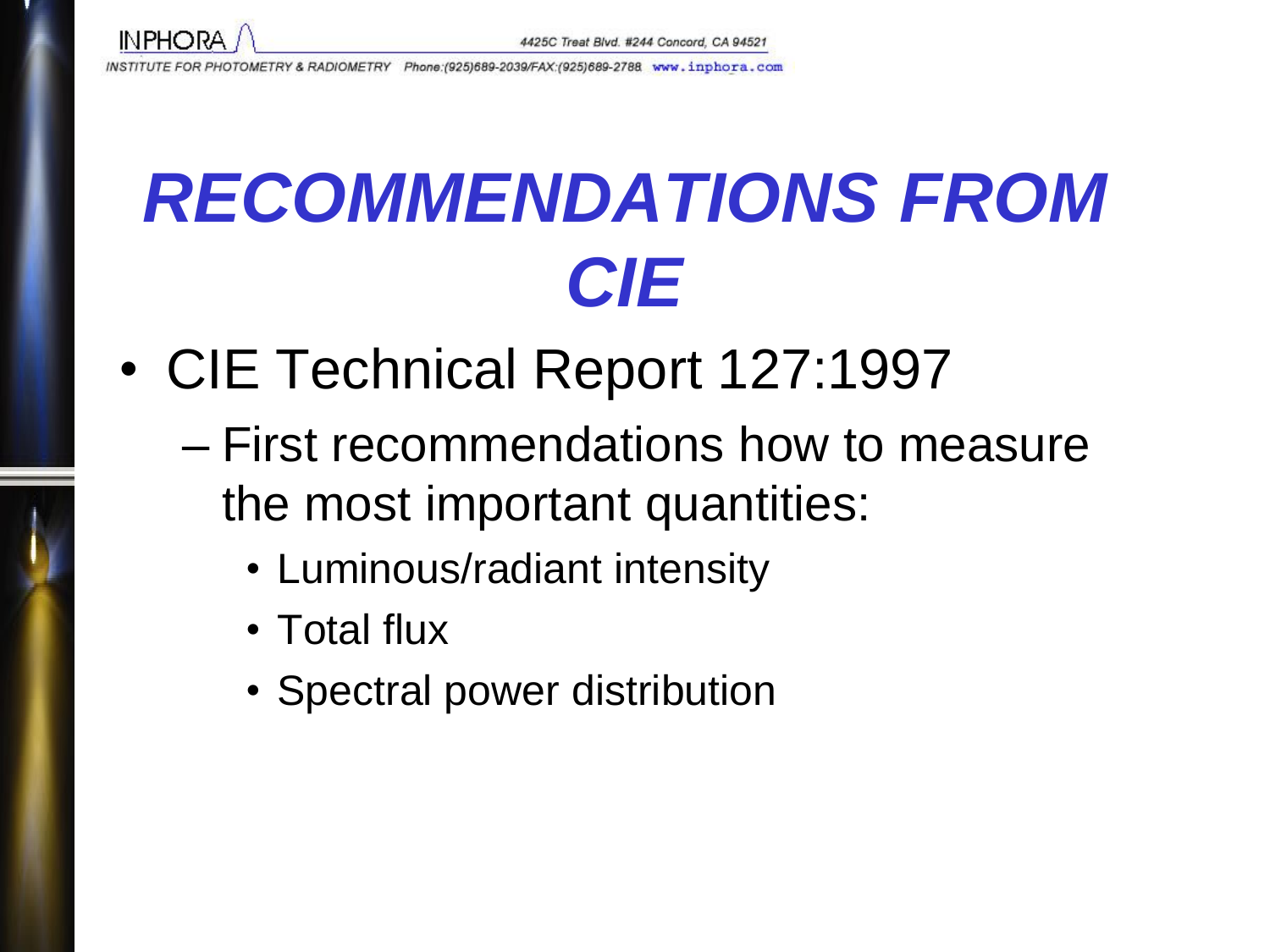

Phone:(925)689-2039/FAX:(925)689-2788 www.inphora.com *TE FOR PHOTOMETRY & RADIOMETRY* 

#### *LED measurement categories*

- Laboratory measurements
	- Creating high accuracy data for individual LEDs, which can be used as working standards
- Bulk measurements
	- Has to deal with large number of measurements with high speed; utilizes working standards created in the Lab
	- The report consideres only Laboratory measurements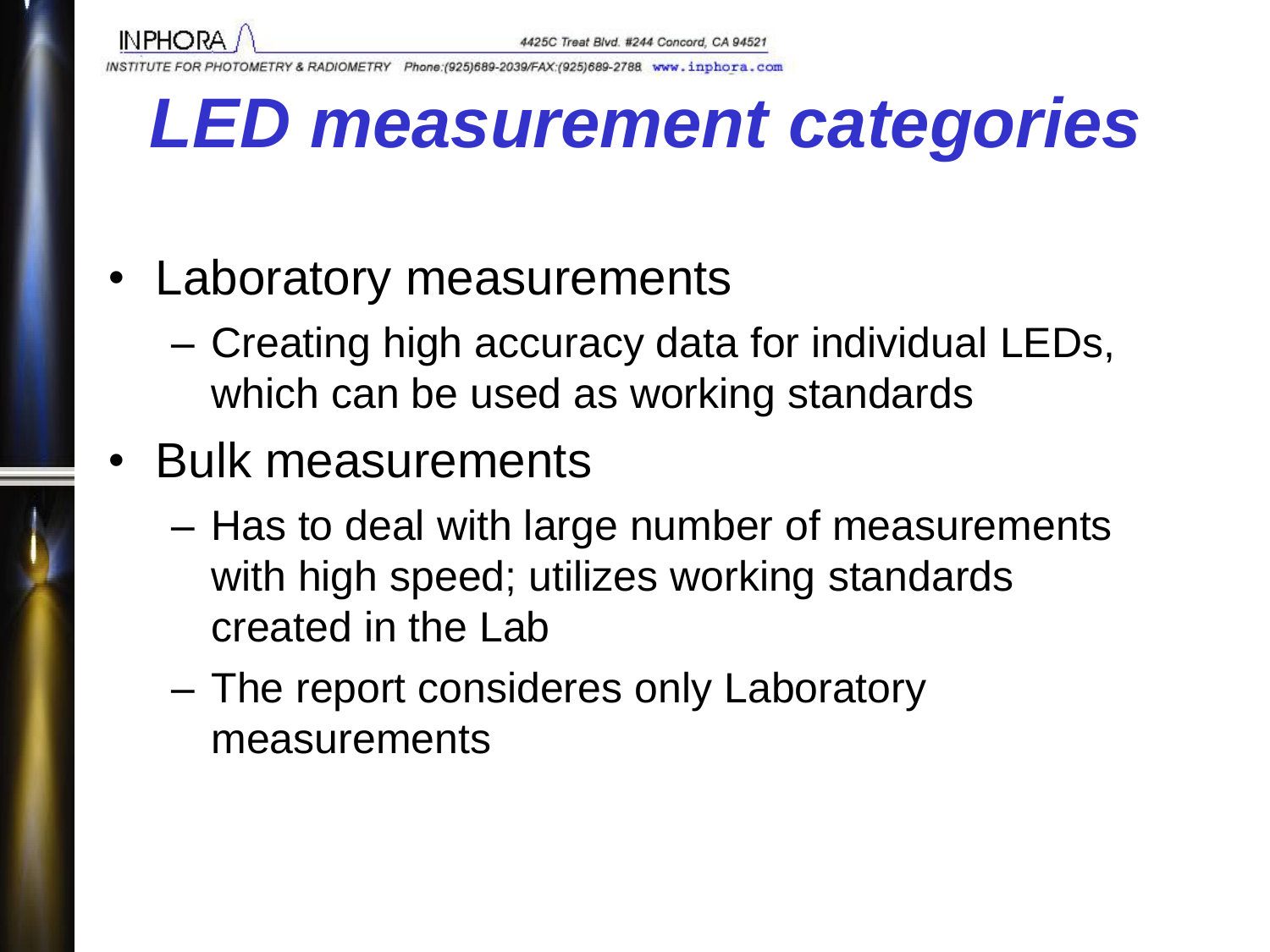**INPHORA** 

## *Reference Standards*

- Best measurement technique can be performed only with good standards
- Easiest way: use substitution method if standards are available
- Needed: Standard LEDs with spectral and spatial power distribution identical to the test LEDs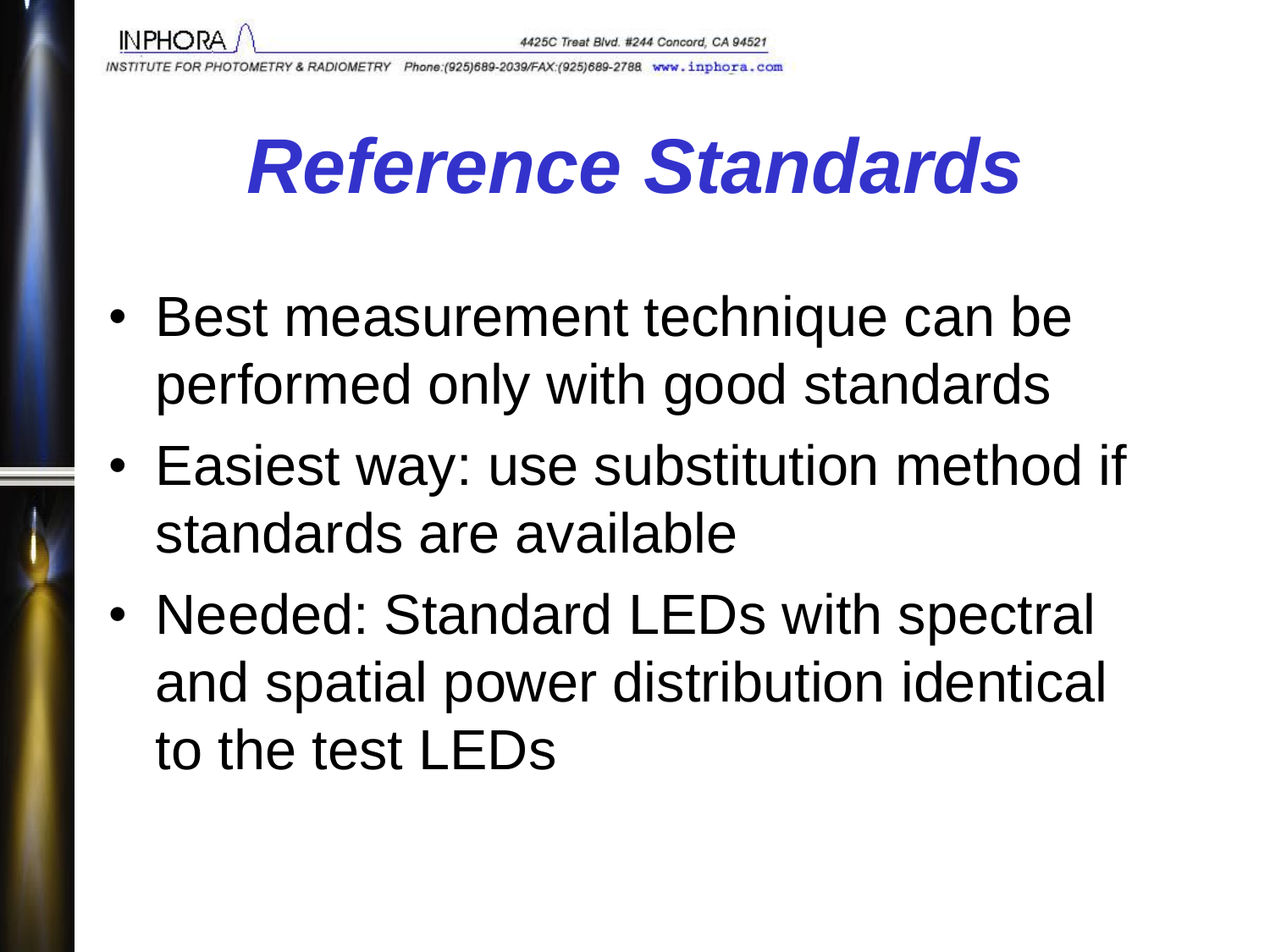

## *Reference Standards*

- Light output is proportional to the forward current
- Light output and spectrum depends on junction temperature

$$
\frac{\partial \lambda_{\rm p}}{\partial T_{\rm c}} \approx (0.1 \text{ to } 0.3) \text{ nm/s}
$$

Important to keep junction temperature stable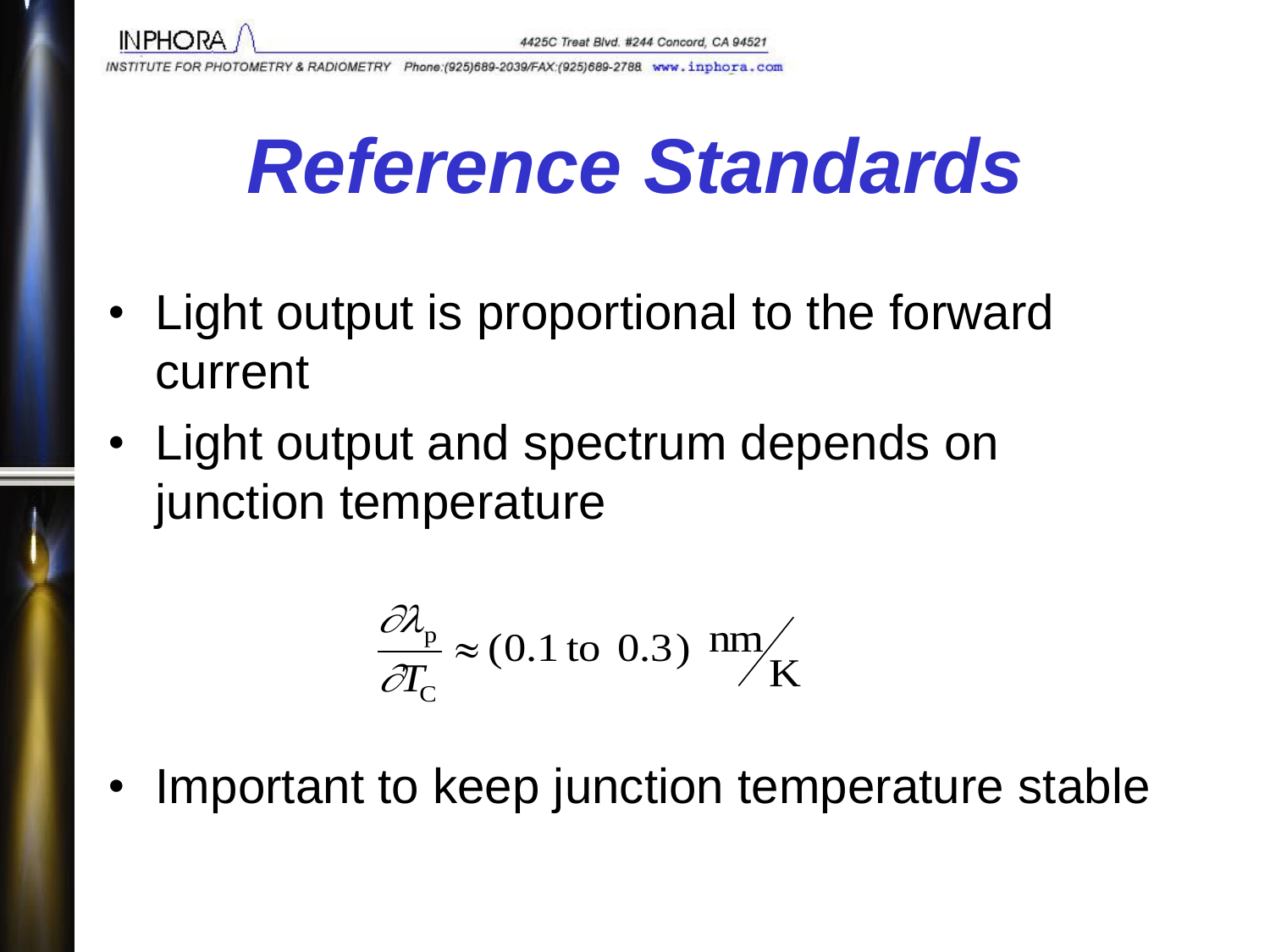

## *Reference Standard*

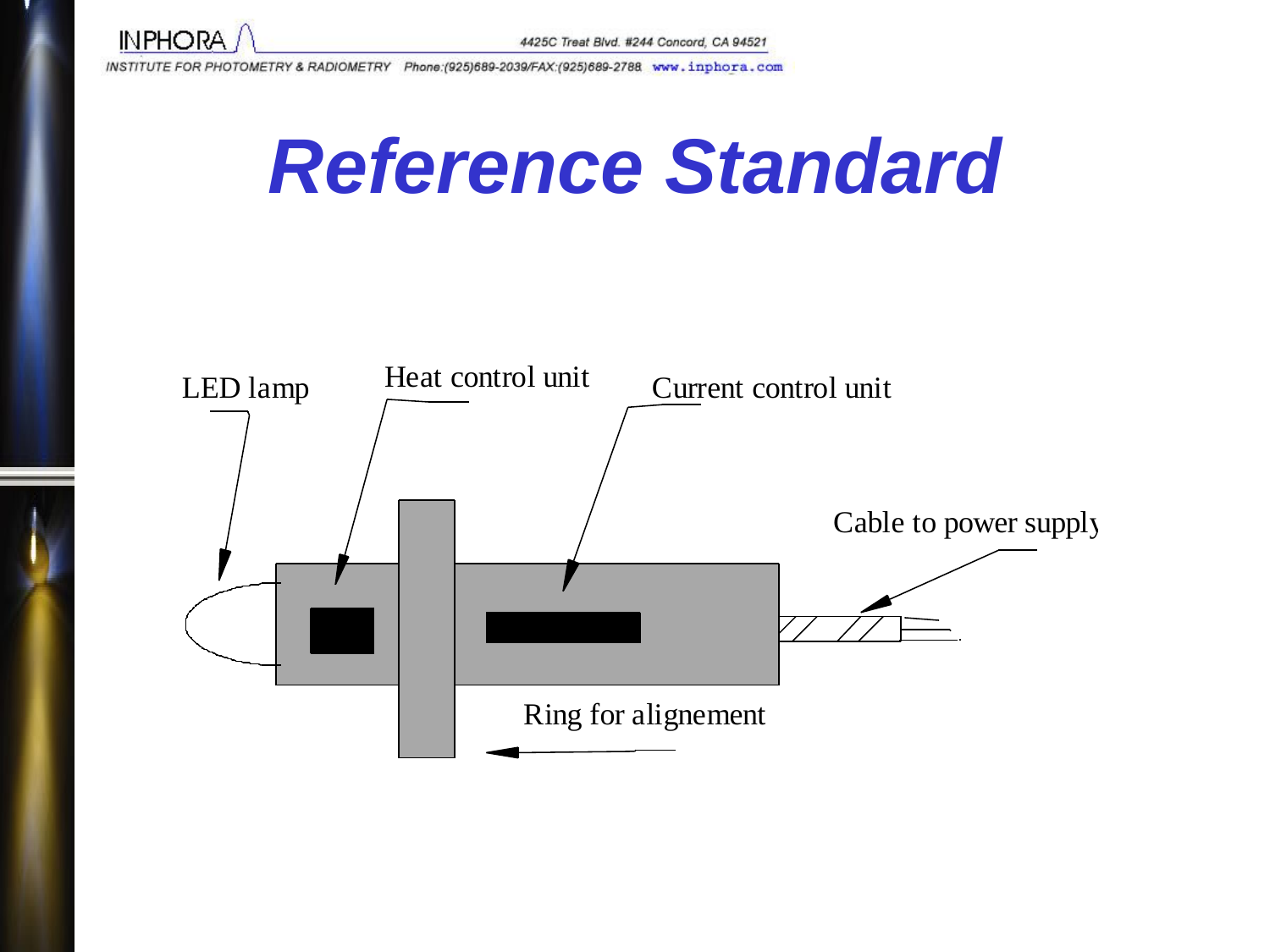

#### *Example:Spectrum of a green LED at different temperatures*



wavelength, nm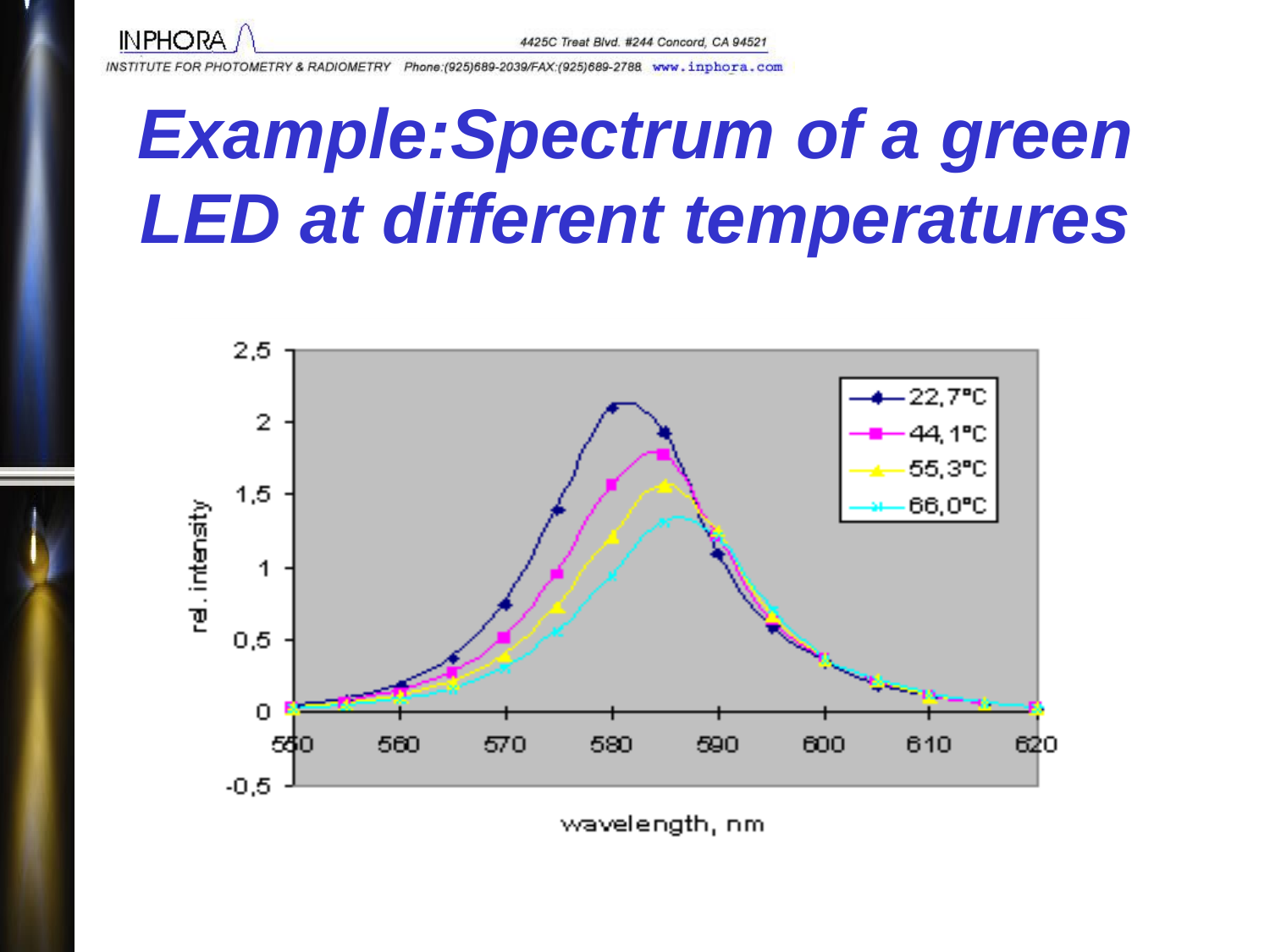

## *Reference Standard LEDs*

#### • Pre-selection of LEDs:

- Select those lamps which show best alignment of their optical axis to the geometrical axis
- Few hundred hours of "burn-in"
- Periodic checking and recording their light output
- Select only those lamps where light-output stays constant after about 200 hours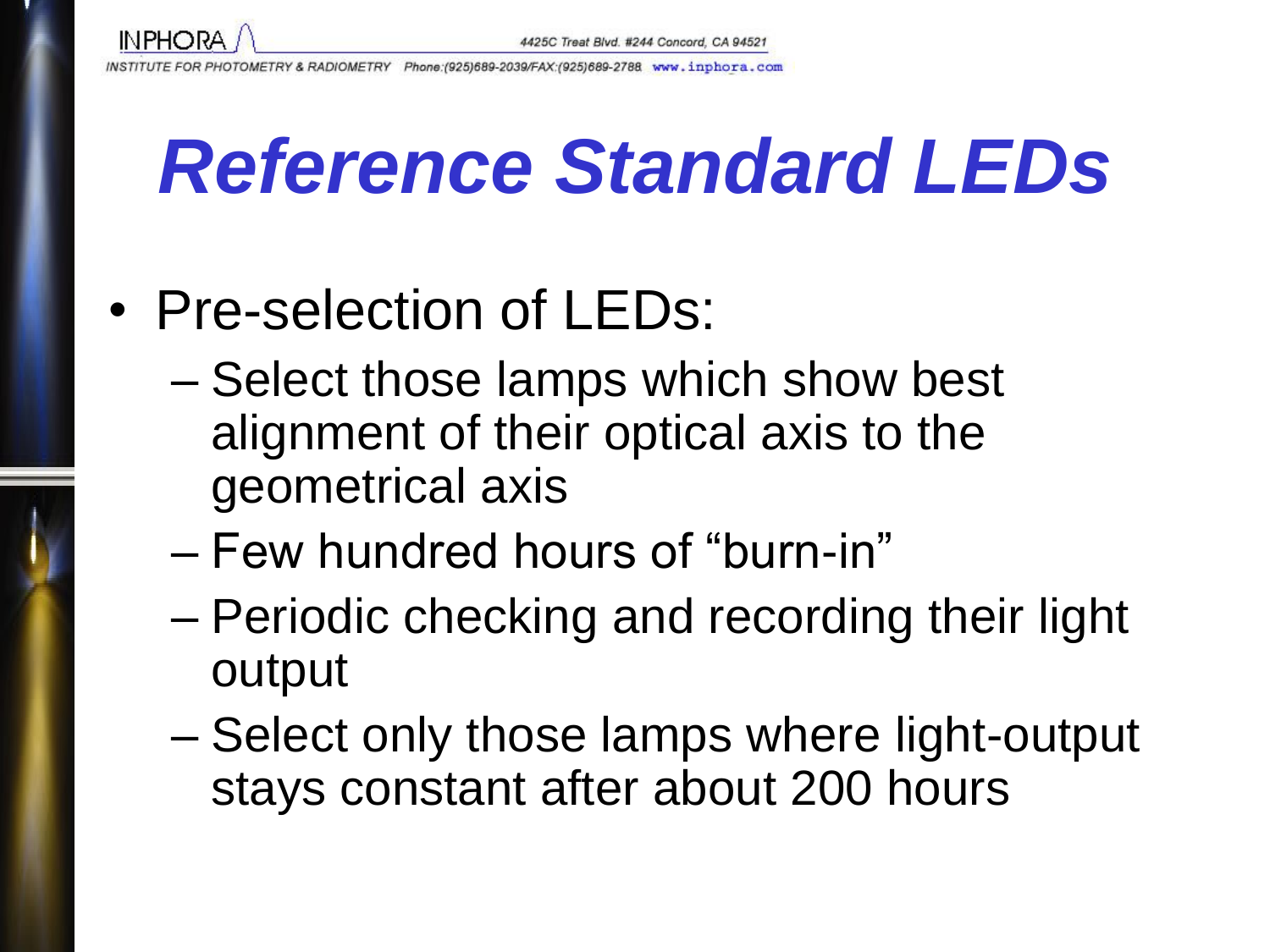

## *Reference Standard LEDs*

- They need to be operated with constant current (e.g. 20.00 mA)
- Their junction temperature need to be kept constant (preferably above room temperature)
- The housing has to be easily applicable to holding fixtures for proper alignment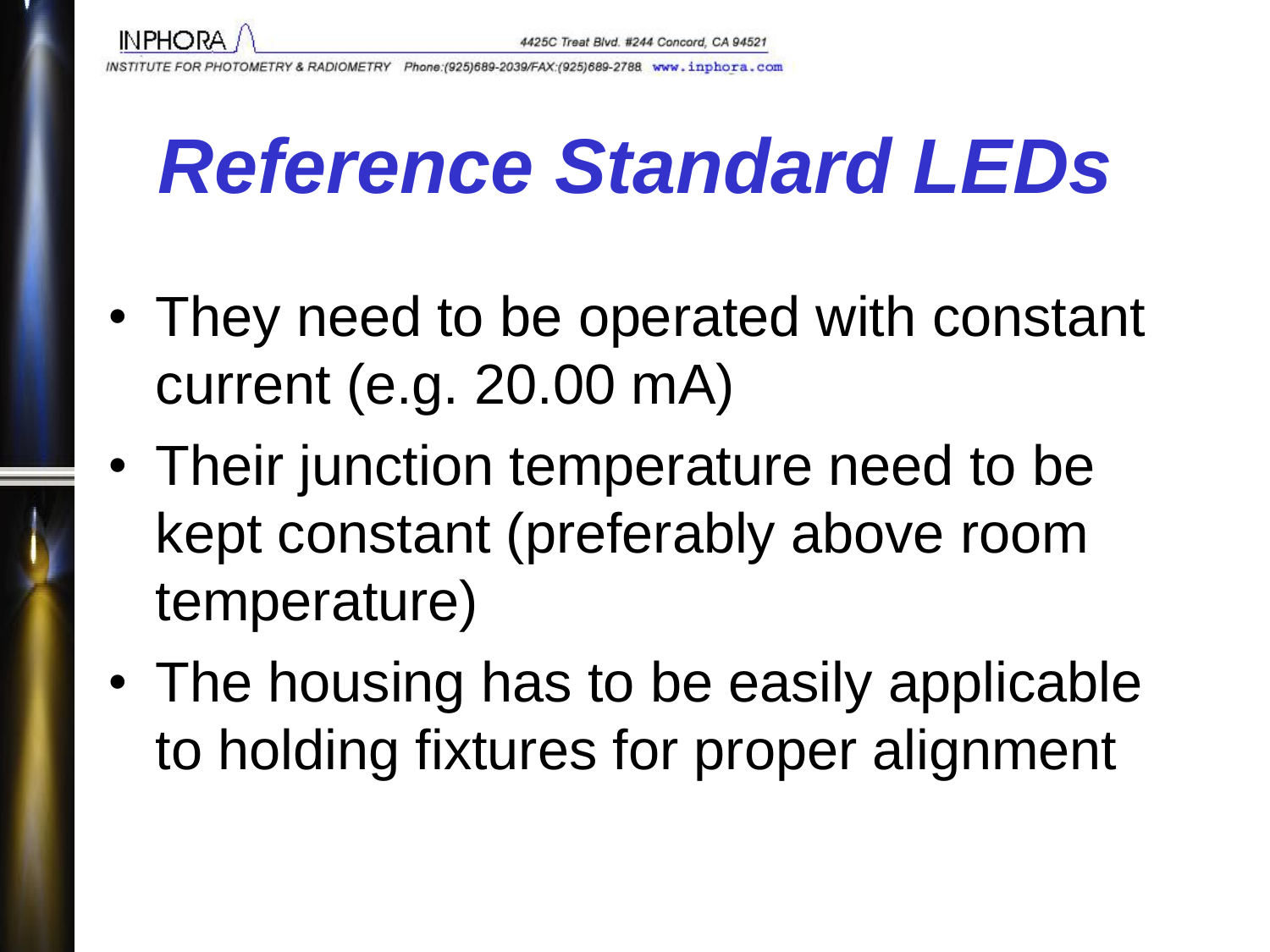

- Simplest LED measurements are performed with Silicon detector-filter type photometers
- For accurate photometric measurement results it is very important to choose detectors with spectral response very closely matched to the  $V(\lambda)$  function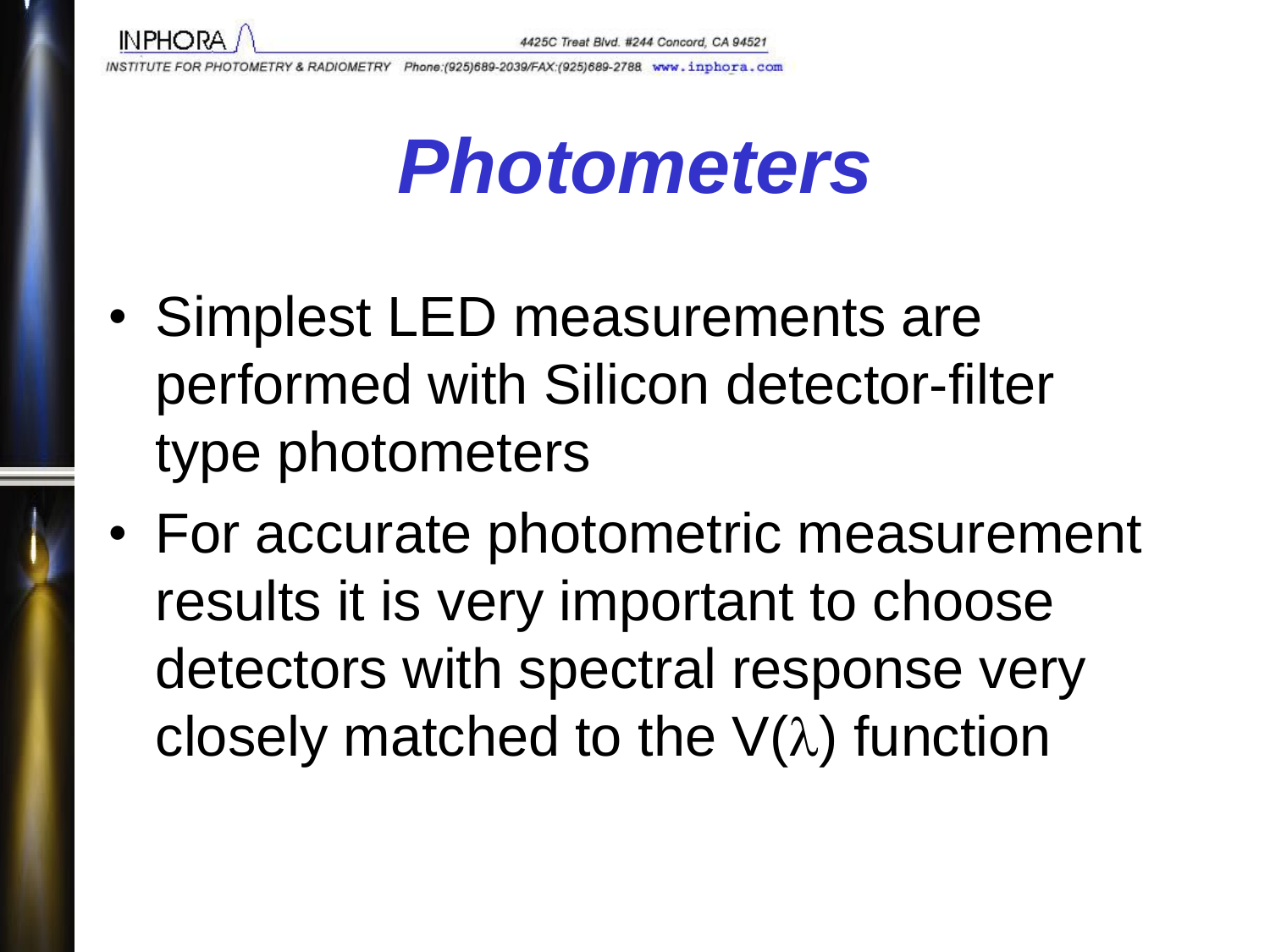

٠

INSTITUTE FOR PHOTOMETRY & RADIOMETRY Phone:(925)689-2039/FAX:(925)689-2788. www.inphora.com

#### *Photometers*

• Spectral responsivity of photometers and photo-current:

$$
s(\lambda) = s_0 \cdot s_r(\lambda)
$$
  

$$
i = X_0 s_0 \int_0^\infty s_r(\lambda) S(\lambda) d\lambda
$$

Here  $X(\lambda) = X0 \cdot S(\lambda)$ , where  $X_0$  is the incident light normalisation *factor* and  $S(\lambda)$  *is the relative spectral distribution.*  $X(\lambda)$ *represents whichever photometric or radiometric quantity is to be measured.*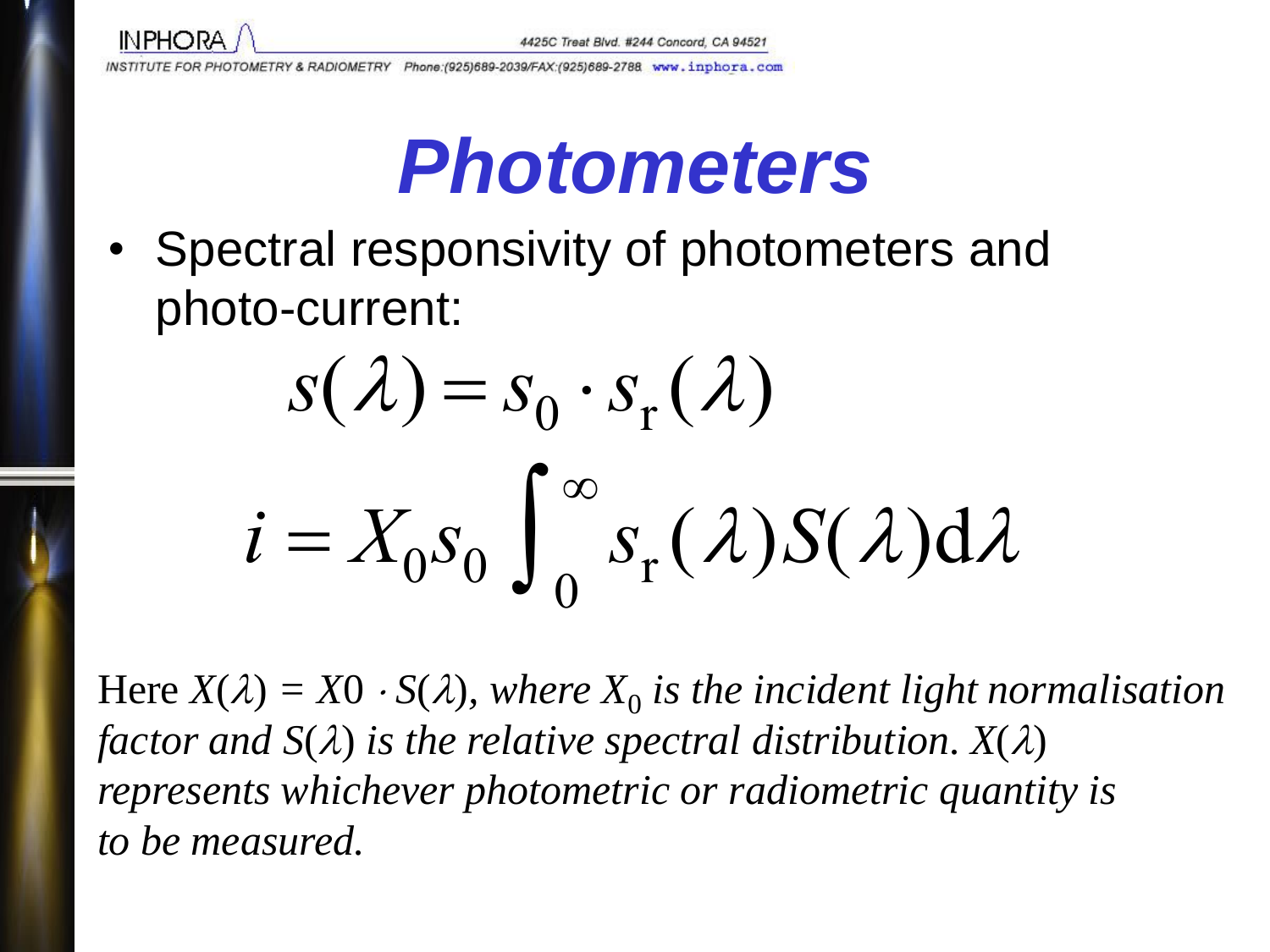- Photometers are normally calibrated using a tungsten filament lamp set to the CCT temperature of CIE Standard Illuminant A.
- $\cdot$   $f_1$ ' can safely be used for qualifying detectors in the case of white LEDs
- The new CIE LED measurement Technical committee (CIE TC2-45) examined the validity of using  $f_1$ ' for qualifying detectors in the case of blue and red LED measurements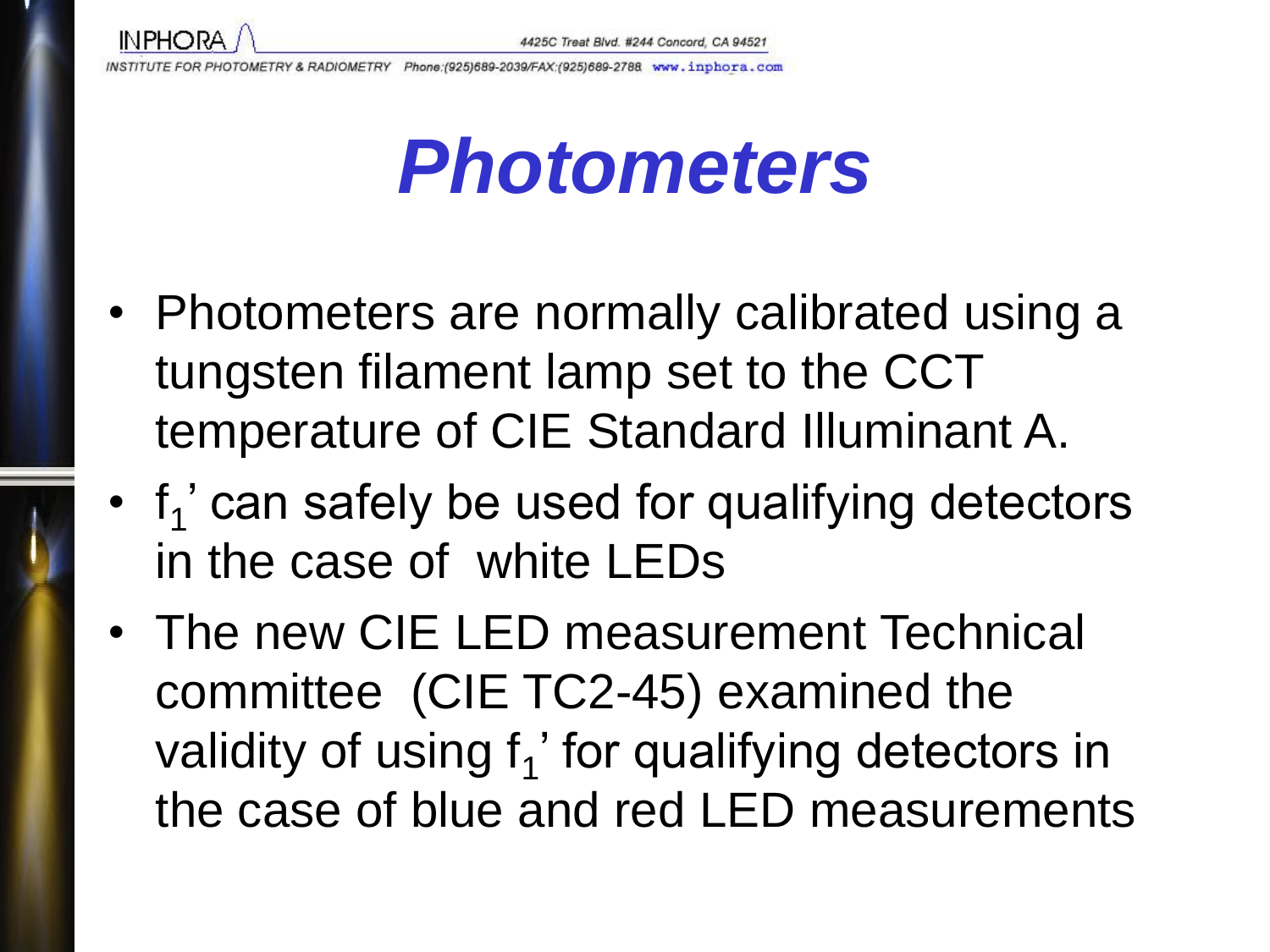**INPHORA** 

**E FOR PHOTOMETRY & RADIOMETRY** Phone: (925)689-2039/FAX: (925)689-2788 www.inphora.com

- It was found that  $f_1'$  will not give the right answer for goodness of the fit when LEDs of different color are measured
- At this time no easy way was found to use one single number similar to  $f_1'$  for all the different colored LEDS
- An other technical committee will consider this problem in the near future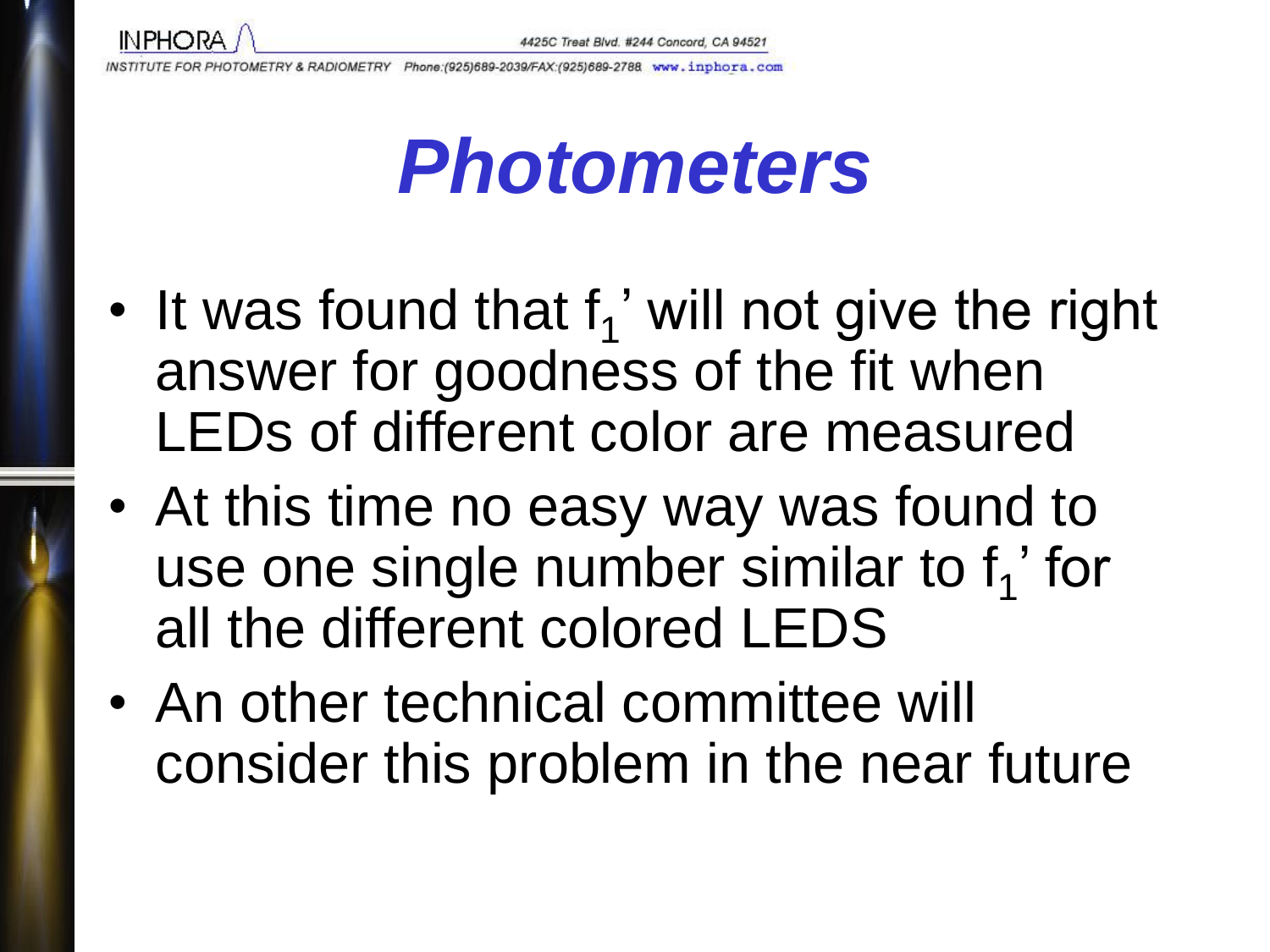

- For white LED measurements:
- The goodness of the match to the  $V(\lambda)$  function can be judged by the **f<sup>1</sup> '** number:

$$
f_1' = \frac{\int |s^*(\lambda)_{\text{rel}} - V(\lambda)| d\lambda}{\int V(\lambda) d\lambda}
$$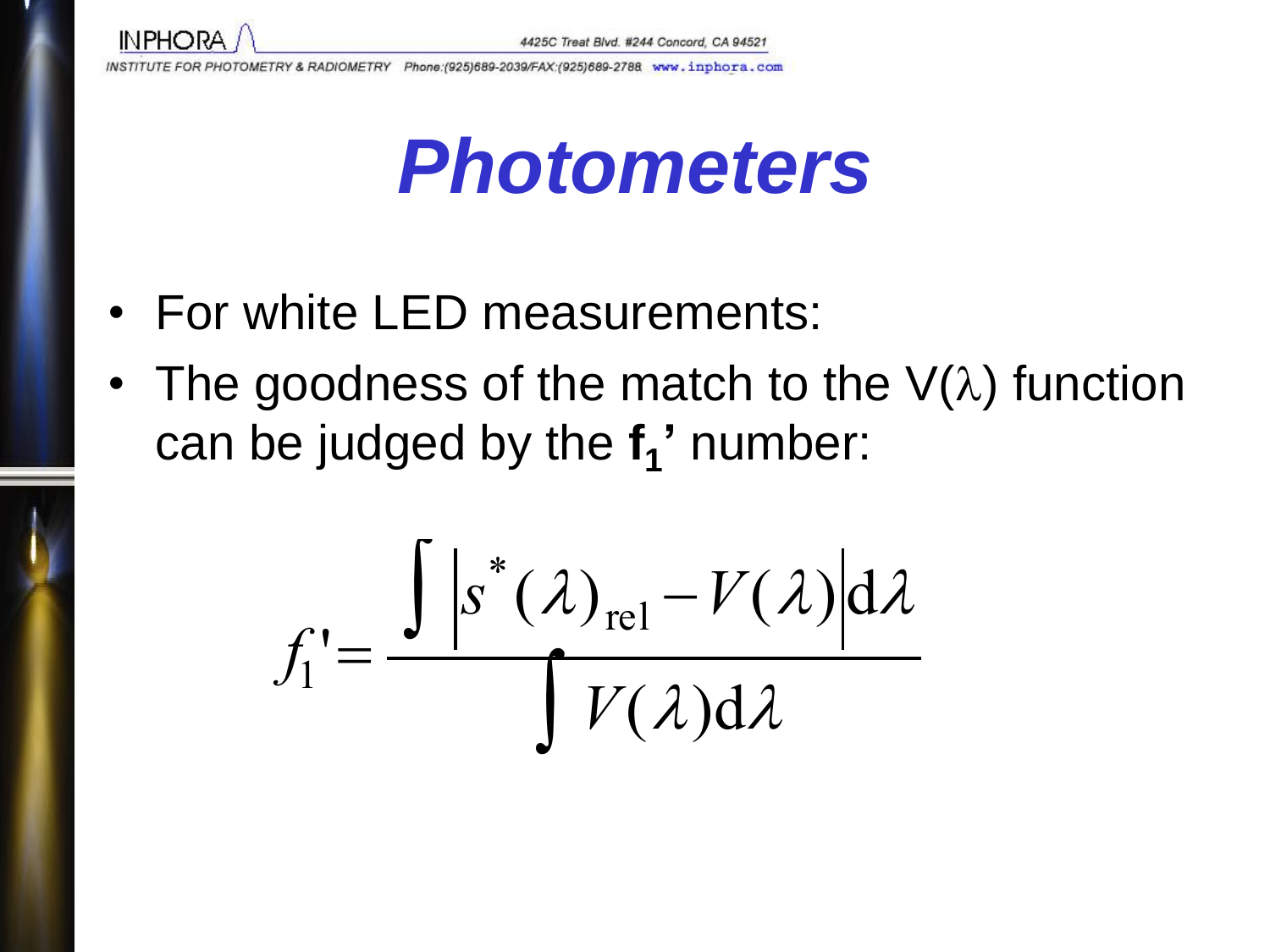

#### *Photometers*

•  $s^*(\lambda)$ rel is the normalised detector sensitivity using the equation

$$
s^{*}(\lambda)_{rel} = s(\lambda)_{rel} \cdot \frac{\int S(\lambda)_{A} \cdot V(\lambda) d\lambda}{\int S(\lambda)_{A} \cdot s(\lambda)_{rel} d\lambda}
$$

 $S(\lambda)A$  is the relative spectral distribution of Standard Illuminant A

Measuring single color LEDs even if  $f_1'$  value is very small, does not guarantee high accuracy results. It is important to determine specta of the LEDs.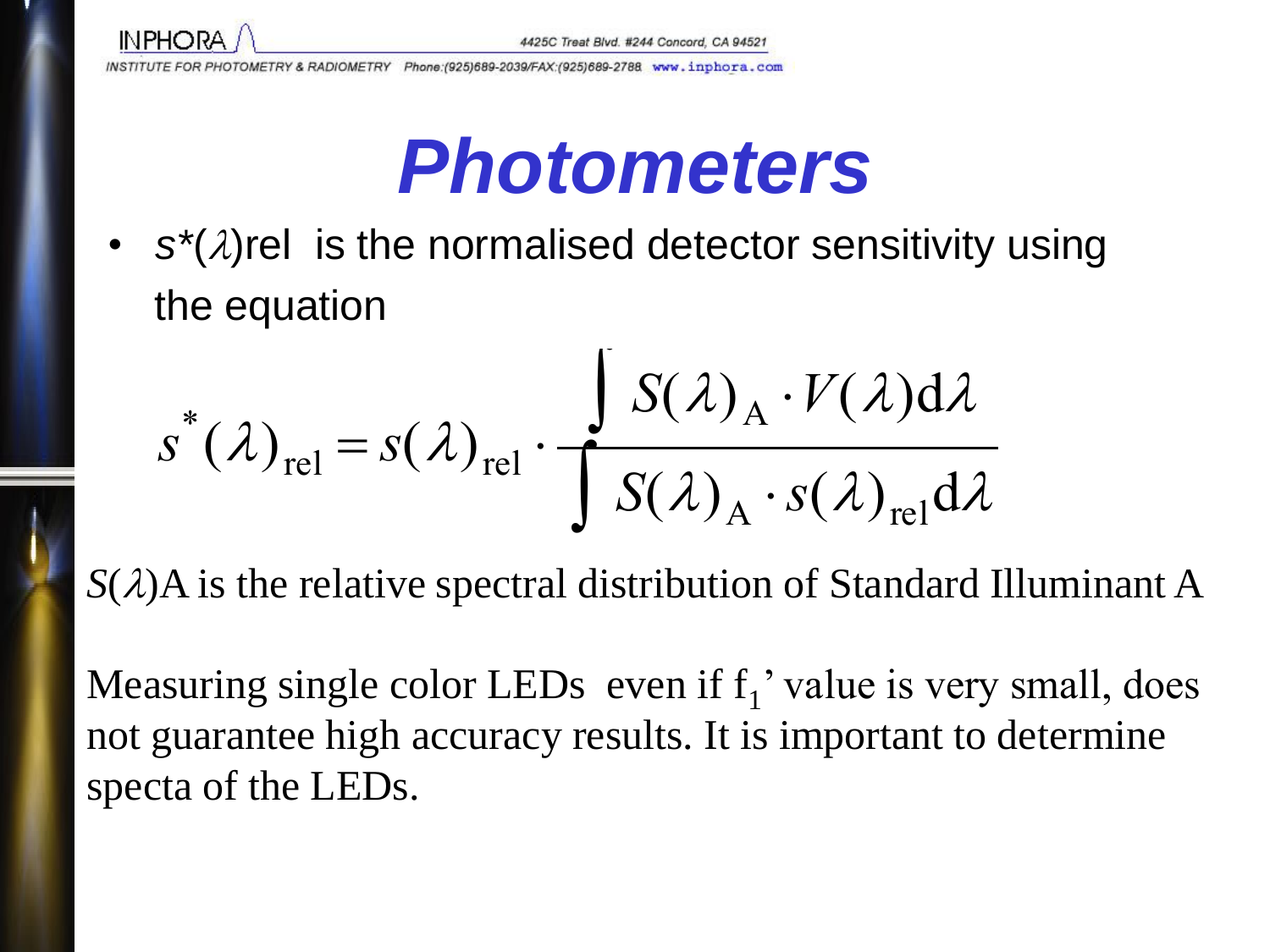**INPHORA** 

## *RESULTS*

- Most successful of the first recommendations was the measurement technique of luminous/radiant intensity of LEDs
- The recommended method required introduction of new quantity: Averaged LED Intensity: I<sub>LEDA</sub>, and **ILEDB**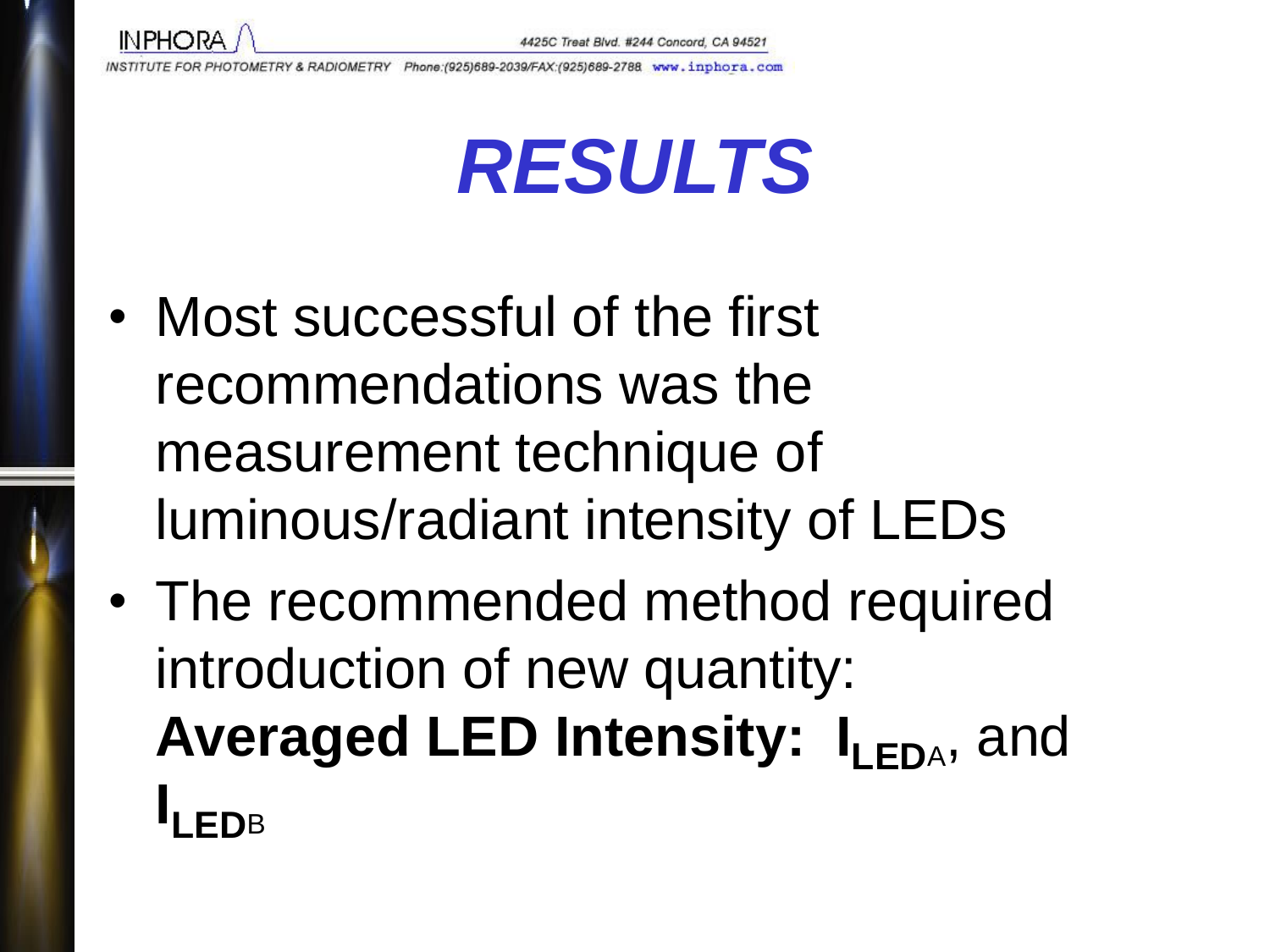**INPHORA** 



*Schematic diagram of CIE Standard Conditions for the measurement of Averaged LED Intensity. Distance*   $d = 0,316$  *m* for Condition A,  $d = 0,100$  *m* for Condition **B**.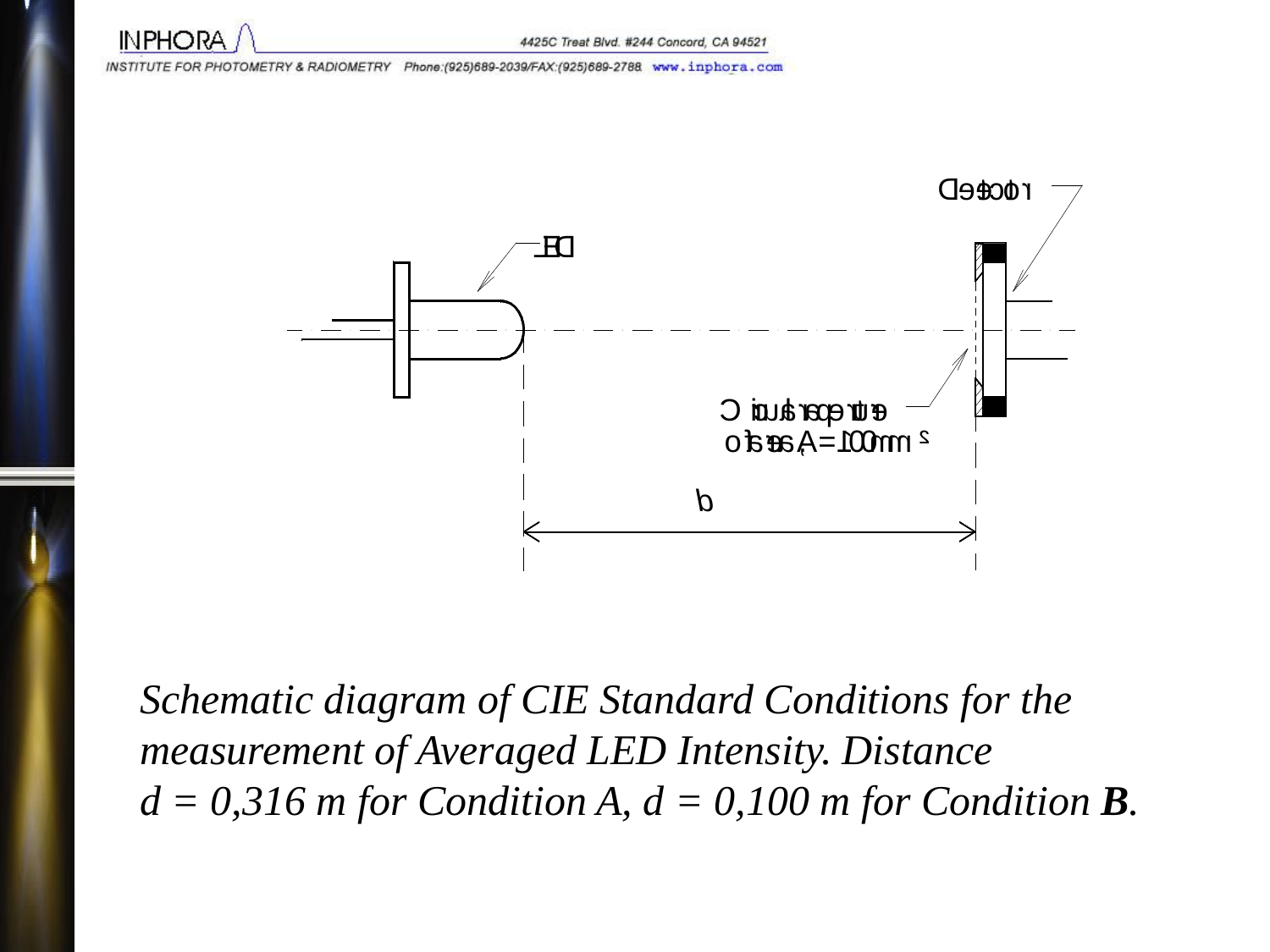

## *RESULTS*

- It is very important to set the measurement geometry as recommended.
- If followed precisely, agreement between different laboratories has been improved significantly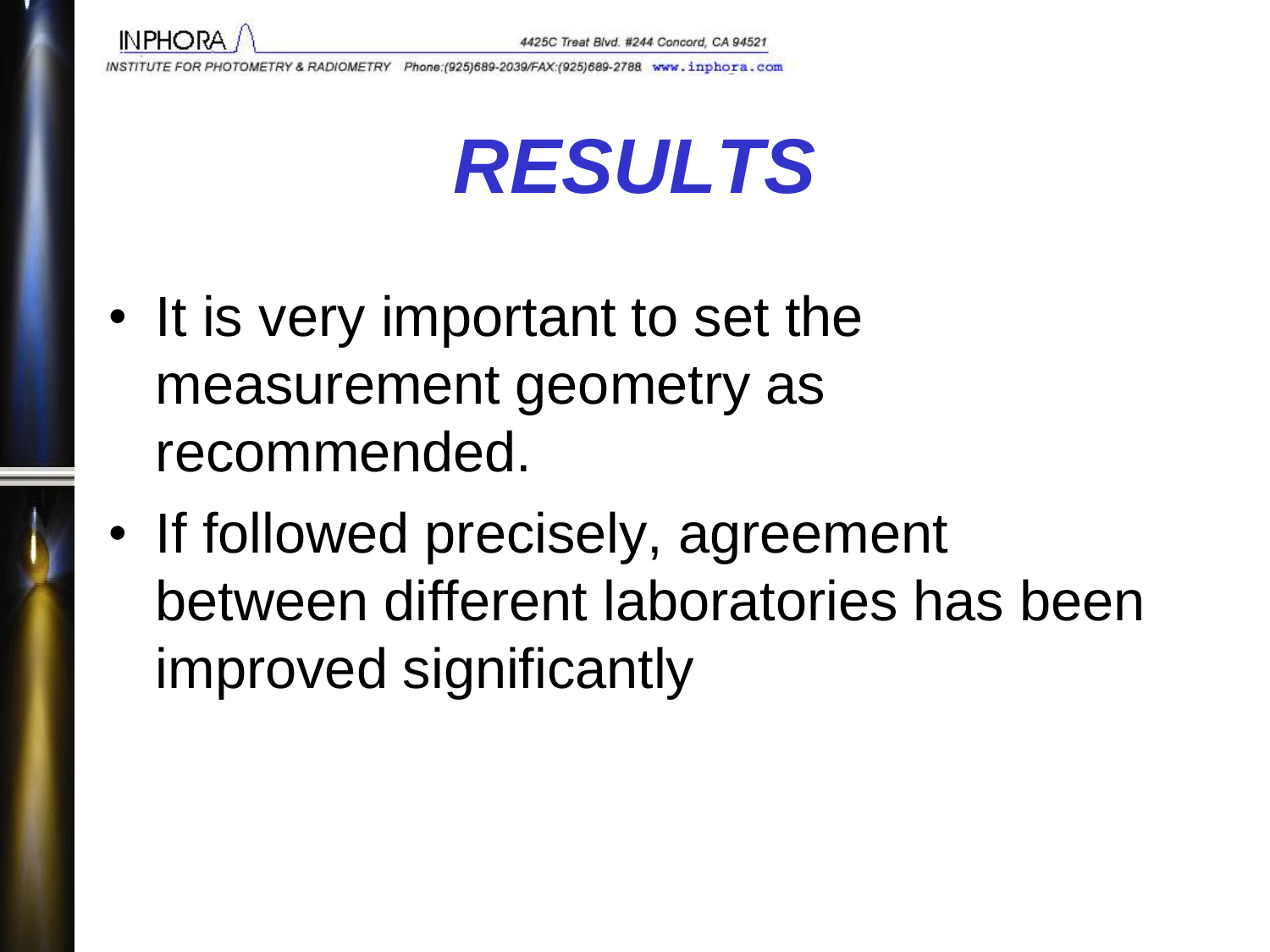**INPHORA** 

## *RESULTS*

- Best measurement technique can be performed only with good standards
- Easiest way for accurate measurements is to use substitution method
- Needed: Standard LEDs with spectral and spatial power distribution identical to the test LEDs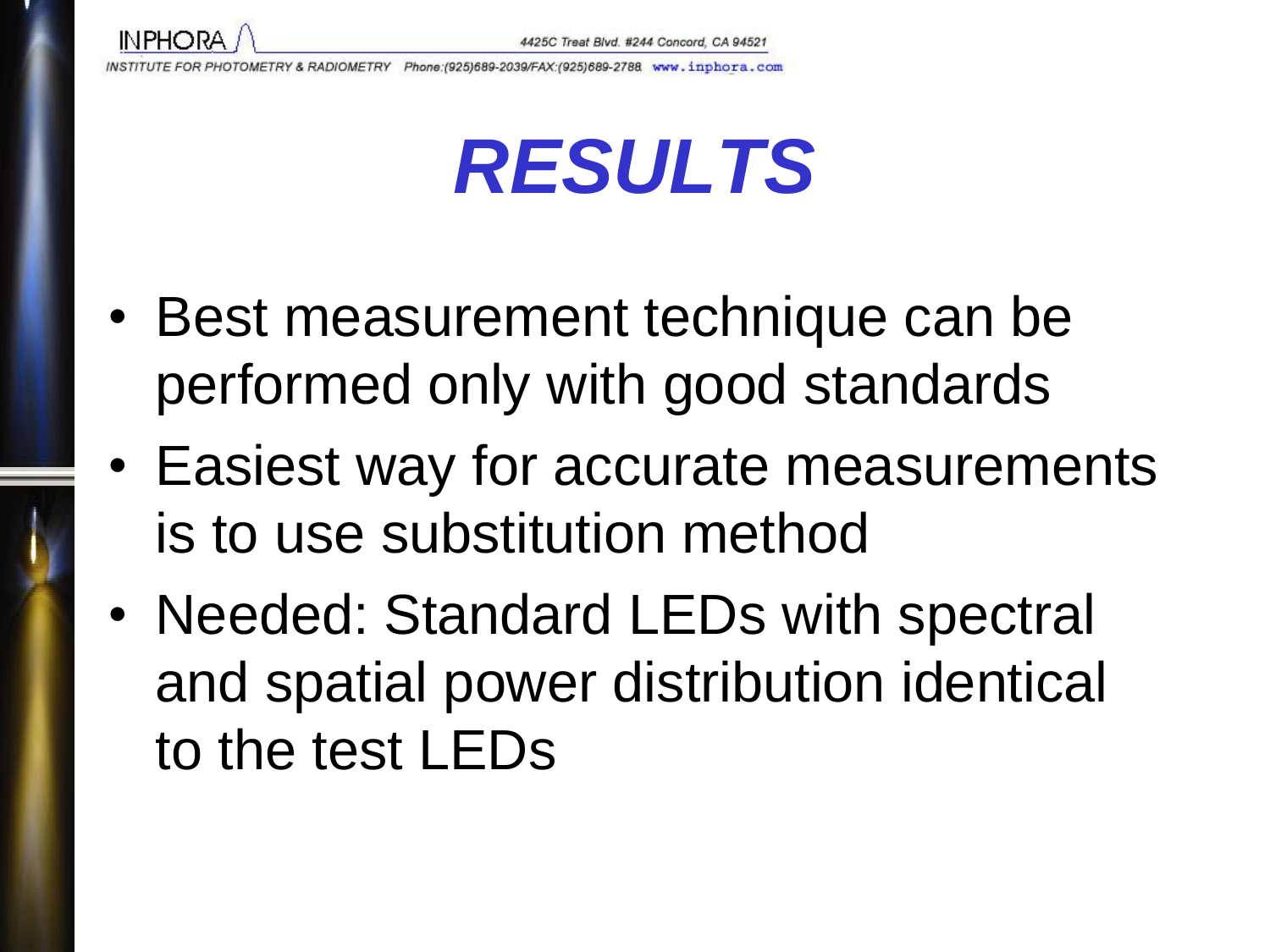

# *Measurement of I<sub>LED</sub>*

• For the simple case:

• If 
$$
X_1(\lambda)_{rel} = X_2(\lambda)_{rel}
$$

• Substitution measurement is simply reduced to

• 
$$
X_{10}(\lambda) / X_{20}(\lambda) = \iota_1 / \iota_2
$$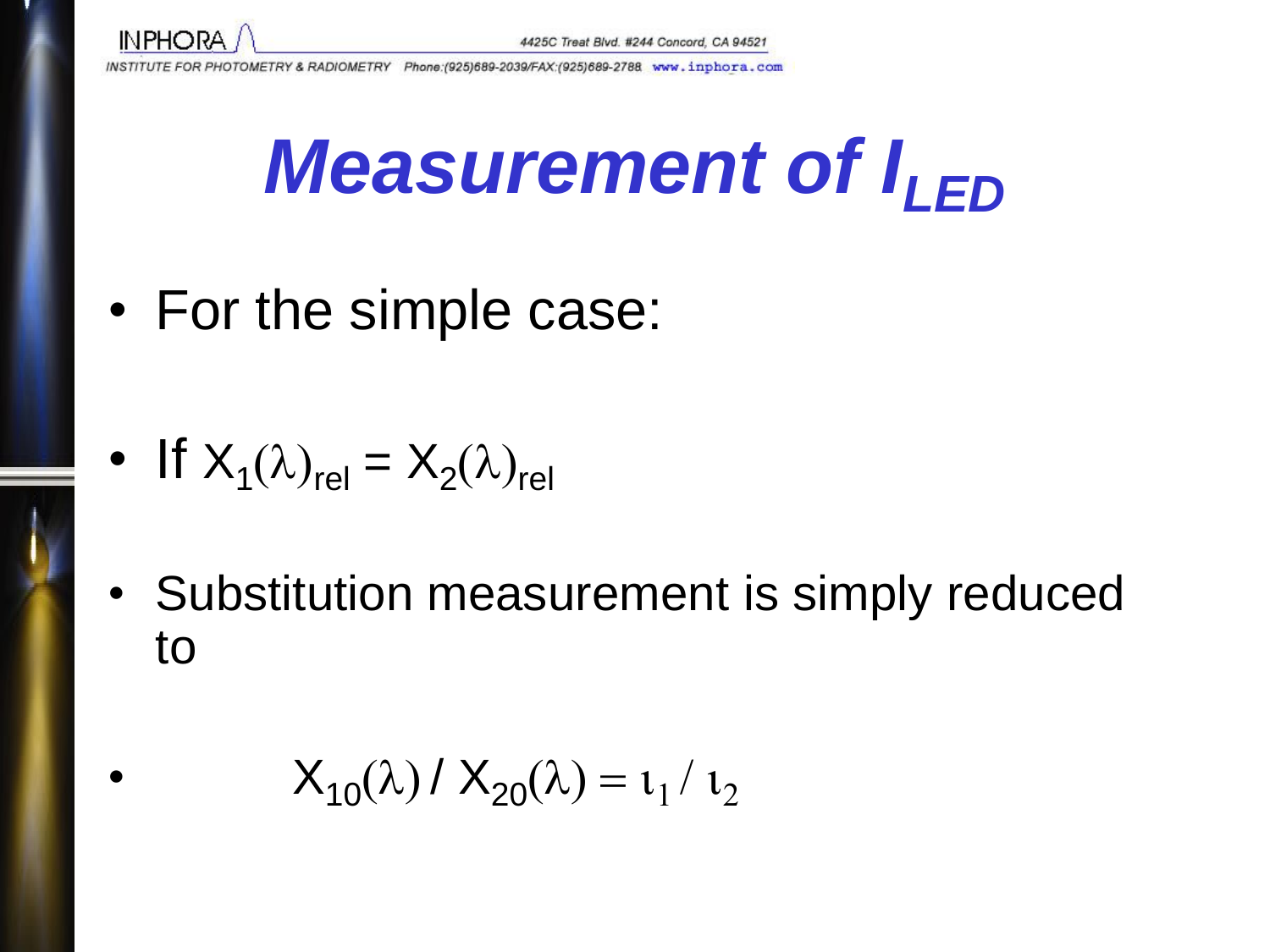

- At present best photometers made have  $f_1'$  < 1.5% values (Quite expensive)
- $f_1' < (3-5)\%$  are commonly available;
- May not be good enough for precision LED measurements when different colors are tested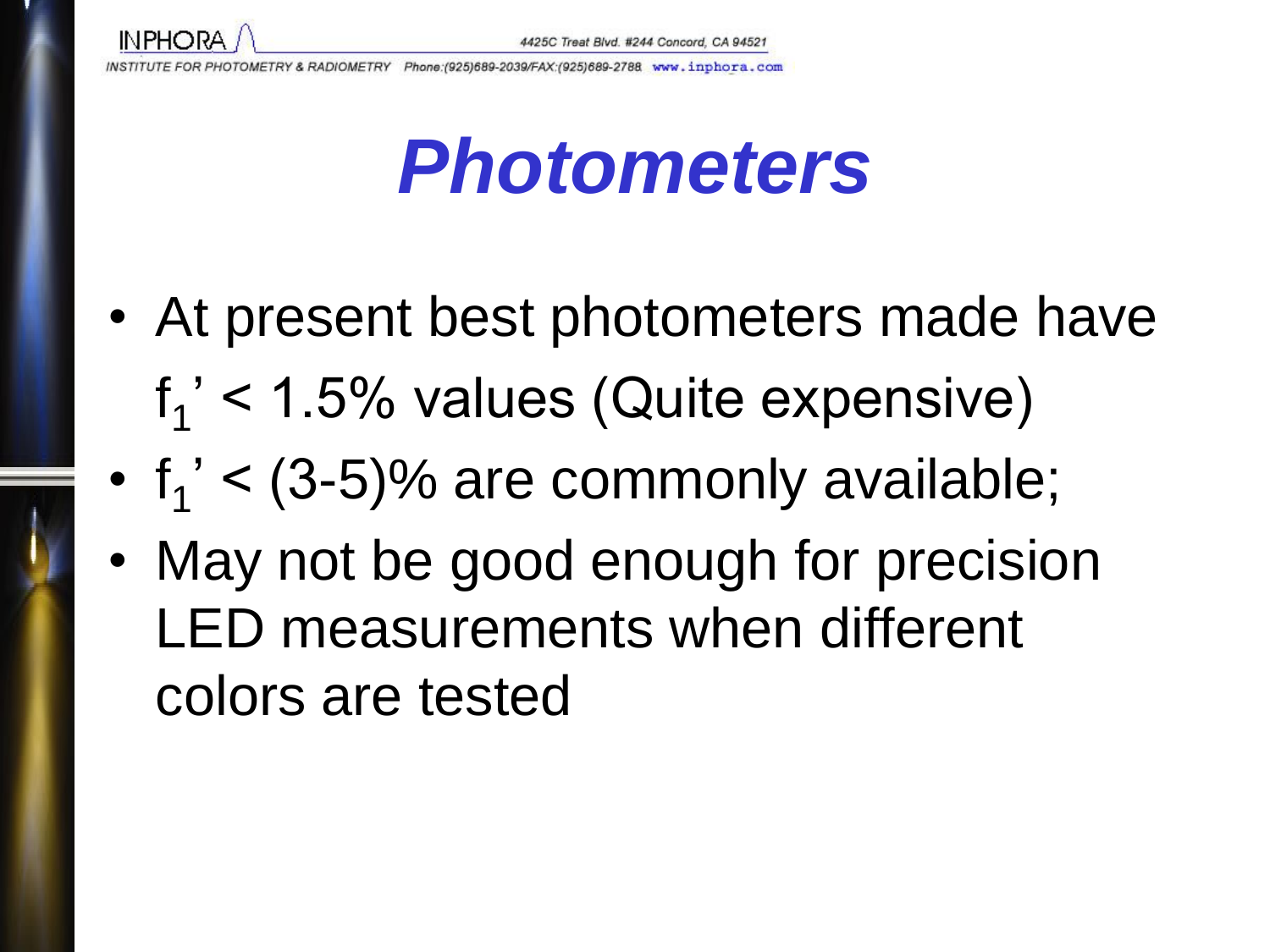

### *Standard LEDS*

- In case of lower precision photometers standard LEDs of same colors are needed as the test LEDs.
- Substitution method would still allow high precision measurements.
- Particularly important for blue and red LEDs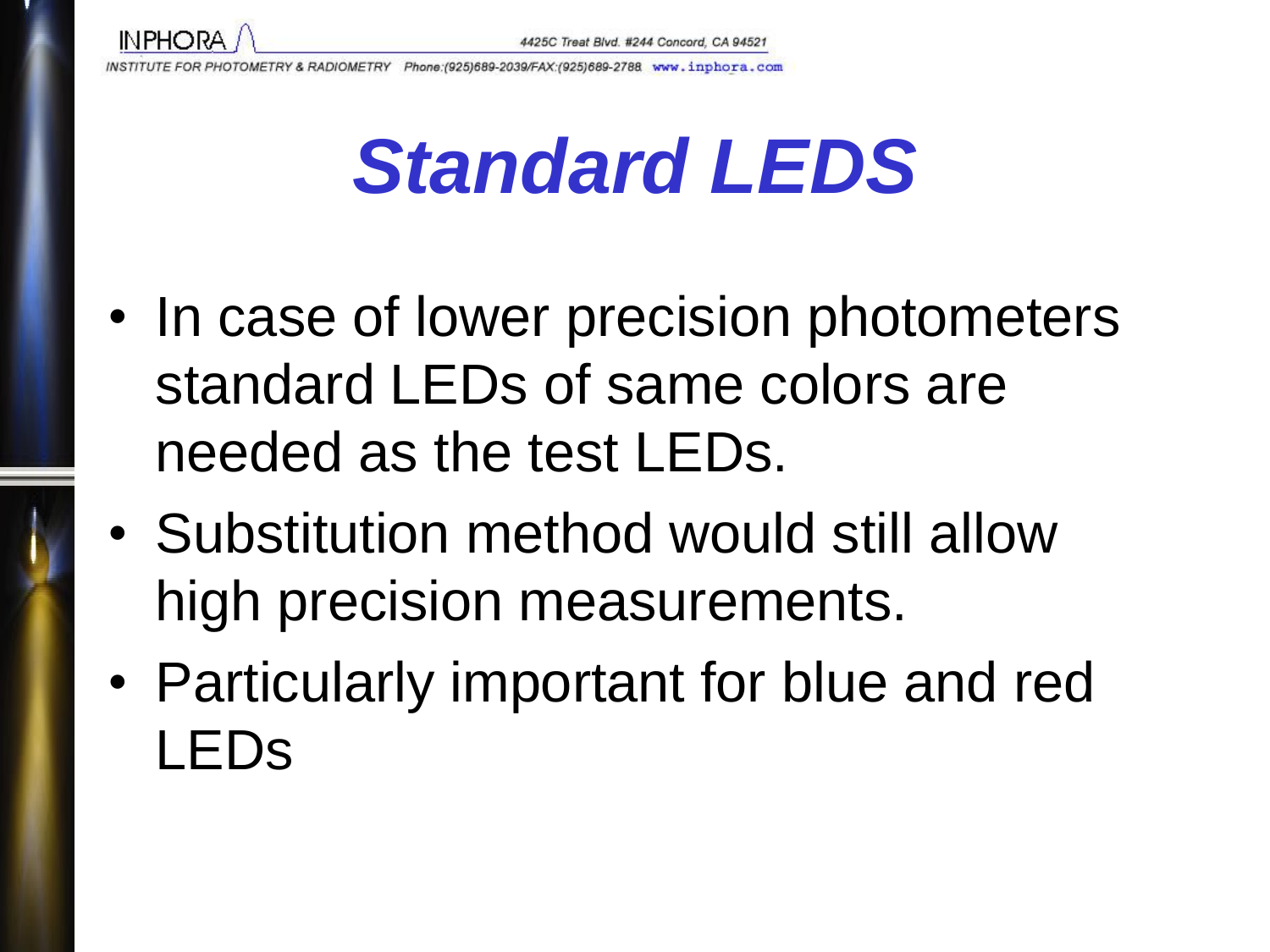

п.

INSTITUTE FOR PHOTOMETRY & RADIOMETRY Phone:(925)689-2039/FAX:(925)689-2788 www.inphora.com



• If fewer color Standard LEDs are available then test LEDs, color correction can be applied:

$$
I_{\text{LED, test}} = F \cdot \frac{y_{\text{test}}}{y_{\text{ref}}} \cdot I_{\text{LED, ref}}
$$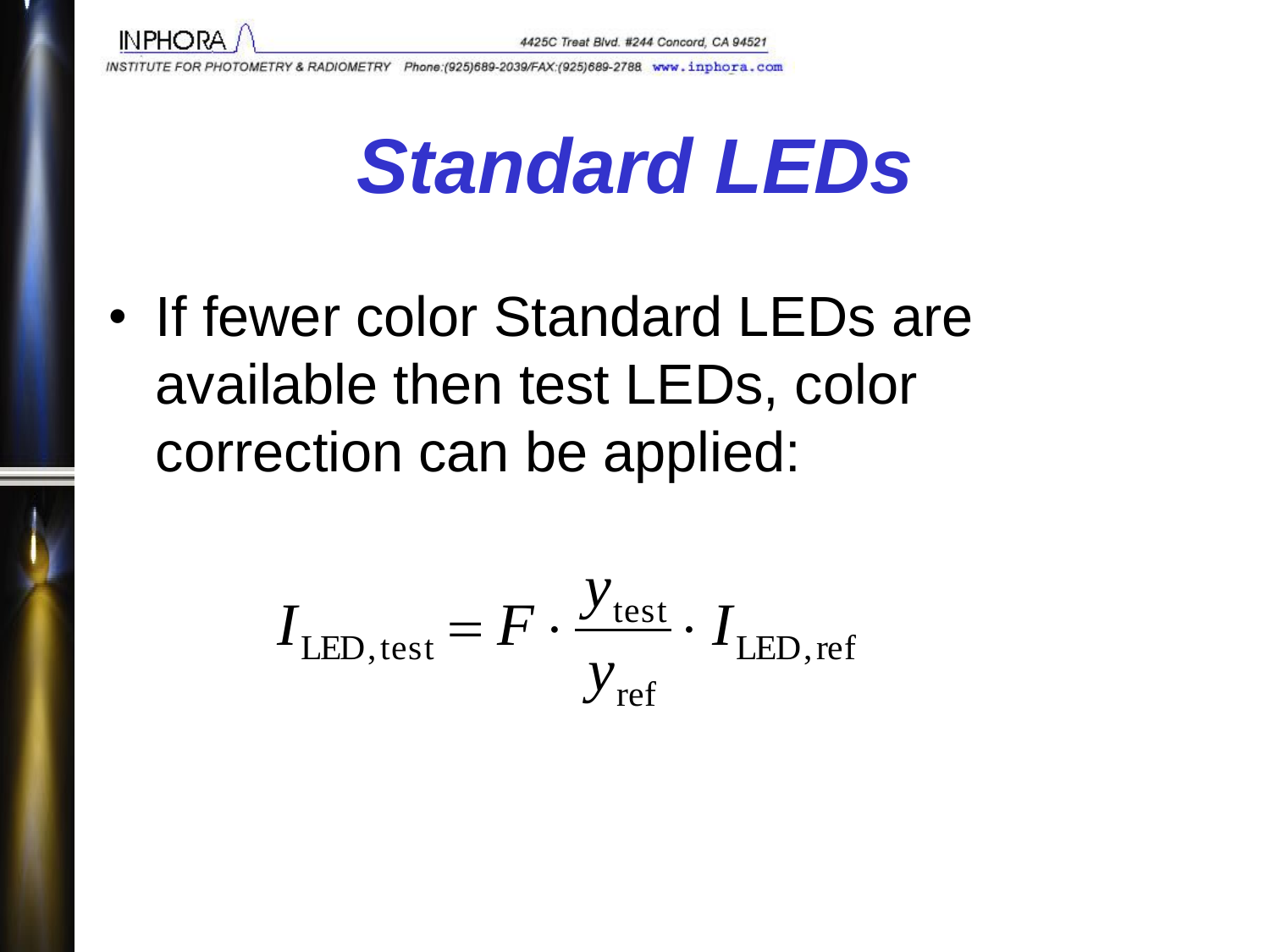

i a

INSTITUTE FOR PHOTOMETRY & RADIOMETRY Phone: (925)689-2039/FAX: (925)689-2788 www.inphora.com

*Standard LEDs*

$$
F = \frac{\int S_t(\lambda) V(\lambda) d\lambda}{\int S_r(\lambda) V(\lambda) d\lambda} \cdot \frac{\int S_r(\lambda) S_{rel}(\lambda) d\lambda}{\int S_t(\lambda) S_{rel}(\lambda) d\lambda}
$$

 $S_t(\lambda)$  is the relative spectral distribution of the test LED;  $S_r(\lambda)$  is the relative spectral distribution of the reference LED;  $s_{rel}(\lambda)$  is the relative spectral responsivity of the photometer head, and

 $V(\lambda)$  is the CIE spectral luminous efficiency function of the photopic vision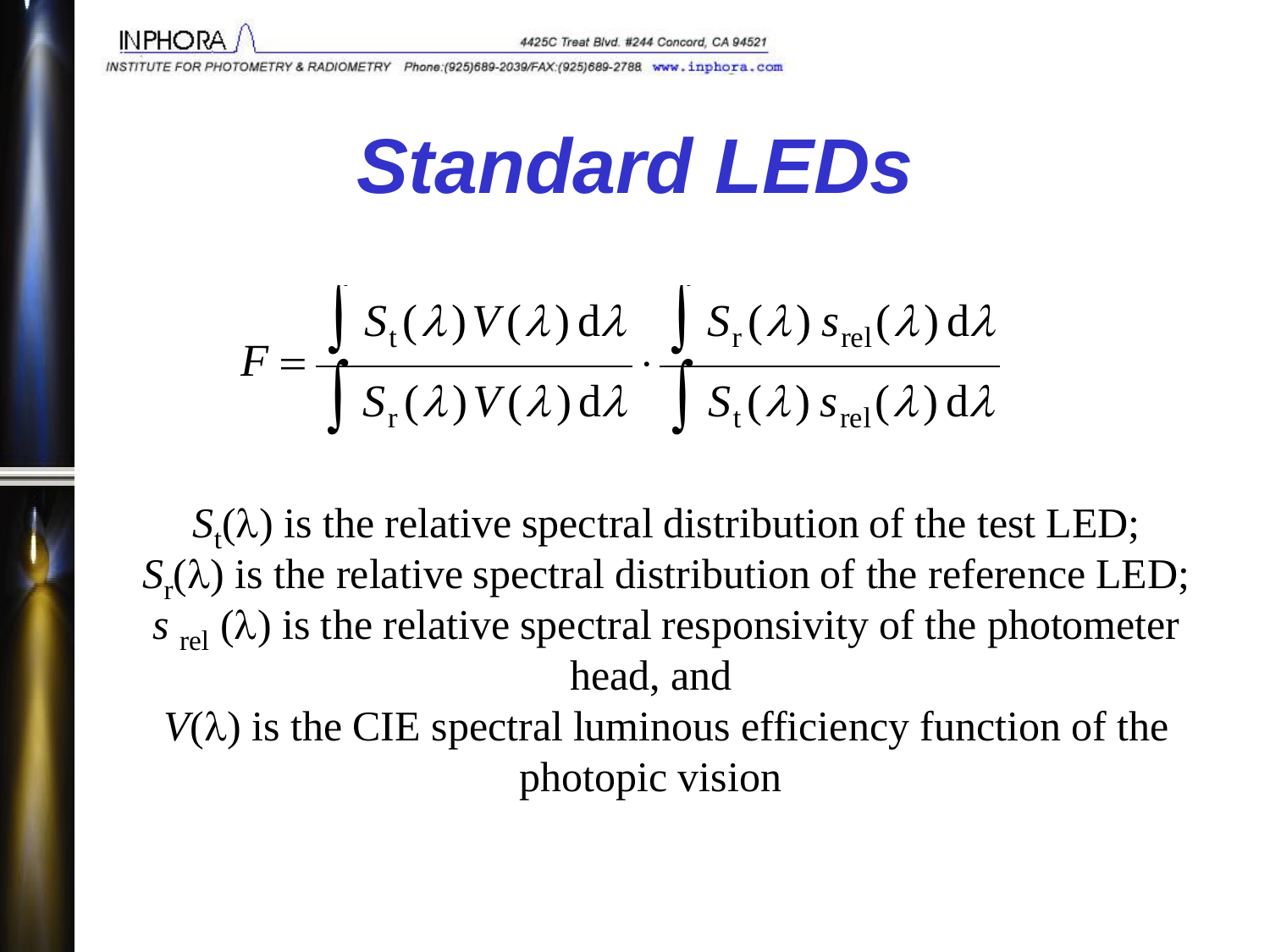Phone: (925)689-2039/FAX: (925)689-2788 www.inphora.com E FOR PHOTOMETRY & RADIOMETRY

**INPHORA** 

## *Spatial Distribution*

- In general, the luminous intensity  $I(\theta, \phi)$ depends on the direction  $(\theta,\phi)$  and this dependence is called the spatial intensity distribution
- If the absolute value of the intensity  $I(\theta,\phi)$  is measured in a specified reference direction corresponding to  $\theta = \theta_0$  and  $\phi = \phi_0$  and denoted by  $I_{00} = I(\theta,\phi)$ , then this can be used as a normalising factor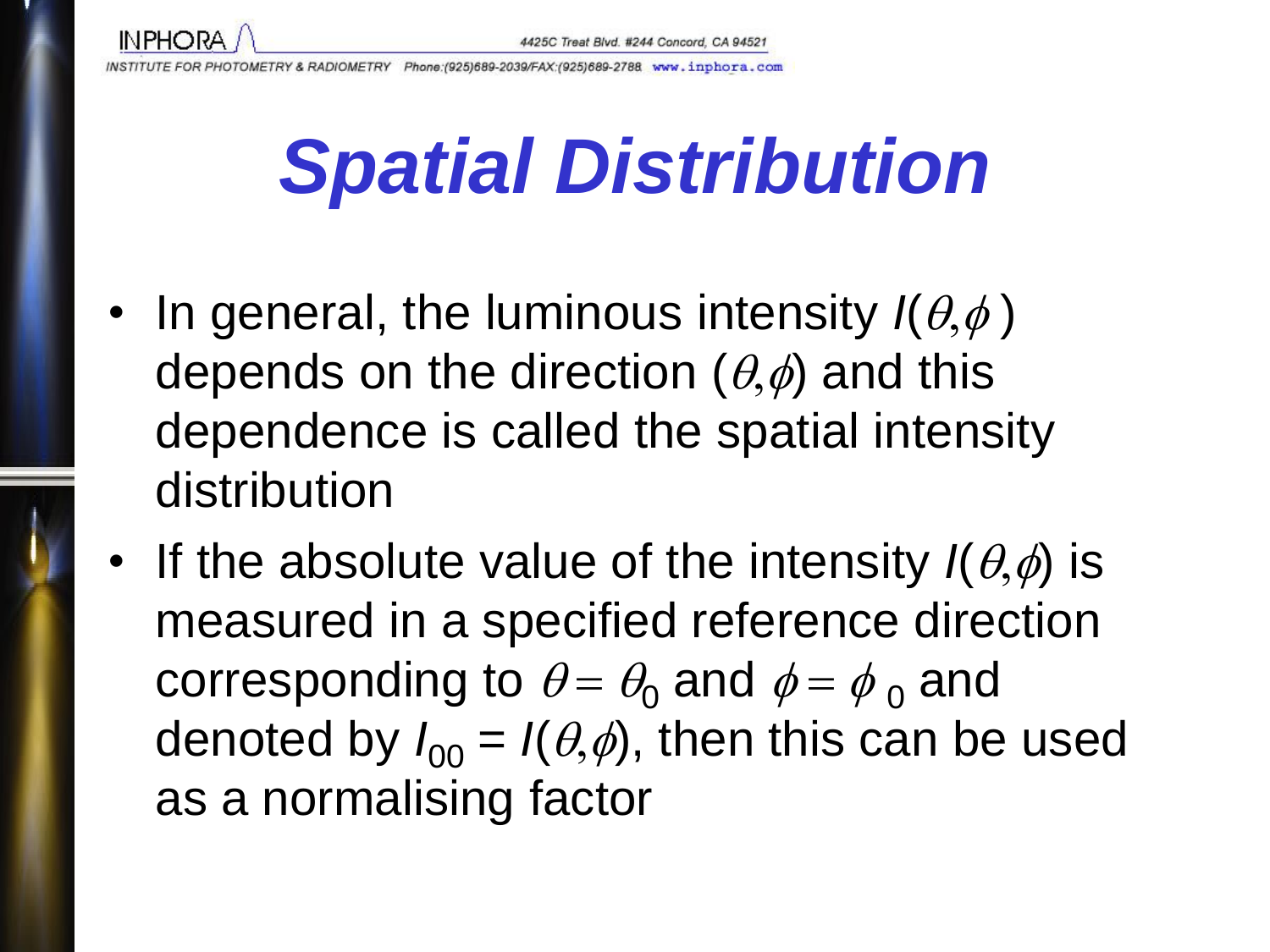

## *Spatial Distribution*

• A relative spatial distribution  $G(\theta,\phi)$  can be defined. The spatial intensity distribution  $I(\theta,\phi)$ 

$$
I(\theta,\phi)=I_{00}\cdot G(\theta,\phi)
$$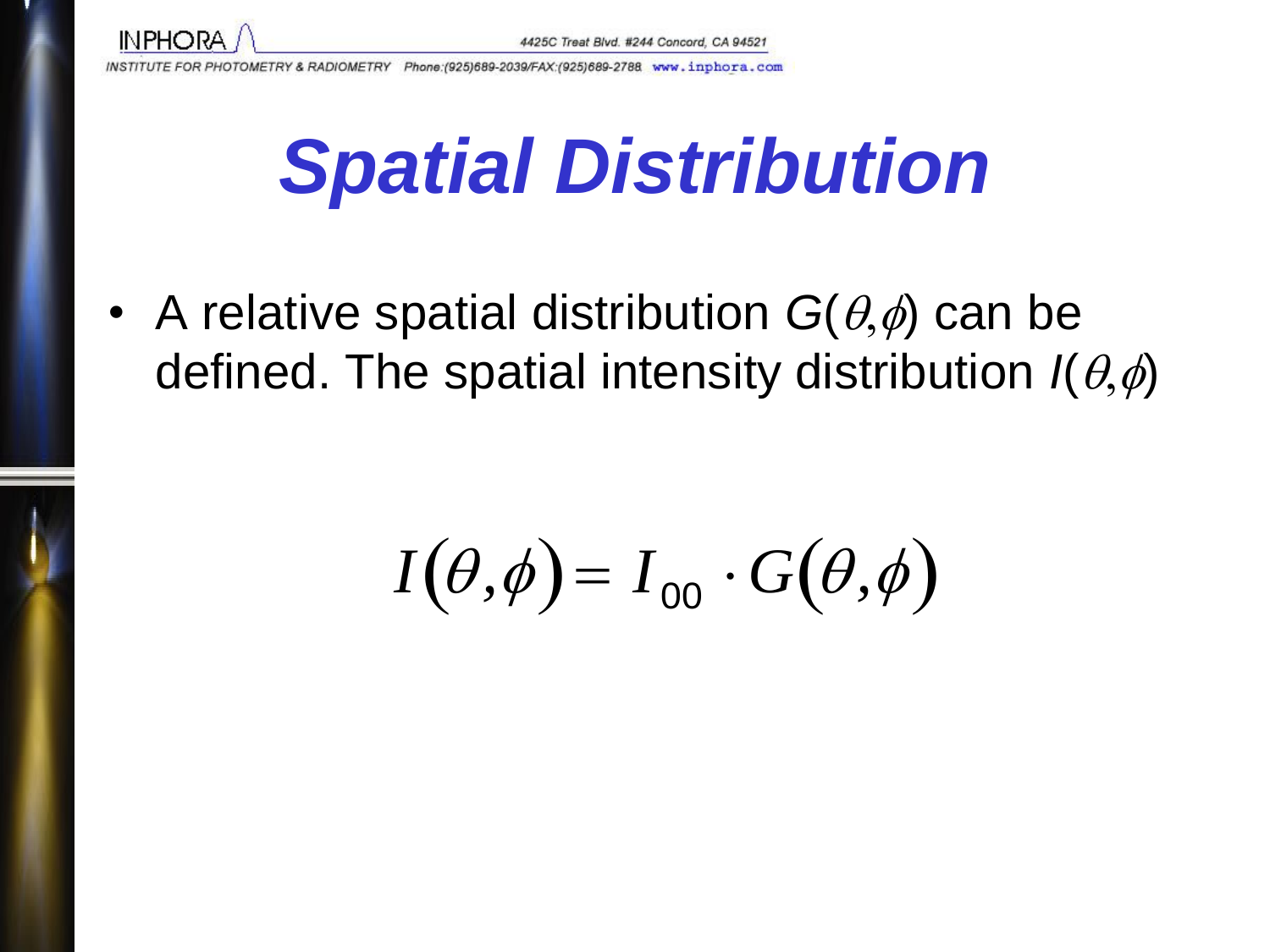

## *Spatial Distribution*

- In case of LEDs G( $\theta$ , $\Phi$ ) varies greatly for different type of LEDs
- Measurement of total flux therefore can be very challanging
- Shpere photometers designed for other lightsources usually cannot be used for LED total flux measurements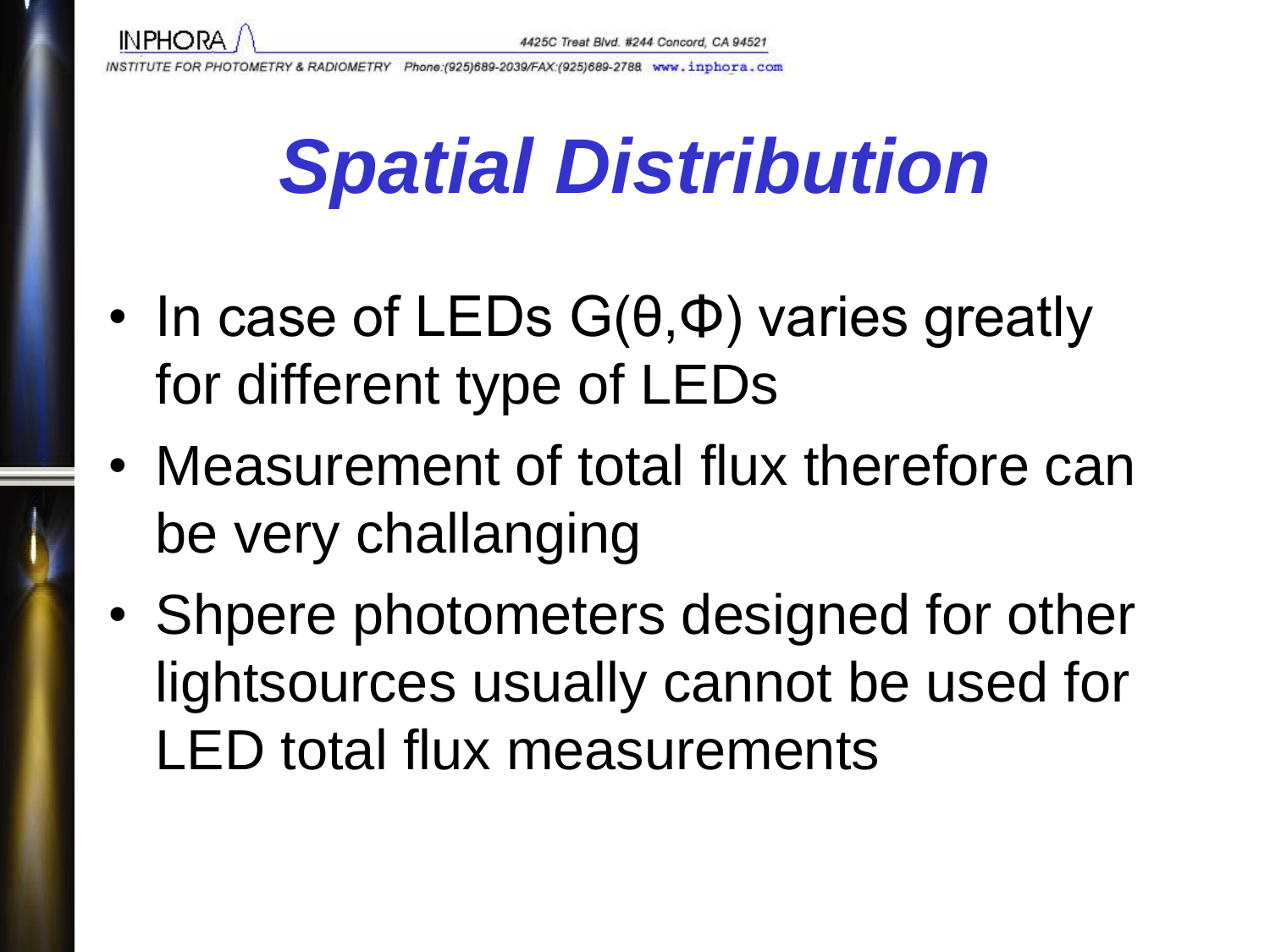

### *Spatial Distribution*



*Two frequently occuring non-symmetrical intensity distributions: the optical axis is off the geometric one, the spatial intensity distribution is non axial symmetric*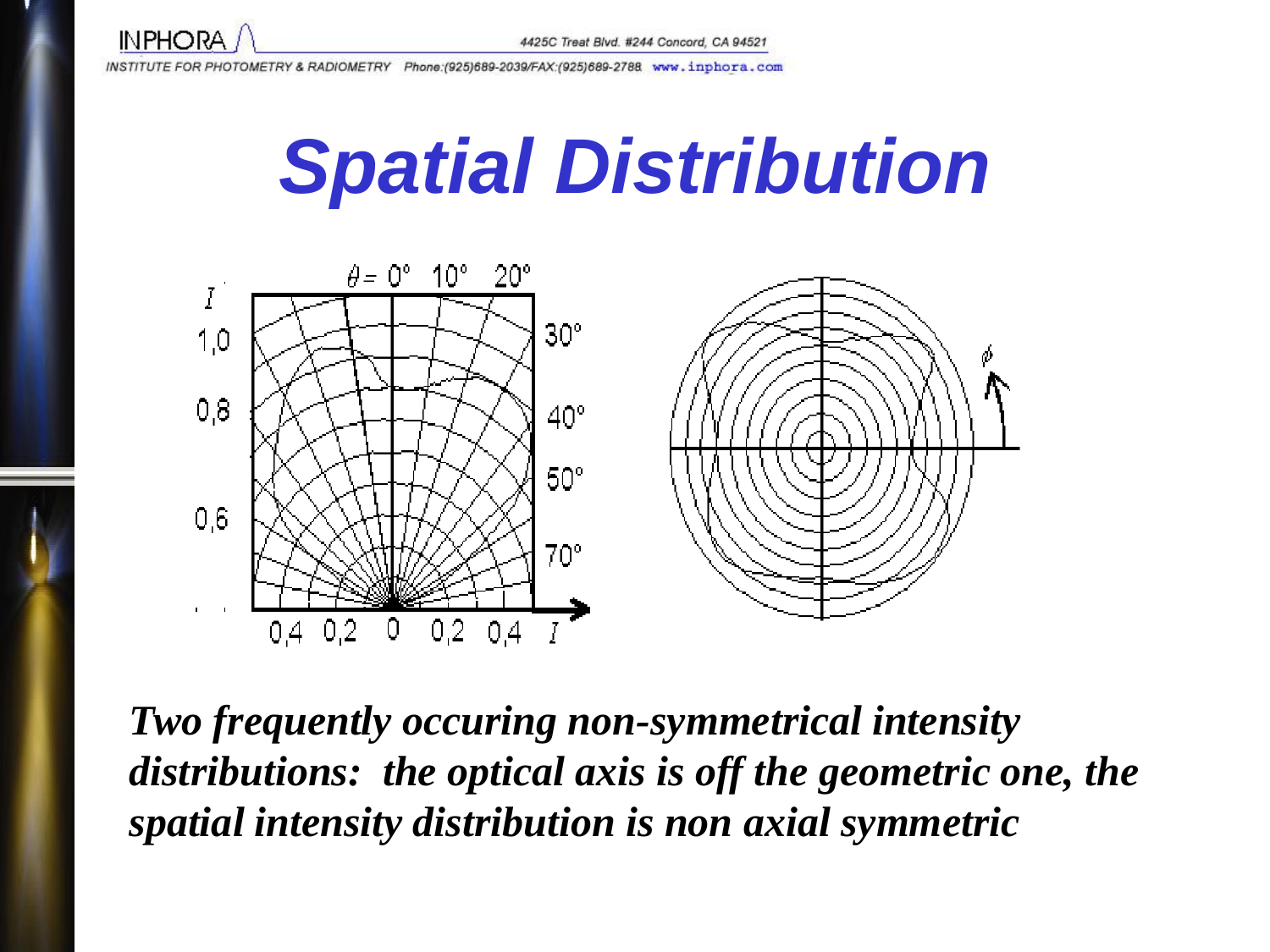

#### *Flux Measurement*

- CIE 127:2007 is recommending how to measure LED Total Flux; new requirements made necessary to introduce an additional quantity:
- "Partial Flux"; it's exact definition and measurement condition is recommended as well as specific sphere designs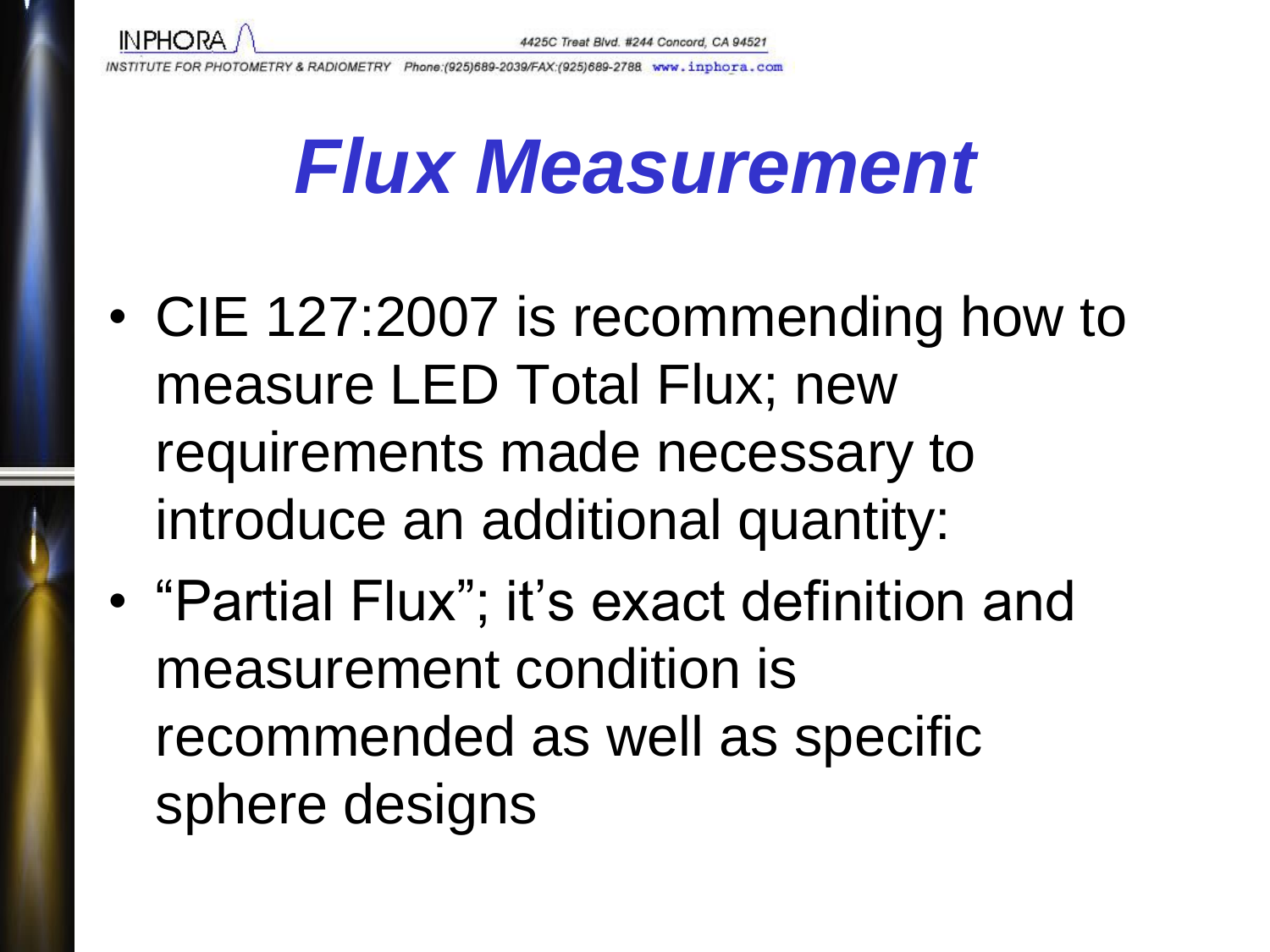

### *Flux Measurement*

#### Design of the integrating sphere for Total Flux measurement

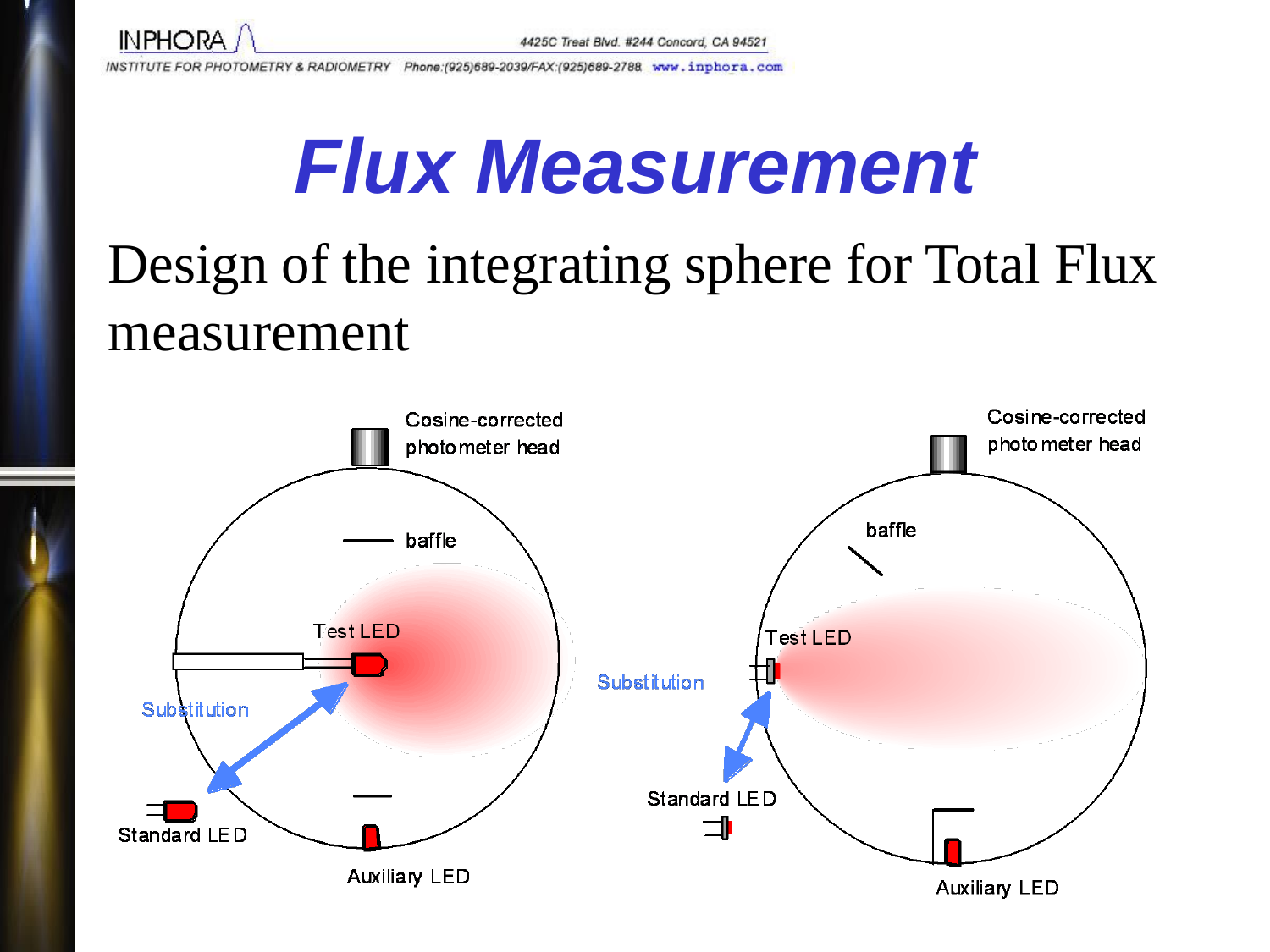### *Flux Measurement*

- Integrating sphere size should be 20 cm diameter or more
- White interior coating reflectance should be 90% or higher (reducing errors due to different spatial power distributions)
- Photometer head shoud have a cosine response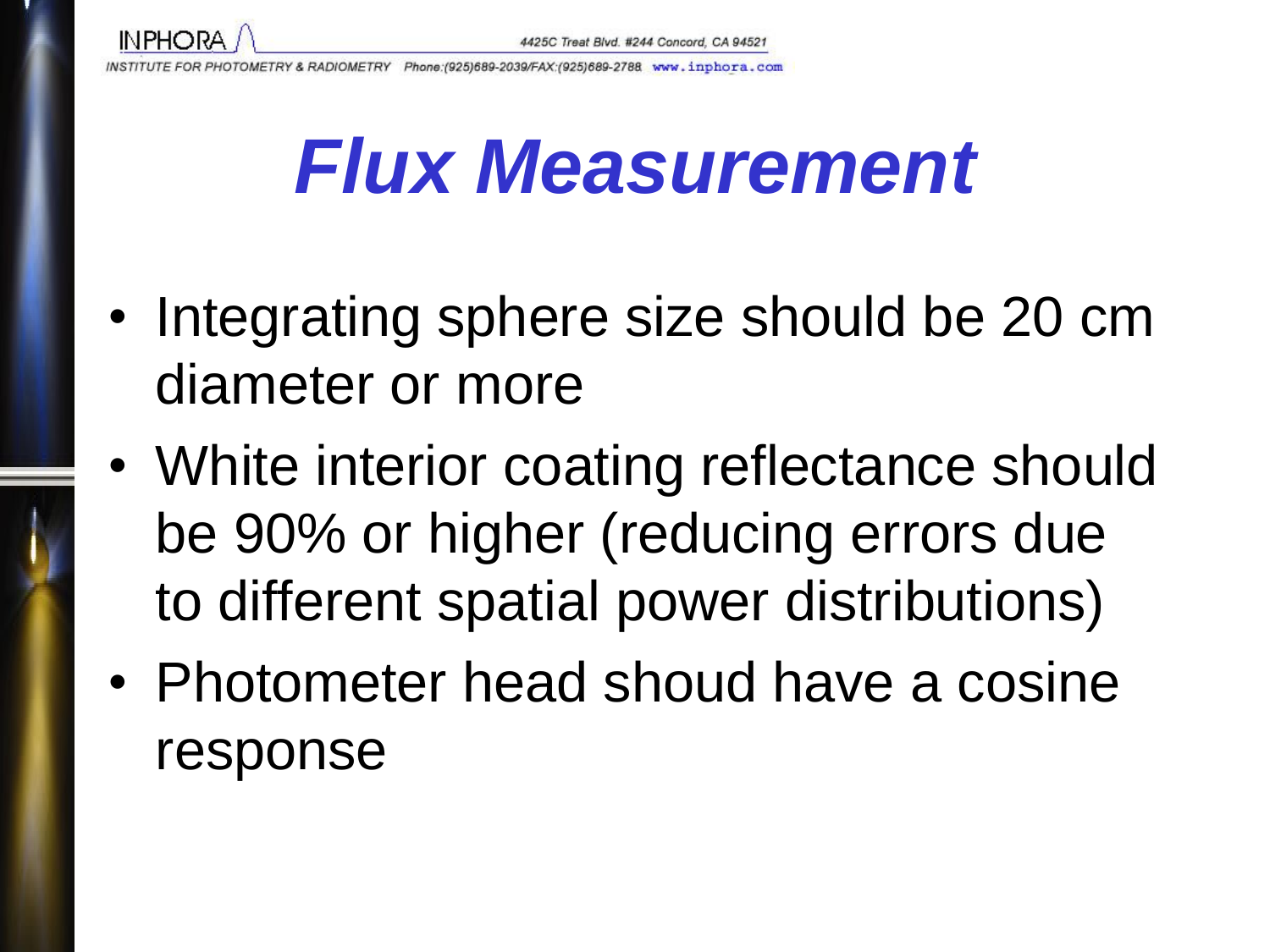

#### *Flux Measurement*

#### Designing integrating spheres for Partial Flux measurements

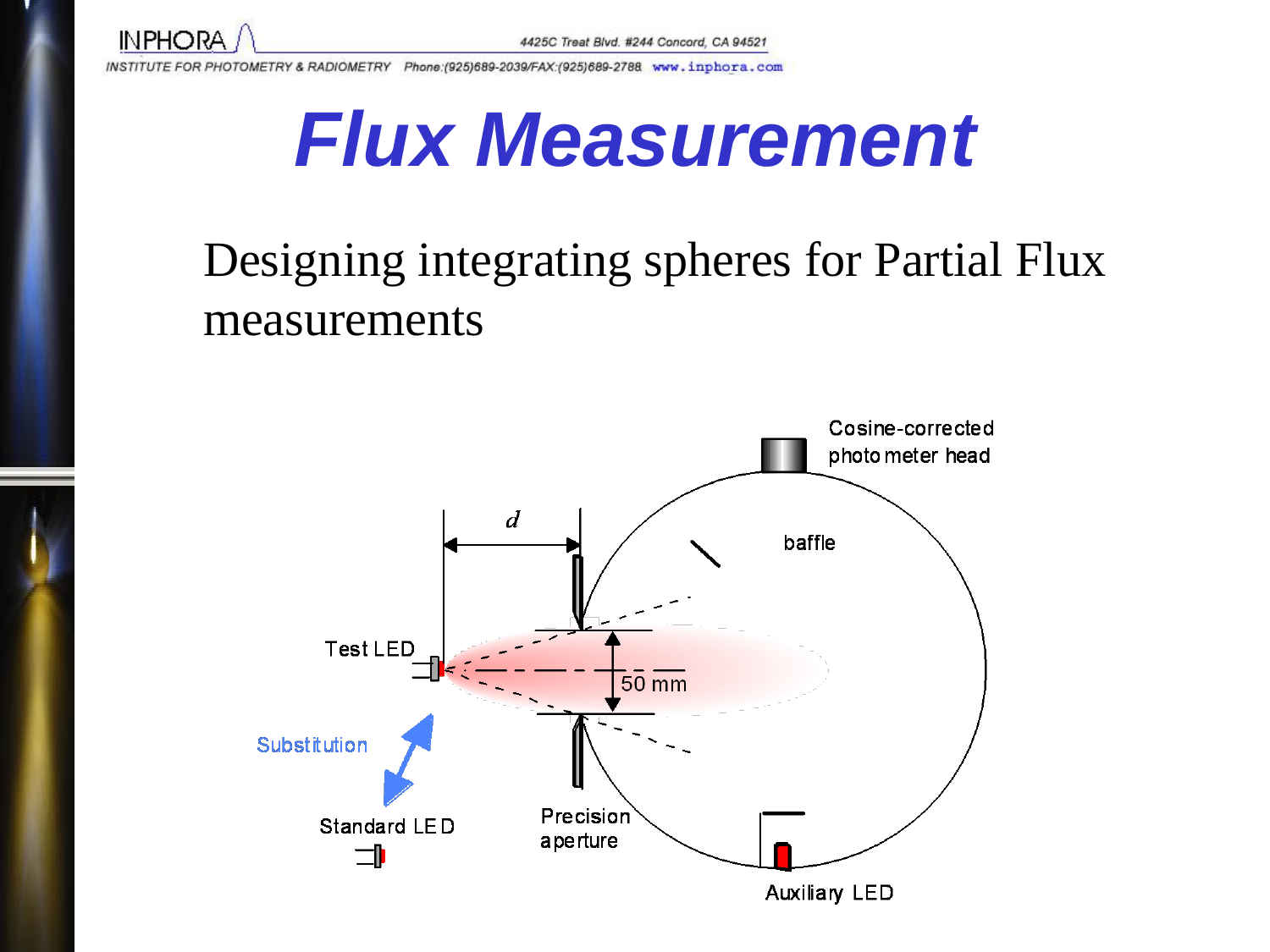**INPHORA** 

# *High Power LEDS*

- Measurement of high power LEDs with currents over 100 mA is more challanging
- Calibration standards need to have sufficient thermal conducting elements added to the chip
- For very high currents, and DC operation, additional cooling has to be provided.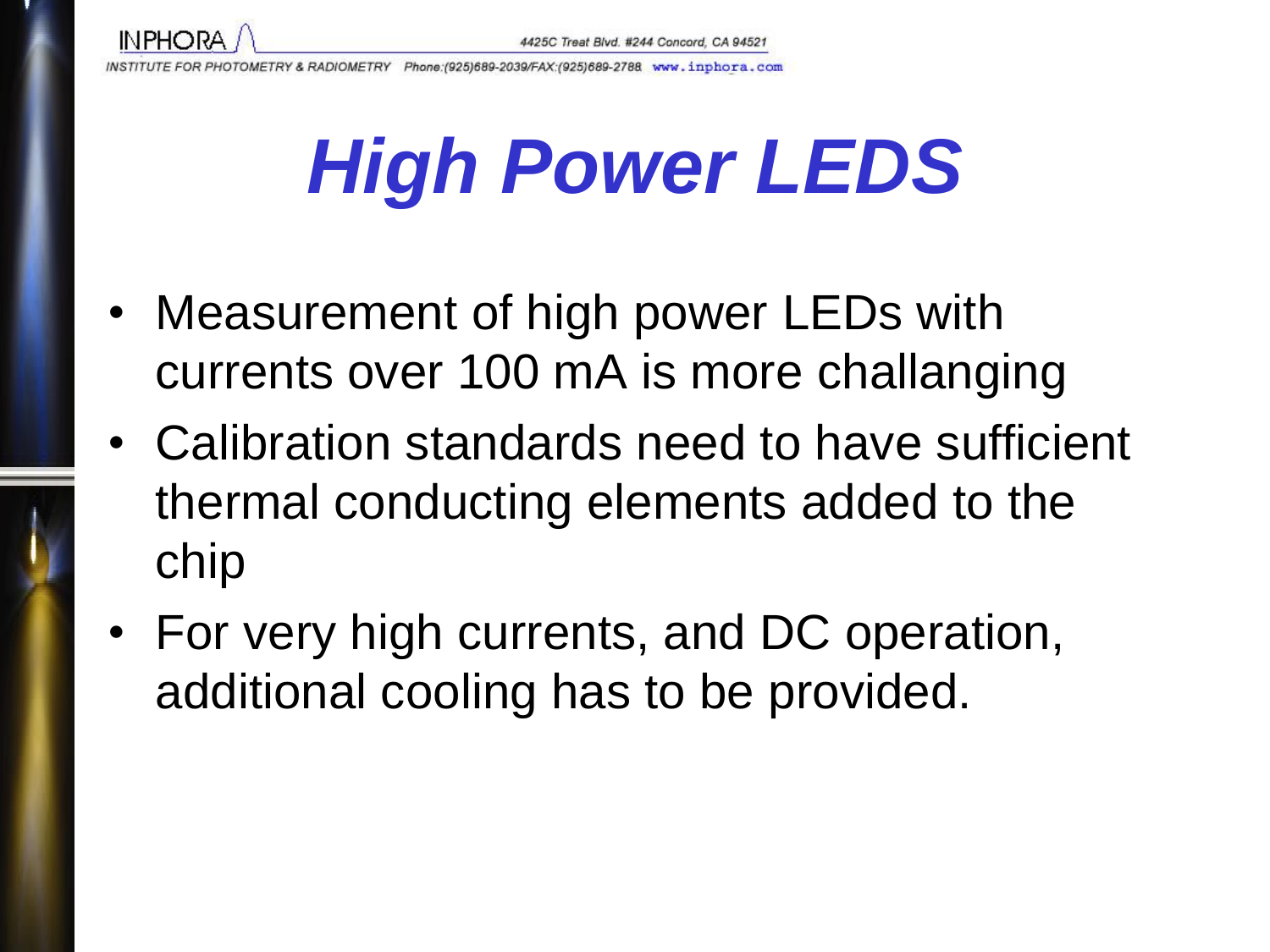

### *Calibrating the Integrating Sphere*

- Calibration should be performed by a standard LED, having the same spectral and spatial power distribution as the test LEDS
- Most importantly the spatial power distributions should be similar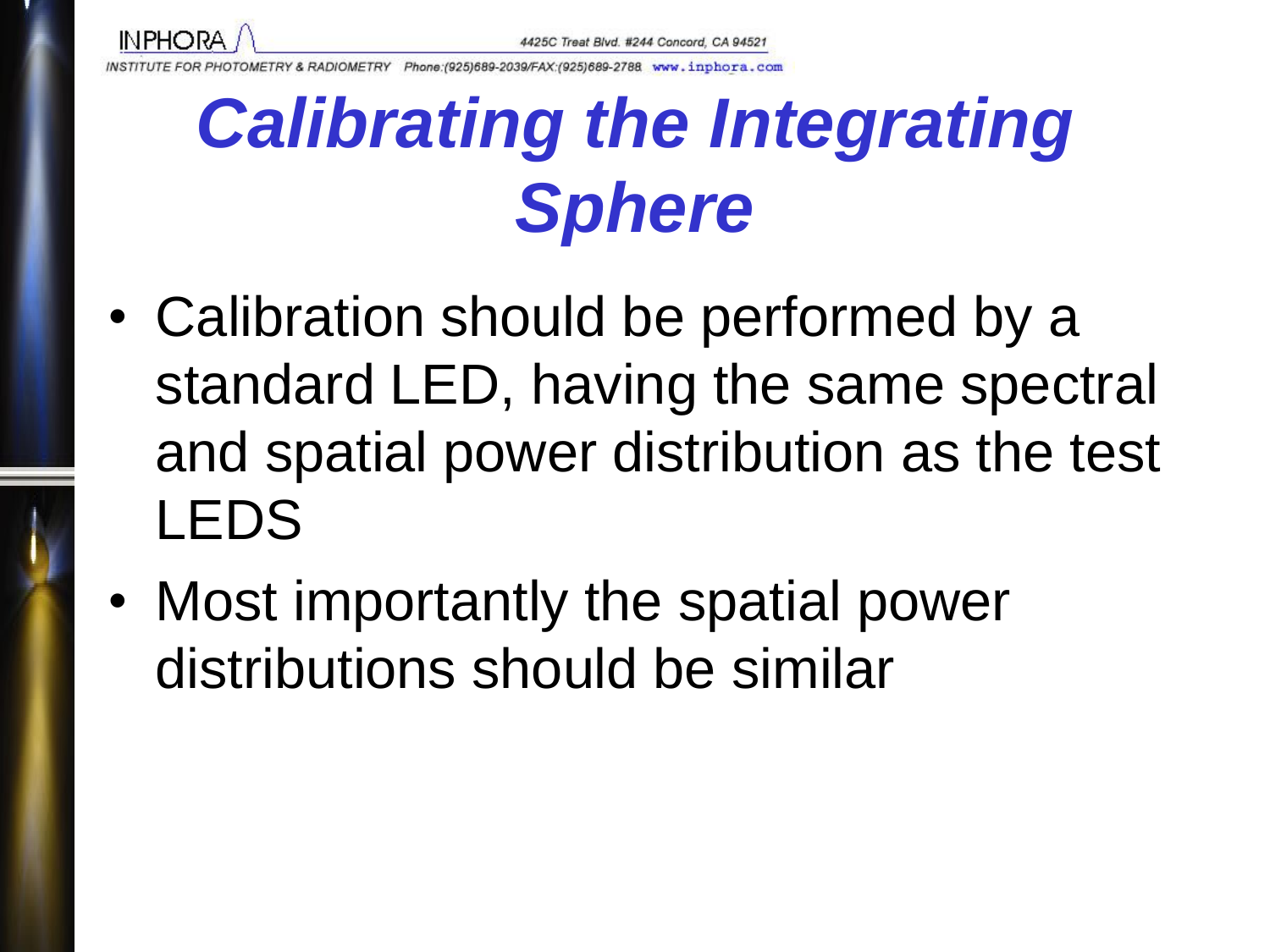

### *Calibrating the Integrating Sphere*

• If the spectral distribution of standard and test LEDs are different, a correction formula can be applied to the simple substitution formula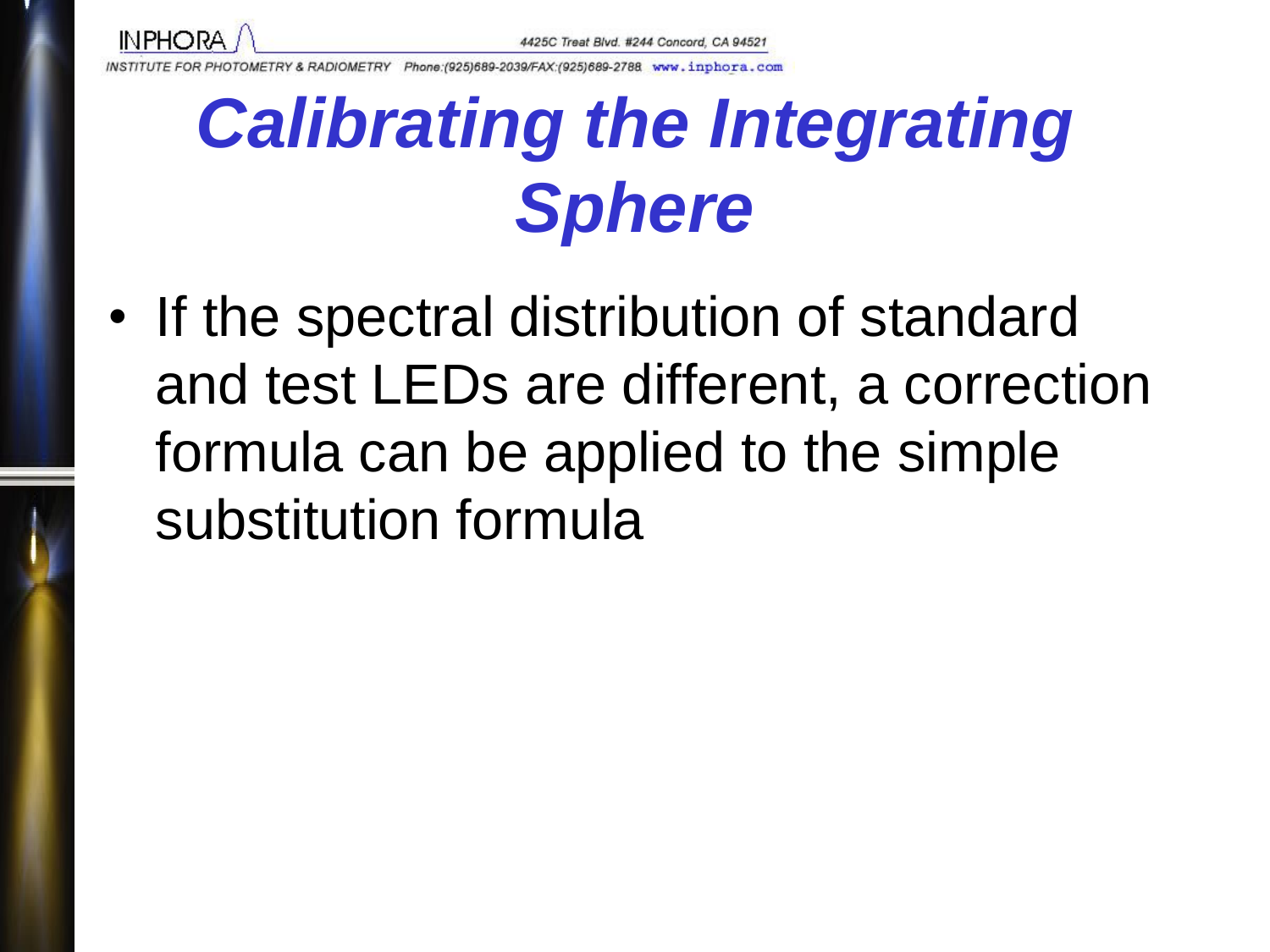## *Spectral Power Distribution*

- Measurement results depend on the spectroradiometer and measurement conditions applied
- Comparison between several different systems with NIST data as standard are shown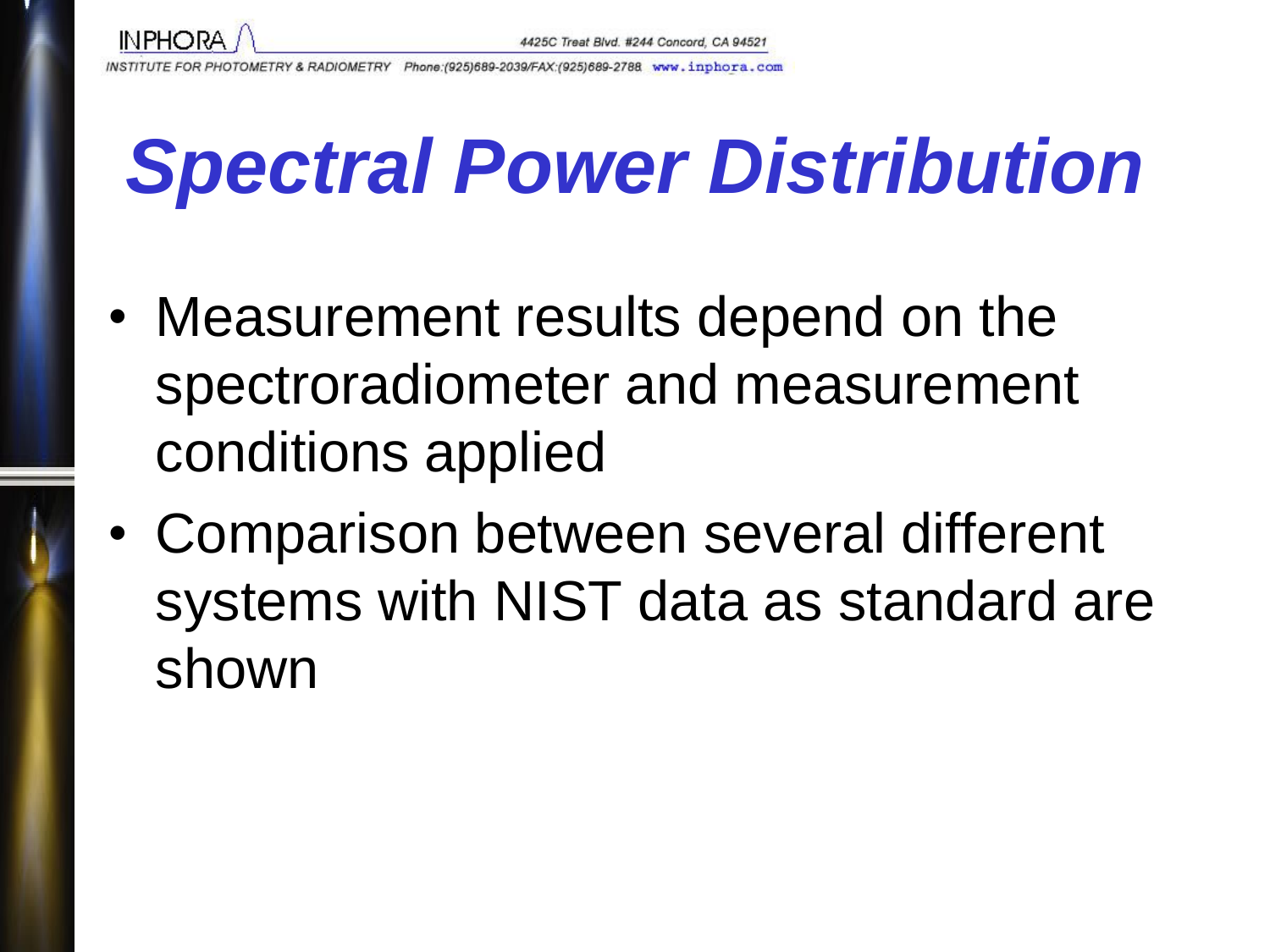

#### *Example: Spectral Power*  **Distribution**



Chromaticity of a green emitting LED measured using different spectroradiometers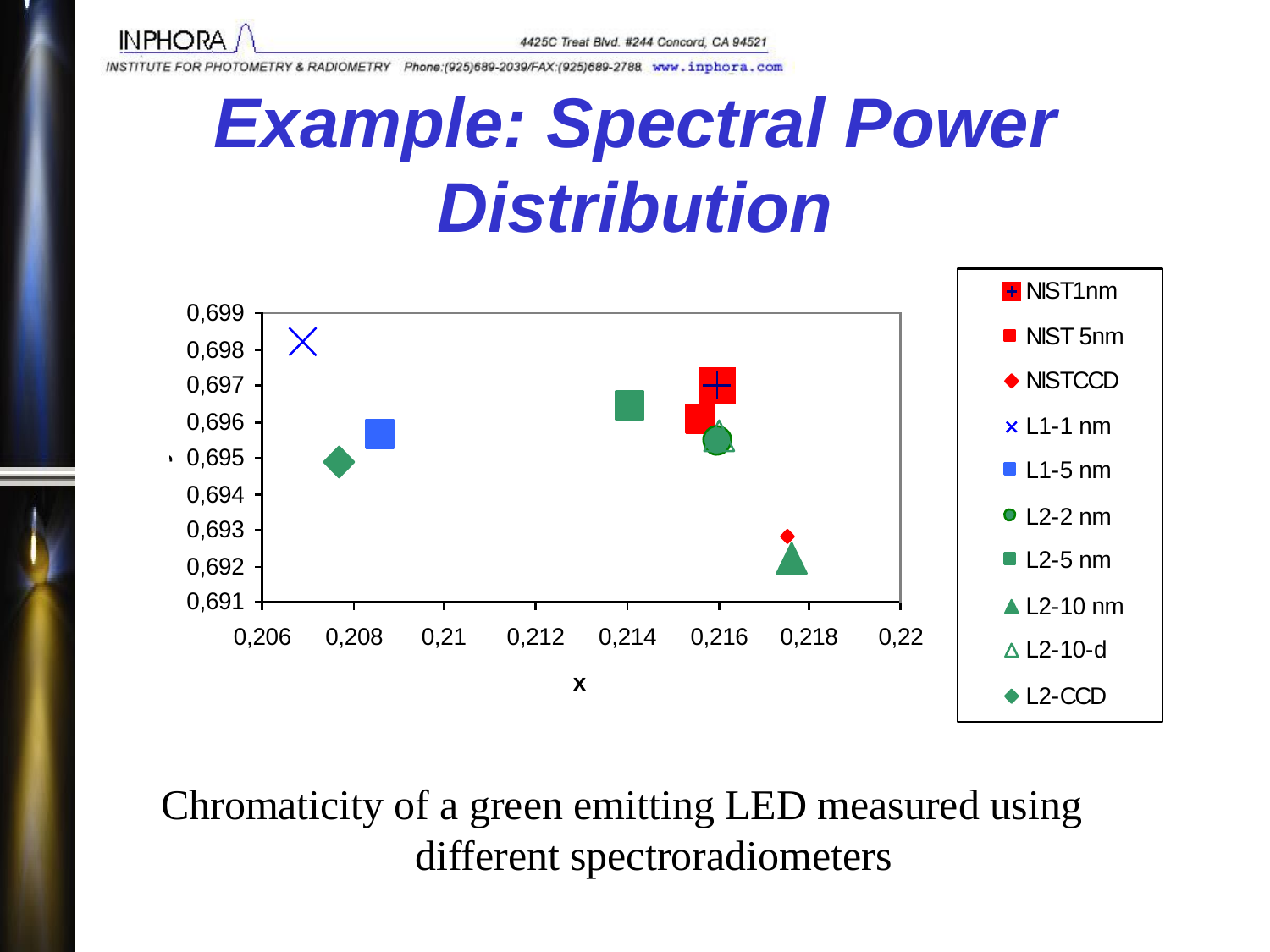

## *Spectral Power Distribution*

- Measurement geometry can influence the results
- Serious discrepancy might occur if geometry is not specified
- CIE 127:2007 recommends specific measurement geometries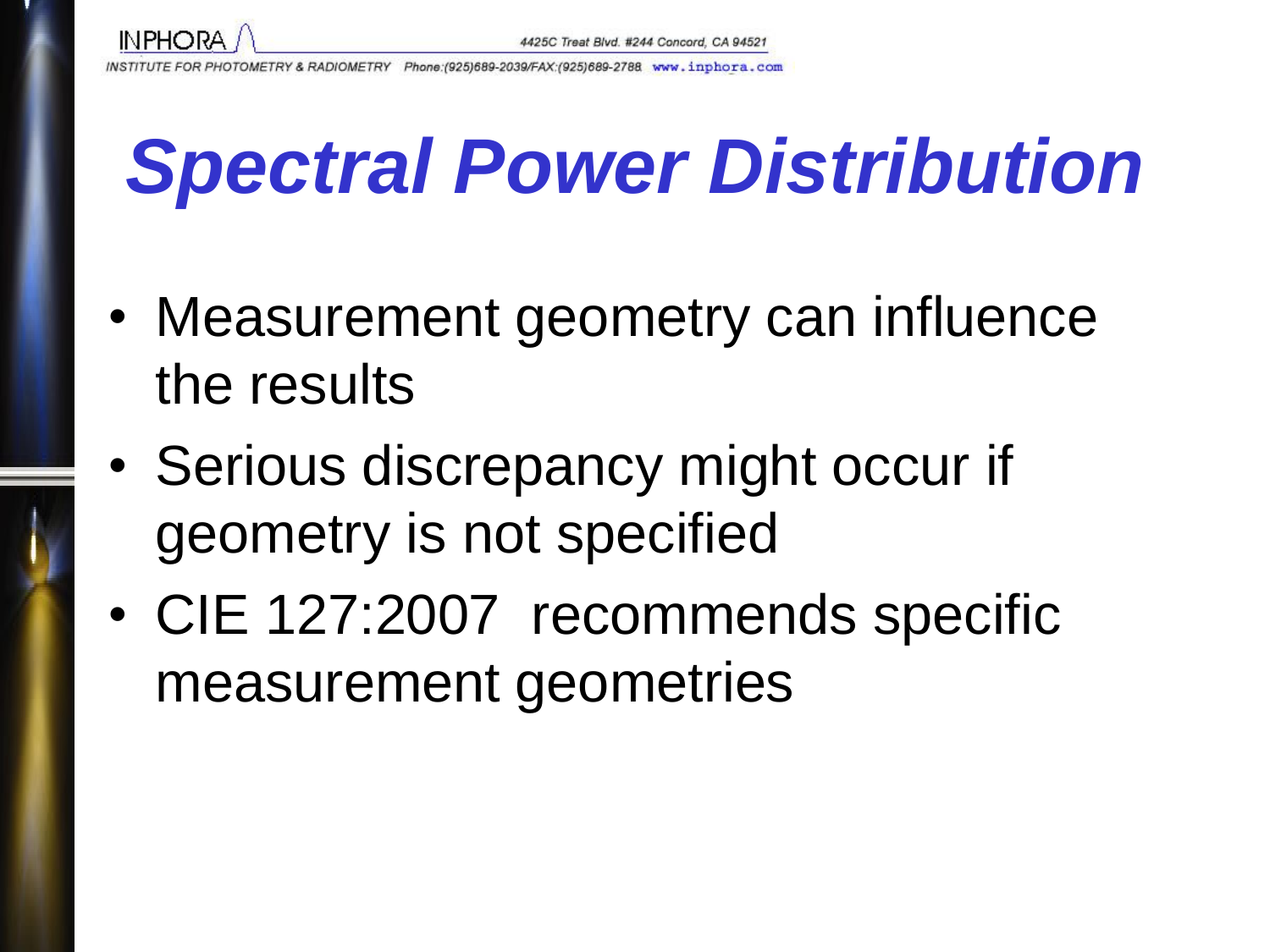

## *Geometry for total and partial flux mode spectroradiometer*



Auxiliary lamp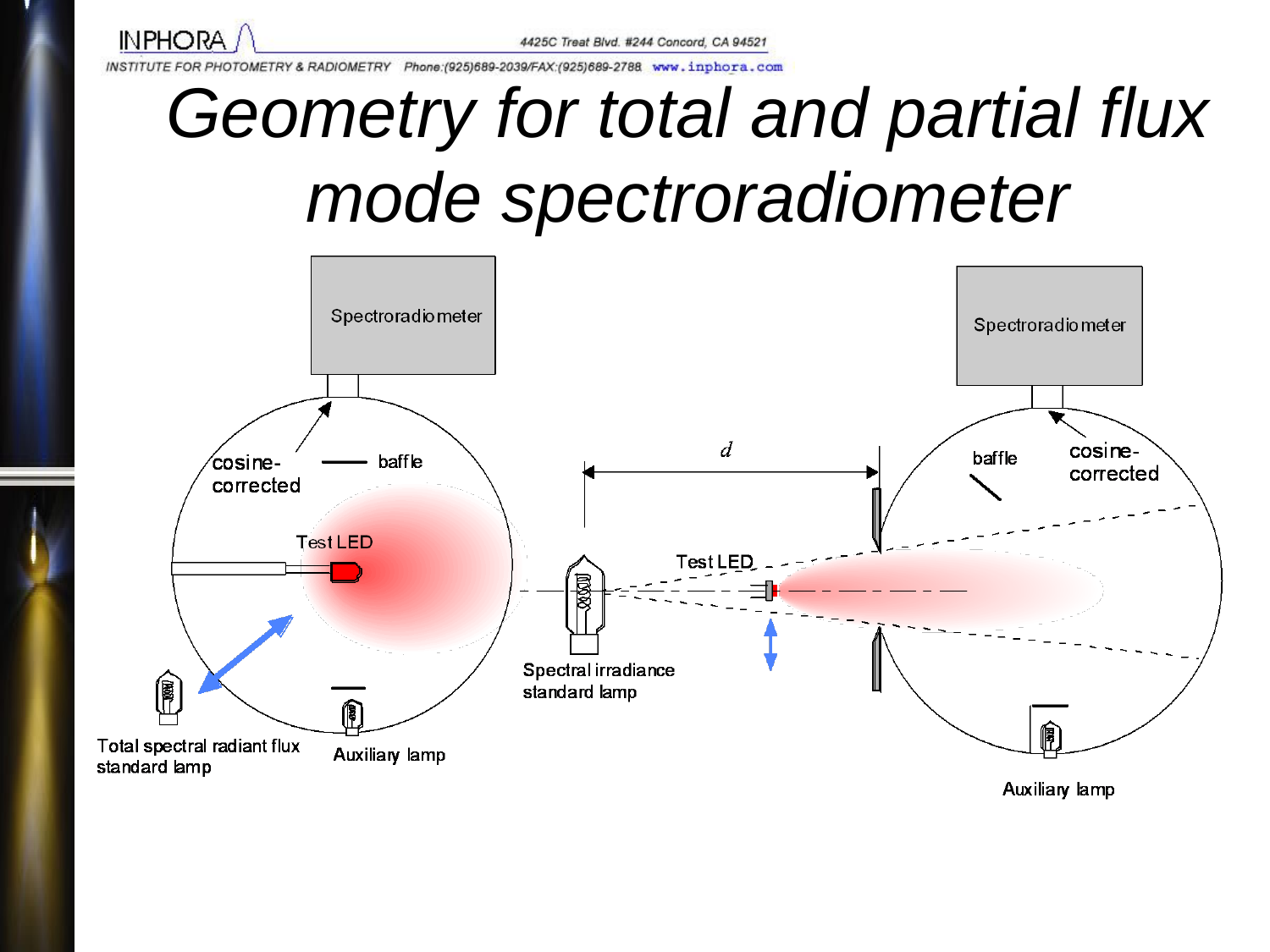

## *Spectral Power Distribution*

- Errors can occur due to wrong bandwidth selection (LEDs have very narrow emission bands)
- Bandwidth of 5nm or less is recommended for LED spectral measurements
- Scanning interval for accurate spectral measurement should be less then 2.5 nm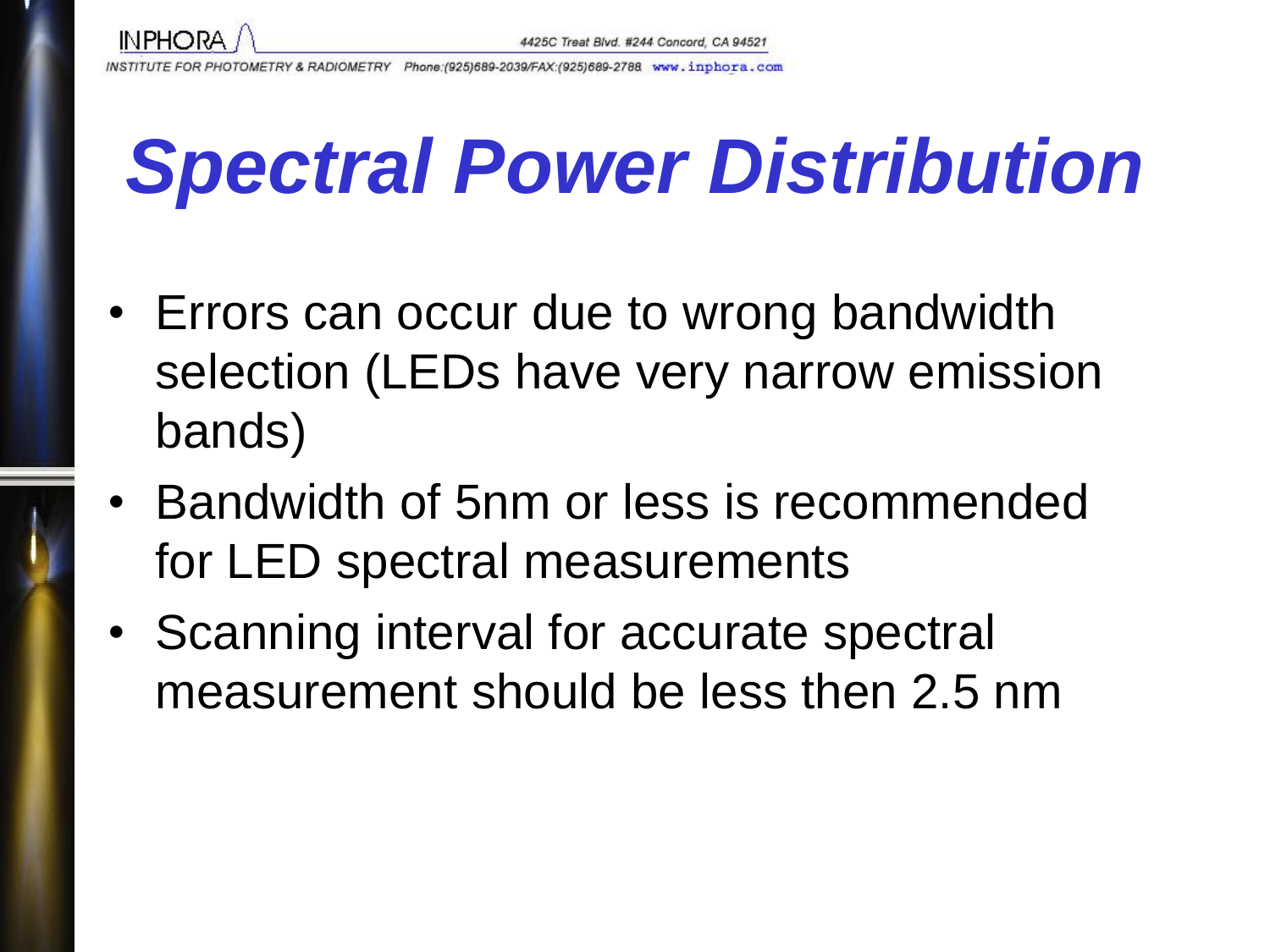Phone: (925)689-2039/FAX: (925)689-2788 www.inphora.com

**INPHORA** 

#### *Examples:Unique Properties of White LEDs*

- White LEDs developed after High Intensity blue LEDs became available
- Two different possibilities exist to create "white" LED light
	- Adding a blue, a green and red chip and mix the output light
	- Or: A./ Using a blue LED chip and cover it with phosphor layers
		- B./ Using an UV LED chip and cover it with phosphor layers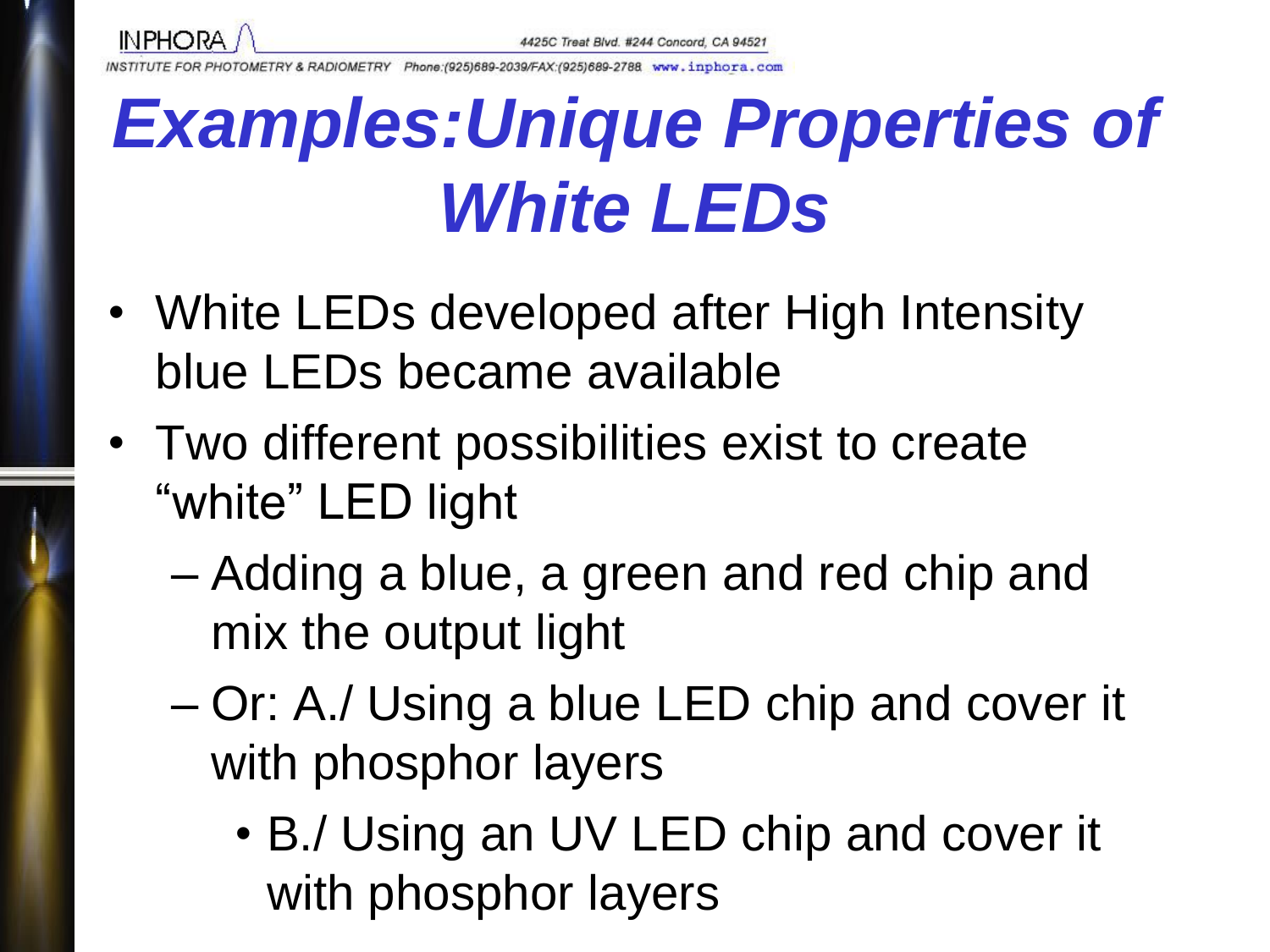

(925)689-2039/FAX: (925)689-2788 www.inphora.com

**INPHORA** 

#### *Unique Properties of White LEDs*

- Mixing the three colors gives the flexibility to create a range of CCT-s and color rendering
- Using blue LEDs with Phosphor coating results in high CCT and less then perfect color rendering
	- CCT and Color rendering will depend on the kind of phosphor(s) used; new phosphor coatings show improvement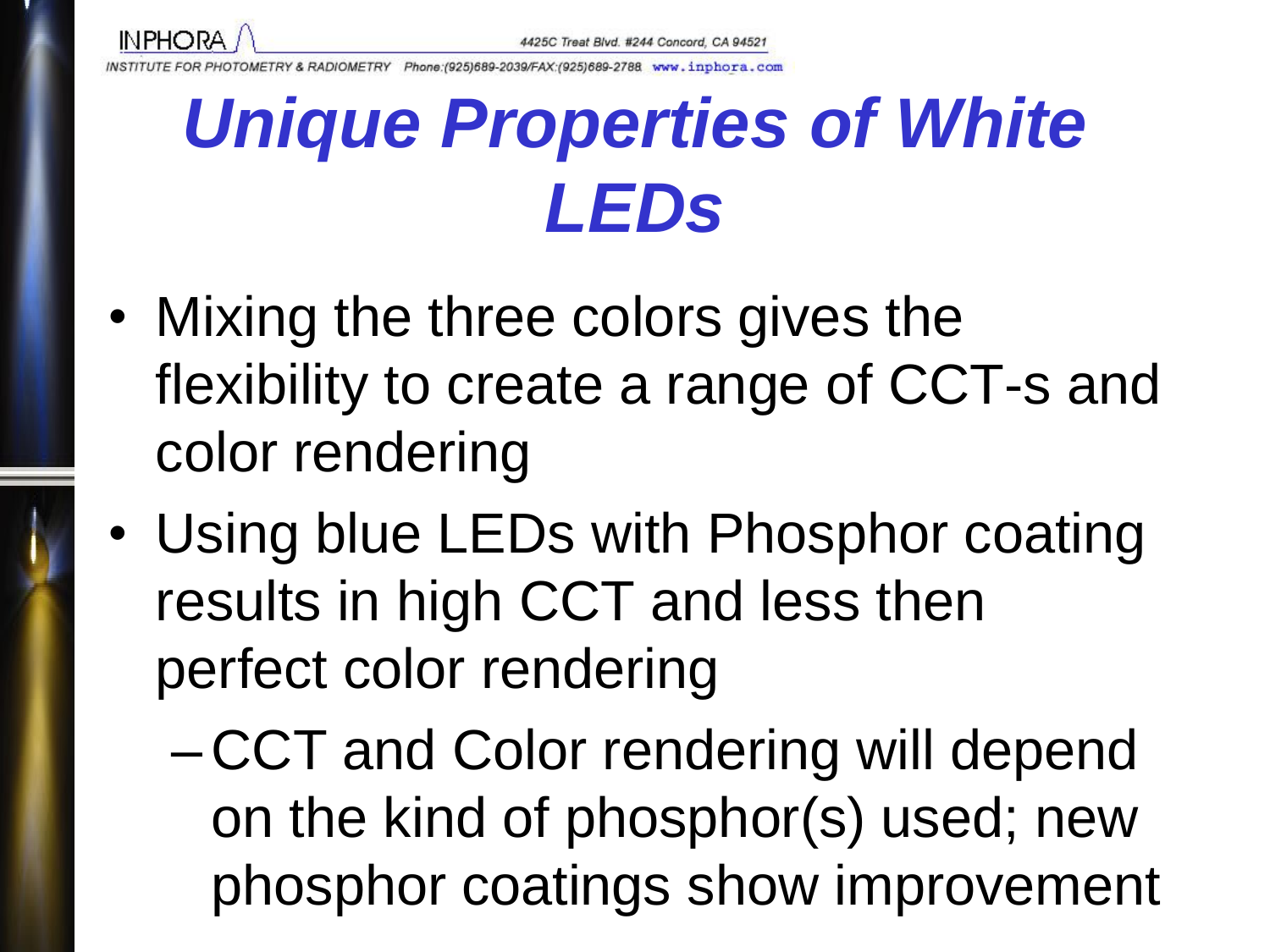Phone: (925)689-2039/FAX: (925)689-2788 www.inphora.com

**INPHORA** 

## *Mixing three colors*

- There is a great deal of difference in spectra of the 3 chip/3 lamp type of "white LEDs" along different spatial directions.
- It is very difficult to mix the colors uniformly
- This arrangement is costly, creates more difficulties for temperature control
- The three different color LEDs age differently, causing a change in CCT with time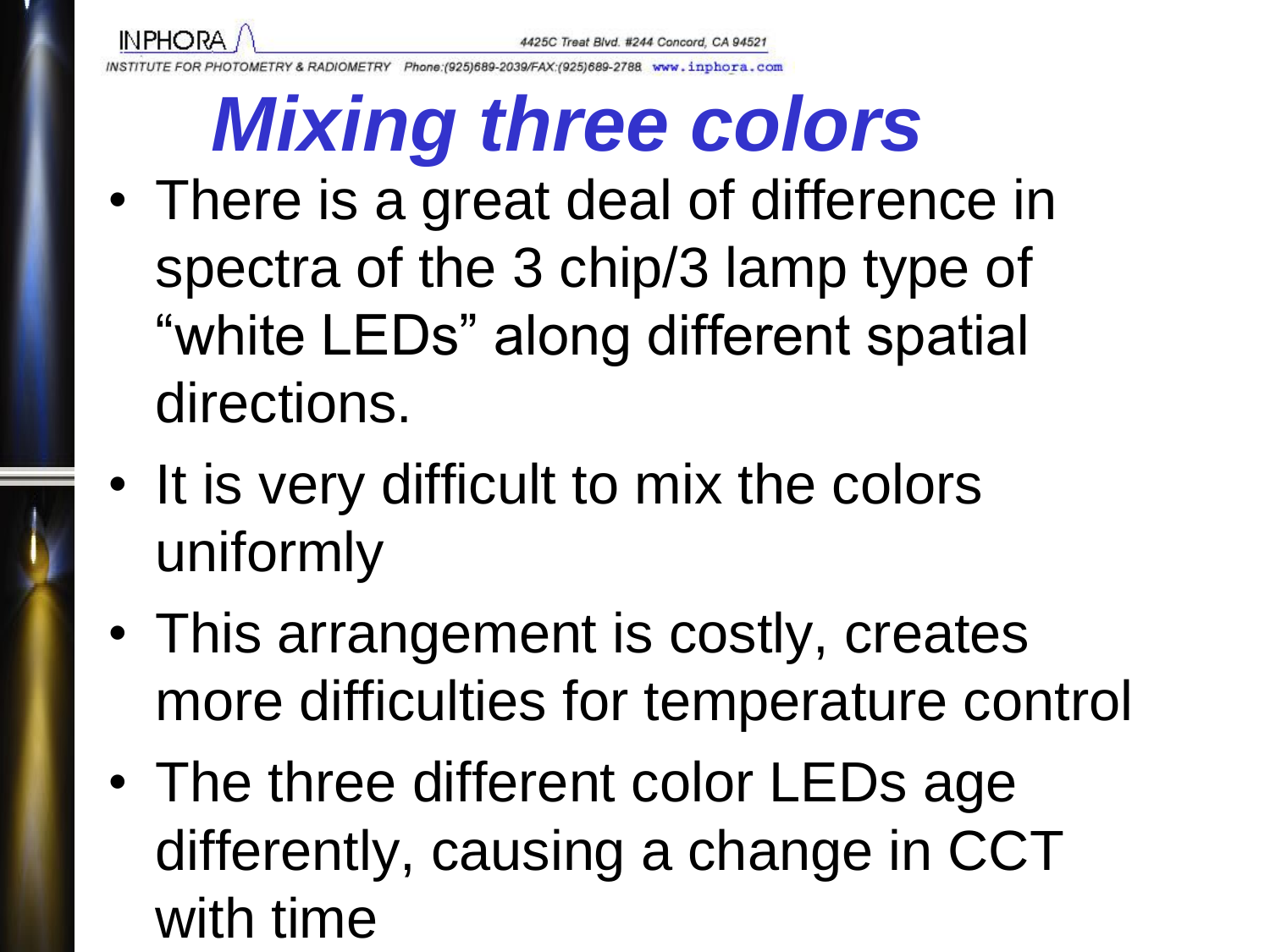![](_page_58_Picture_0.jpeg)

# *Blue LED with Phosphor*

- Some example of white LED lamps
	- (PAL conference 2003)

![](_page_58_Picture_6.jpeg)

Figure 2: Left: 1,2 and 3 Watt Luxeon package. Size of the Chip: 1 mm x 1mm. The phosphor is added directly to the chip.

> Right: 1 Watt Osram Dragon, diameter of the emitting element: 3 mm, Size of the Chip: 1 mm x 1 mm. The phosphor is added into the cavity of the lens.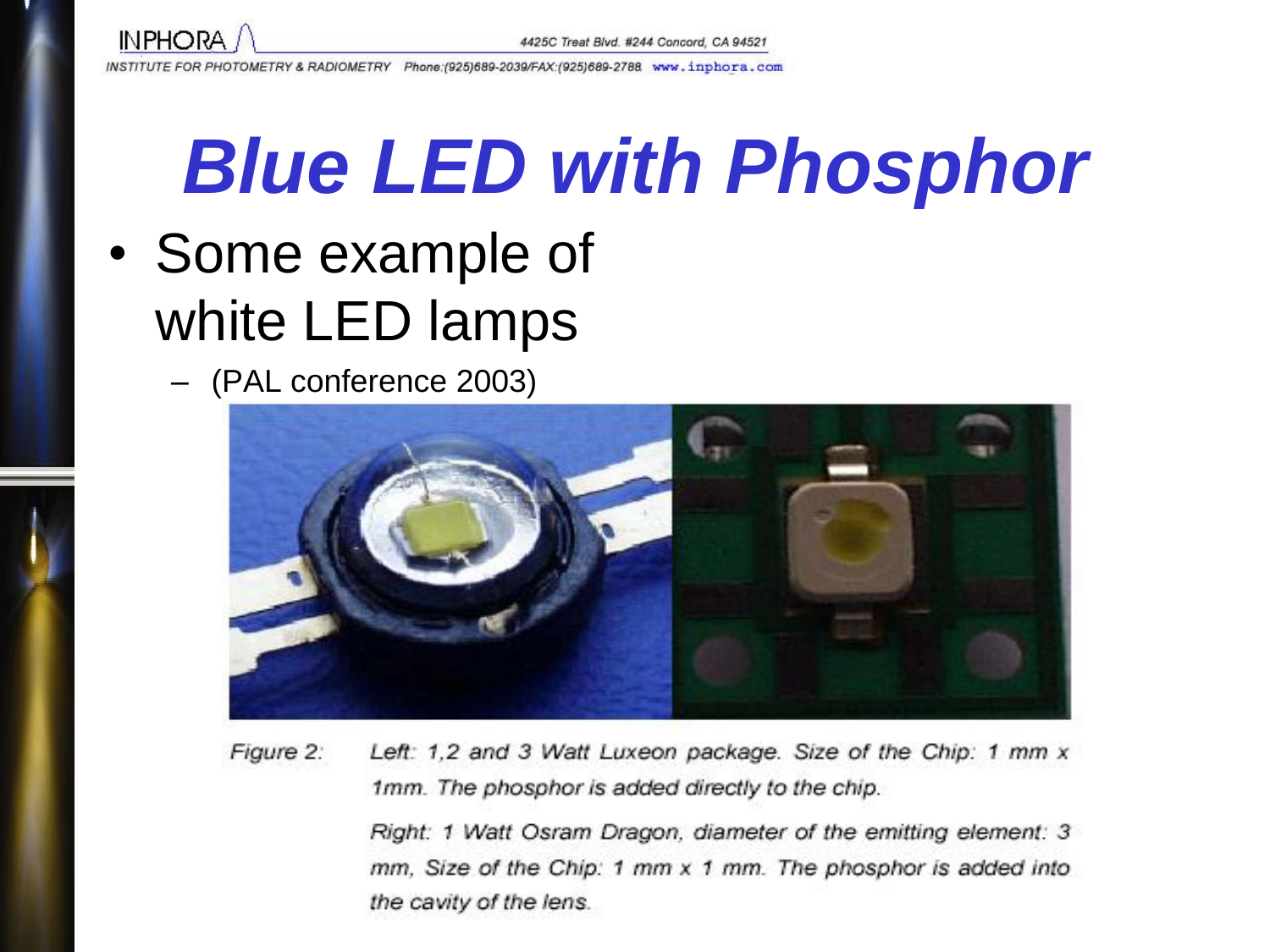![](_page_59_Picture_0.jpeg)

## *Blue LED with Phosphor*

![](_page_59_Picture_4.jpeg)

![](_page_59_Picture_5.jpeg)

#### White lamp and cross section of a white-light emitting diode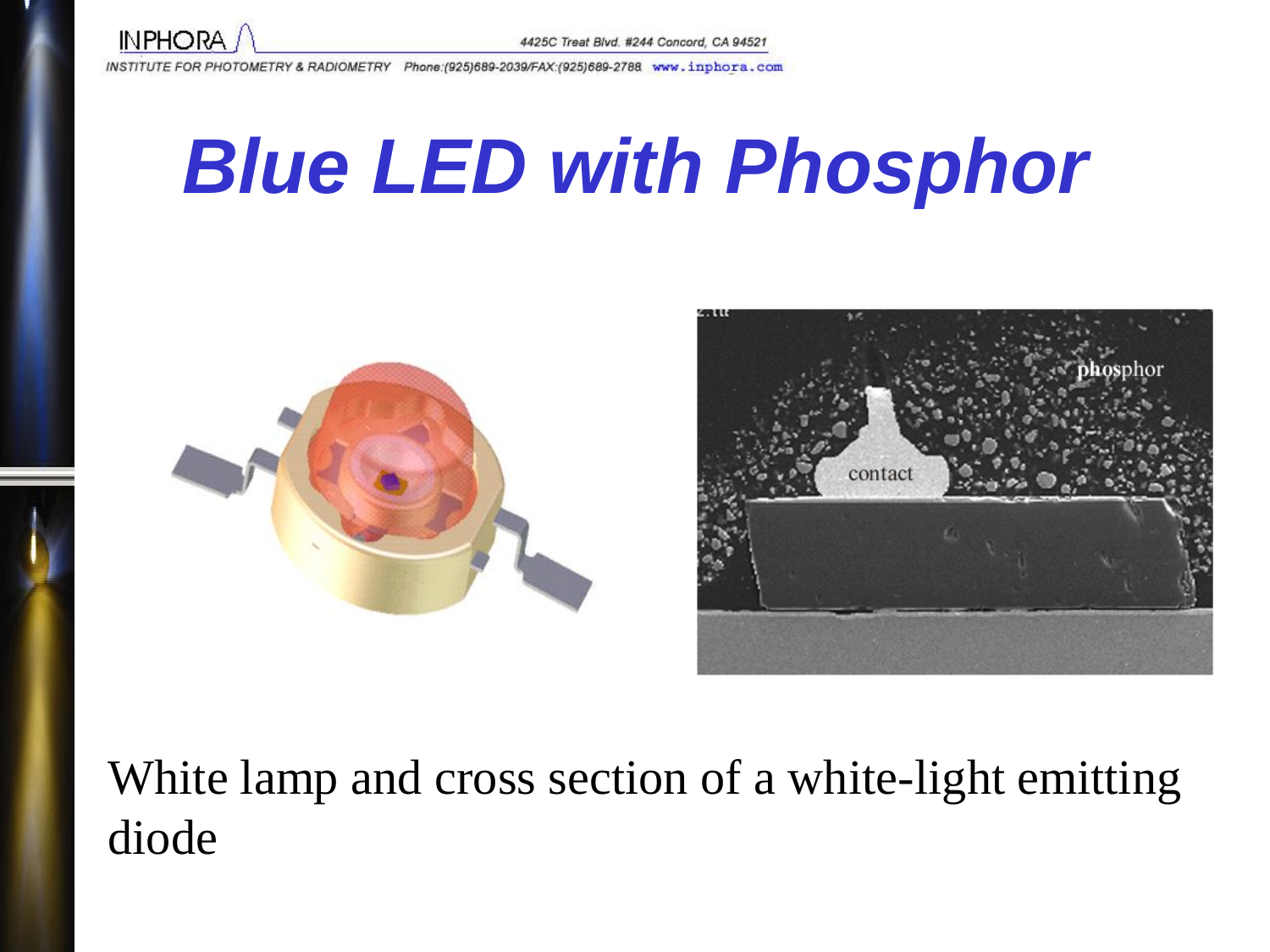![](_page_60_Picture_0.jpeg)

#### *Spectral distribution of white LEDs*

![](_page_60_Figure_4.jpeg)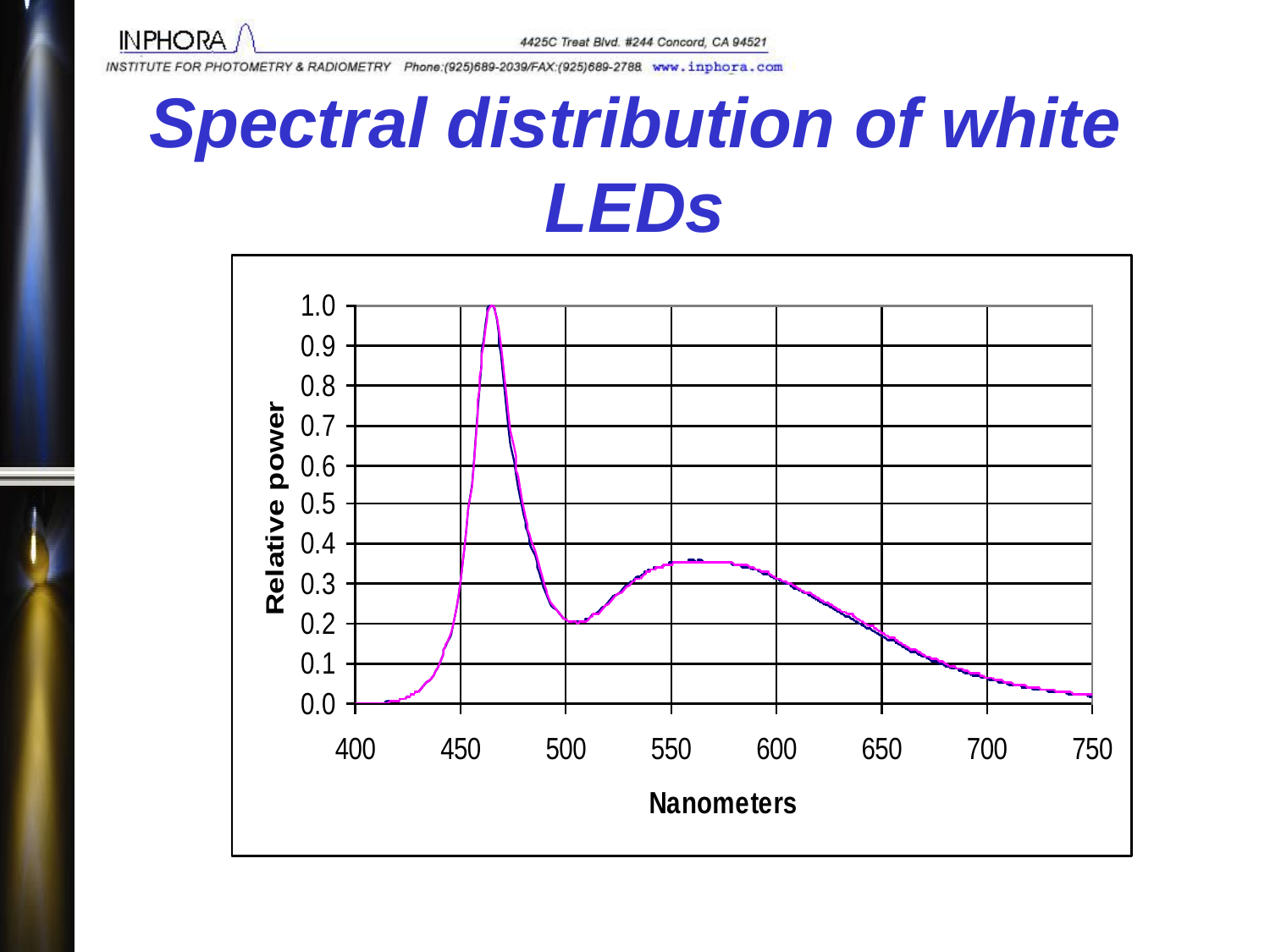**INPHORA** 

# *Blue LED with Phosphor*

- Most common problem is the relatively low red output in the spectrum
- At present such chips and lamps are utilized in lighting applications
- With improved phosphor coating increased red output can be achieved, making it possible to use in general lighting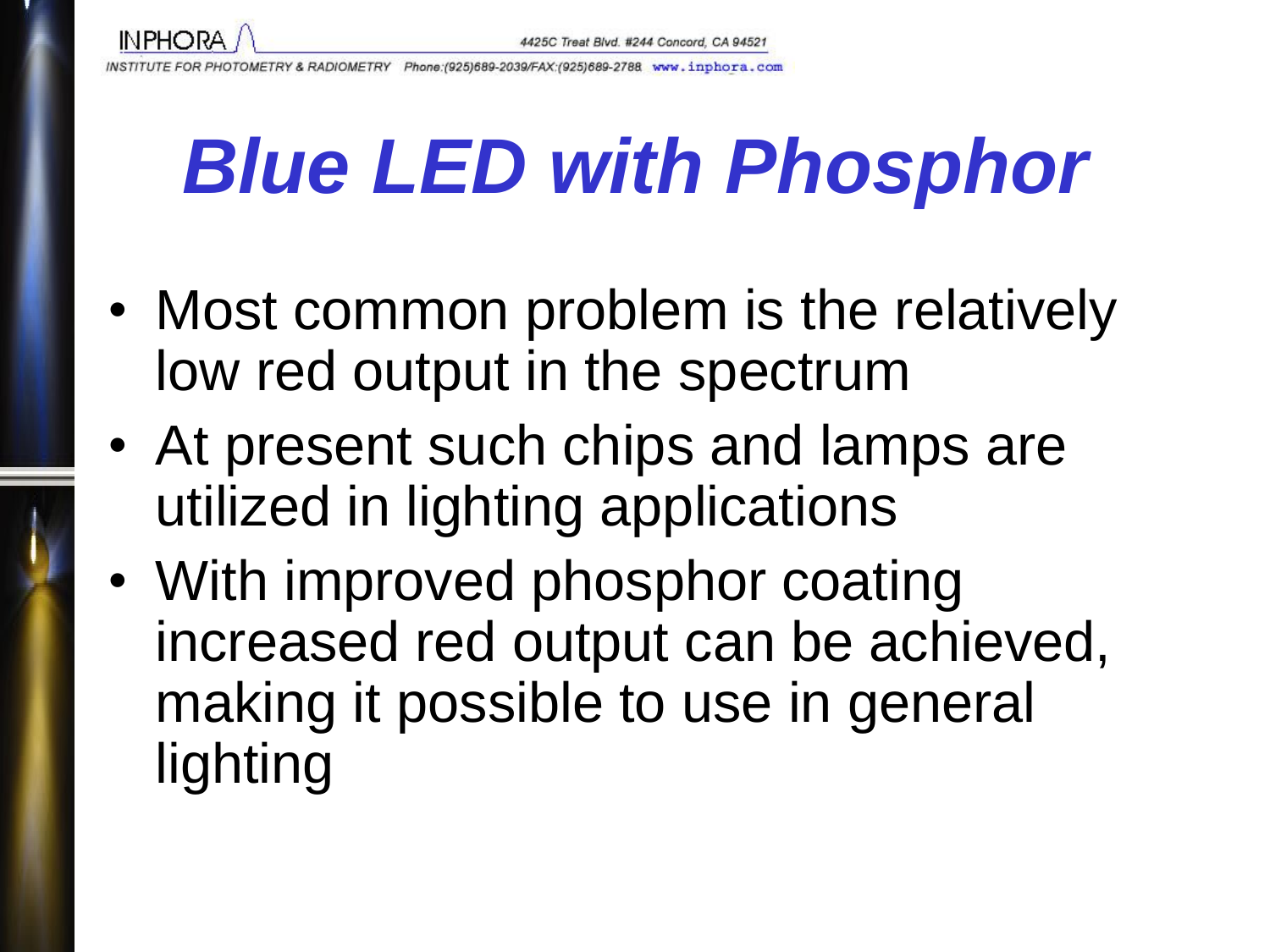- Most frequently same test methods are applied to white LEDs as applied to other LEDs
- In many cases this can lead to discrepancies in measurement results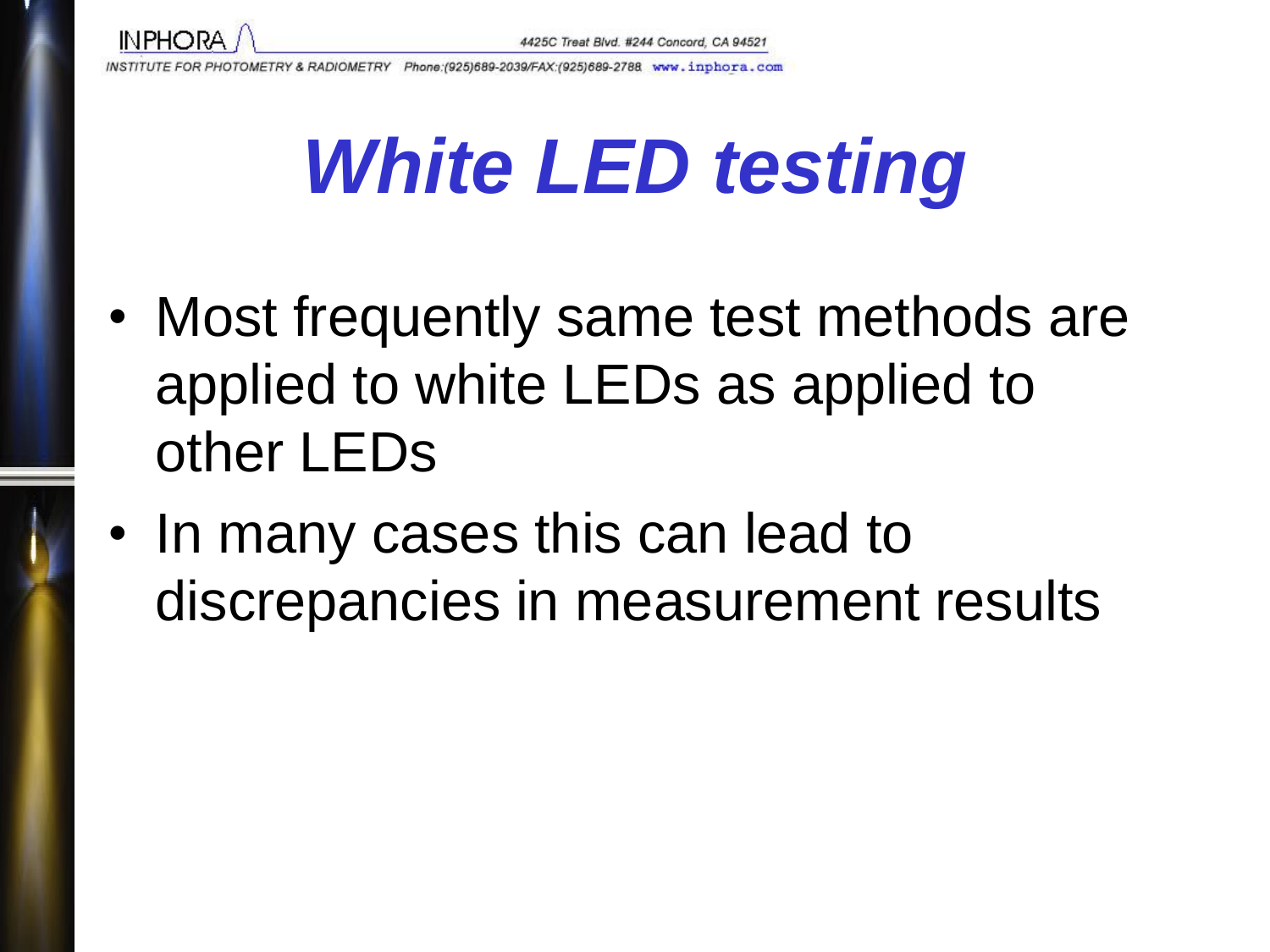**INPHORA** 

- White LEDs exhibit spatial distribution of their spectrum;
	- Depending on the length of optical path the blue light travels through the phosphor layer
	- Depending on the angle how the blue light enters the phosphor layer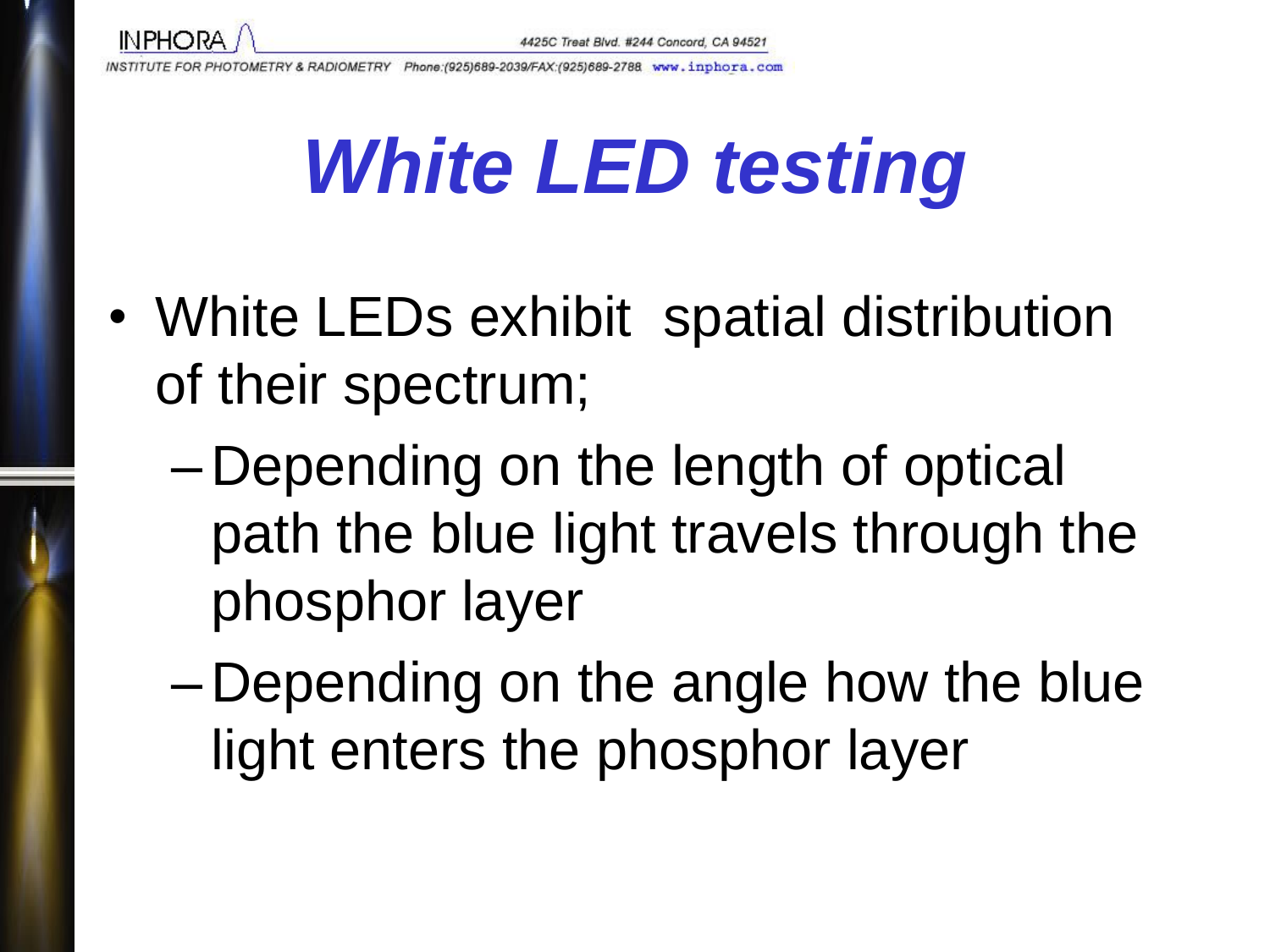![](_page_64_Picture_0.jpeg)

## *Spectral spatial distribution*

![](_page_64_Figure_4.jpeg)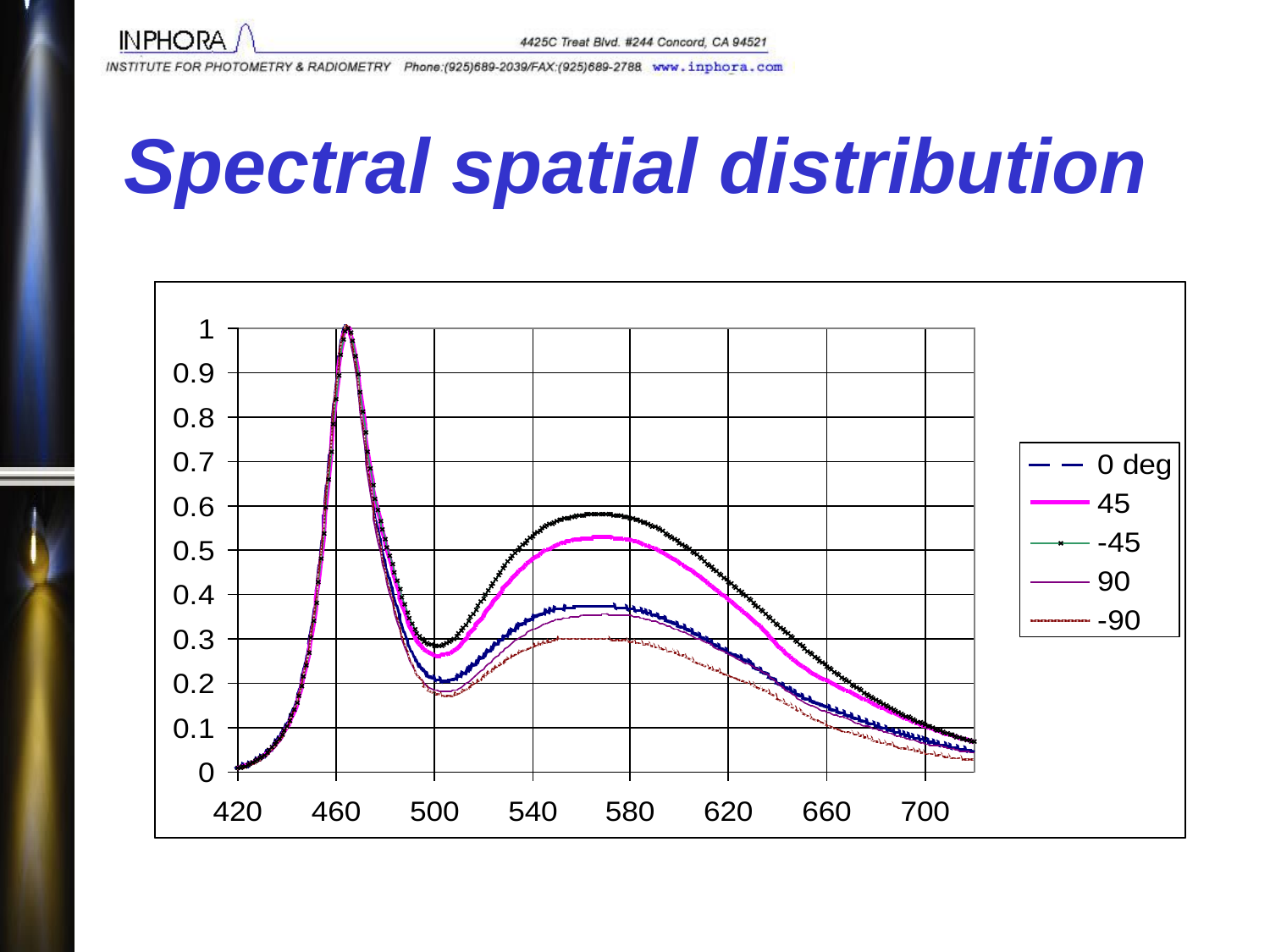![](_page_65_Picture_0.jpeg)

## *Spectral spatial distribution*

![](_page_65_Picture_4.jpeg)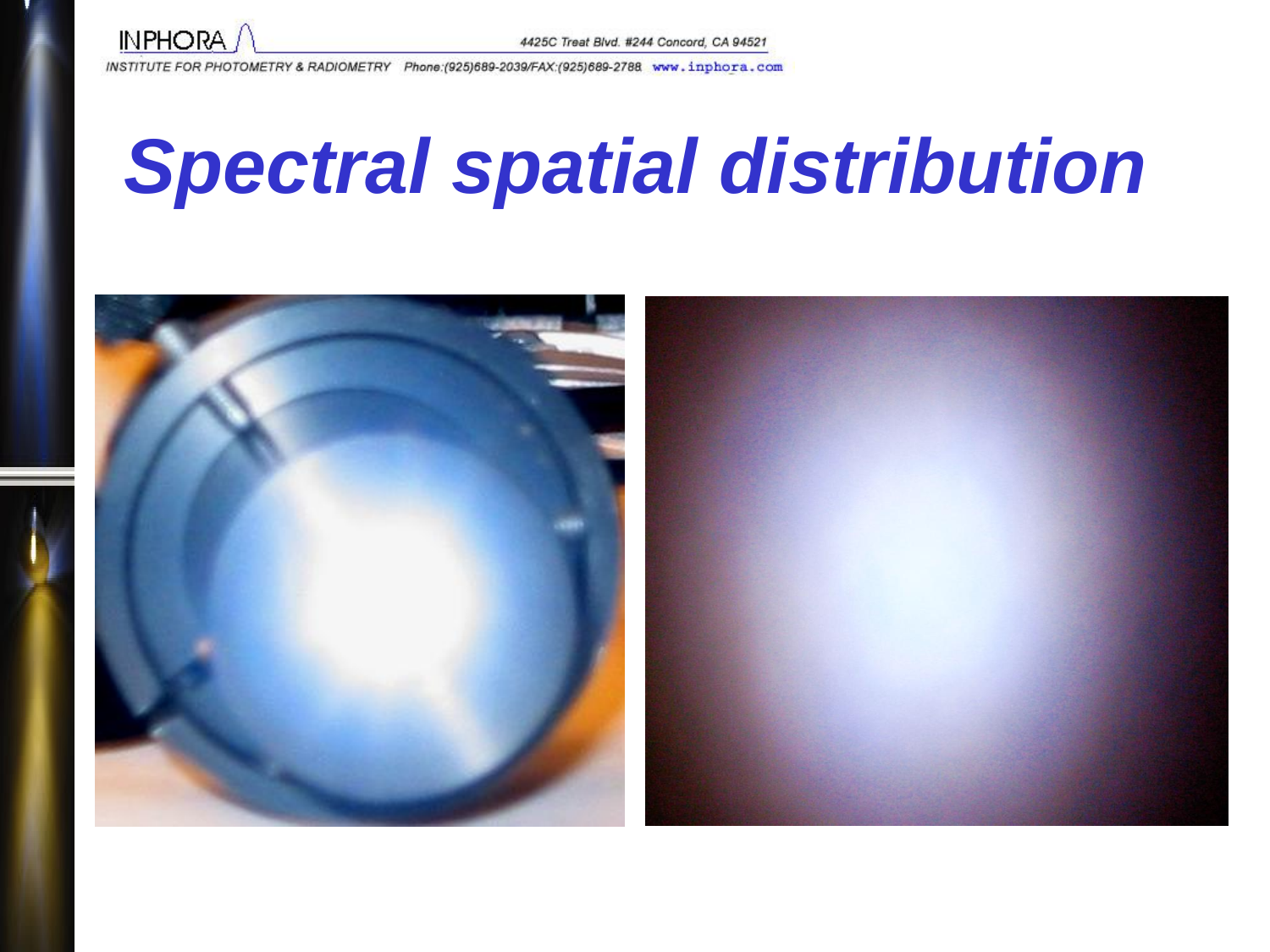![](_page_66_Picture_0.jpeg)

#### *Spectral spatial distribution: assimetric*

![](_page_66_Picture_4.jpeg)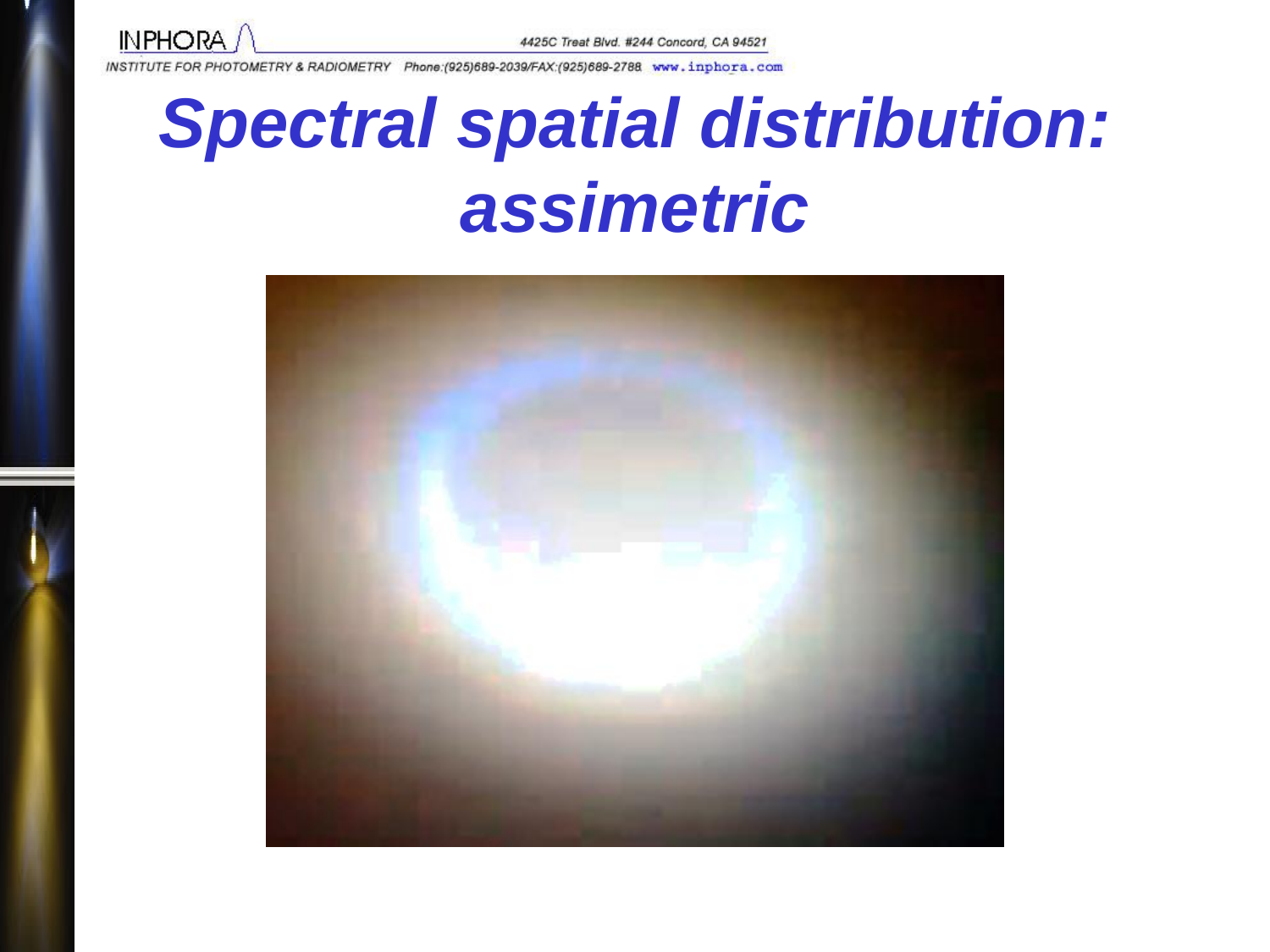**INPHORA** 

- When spectrum of power is measured, the exact geometrical conditions of measurement are extremely important
- It is advisable to conduct this measurement under the same condition as the application will require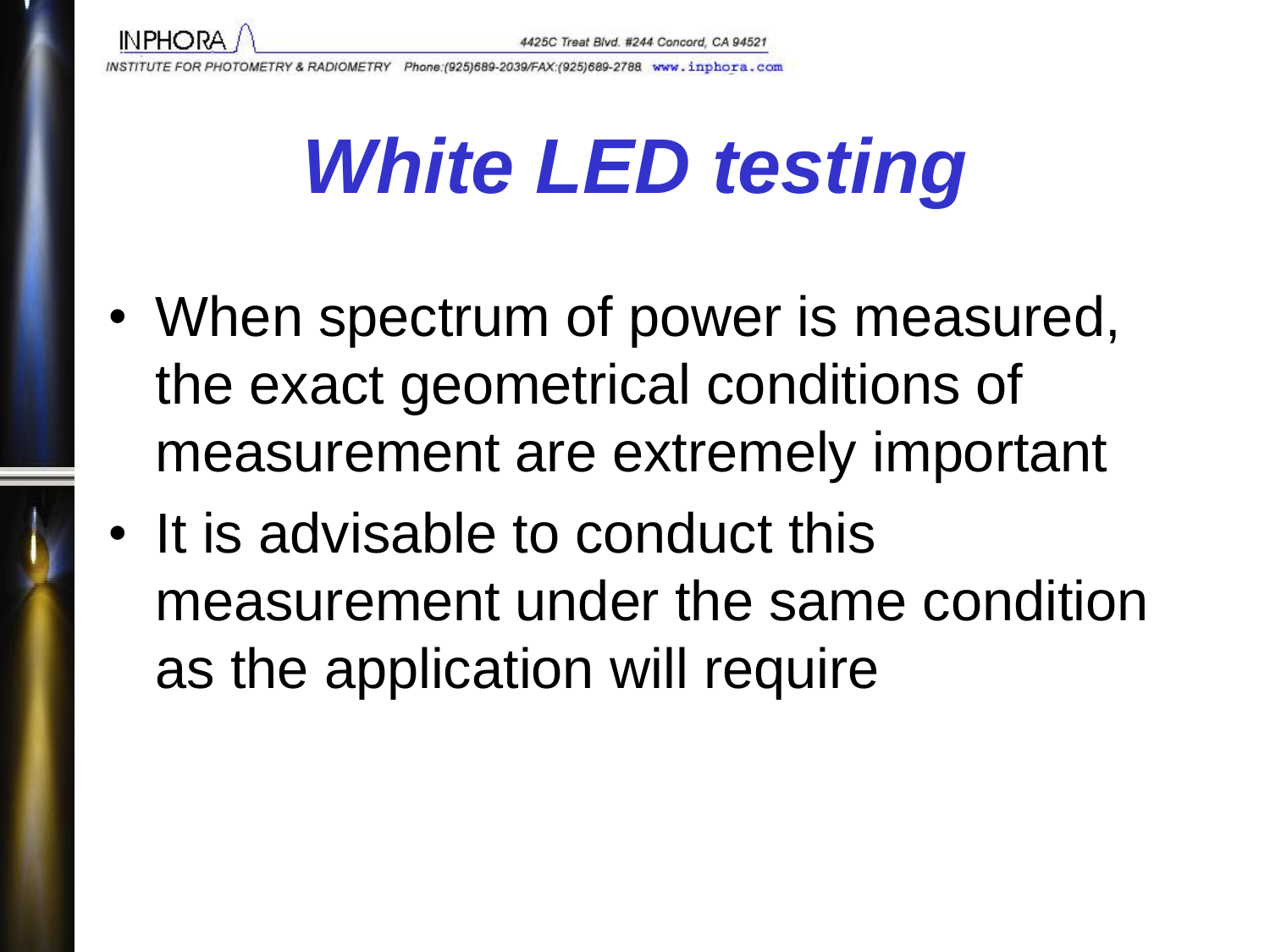- $\cdot$   $I_{\text{L}}$  measurement is no problem; here the geometrical conditions are already set
- Flux measurement: if measured in the integrating sphere, the parts of the radiation exiting from the sides of the chip will be blue or bluer then the radiation in the perpendicular direction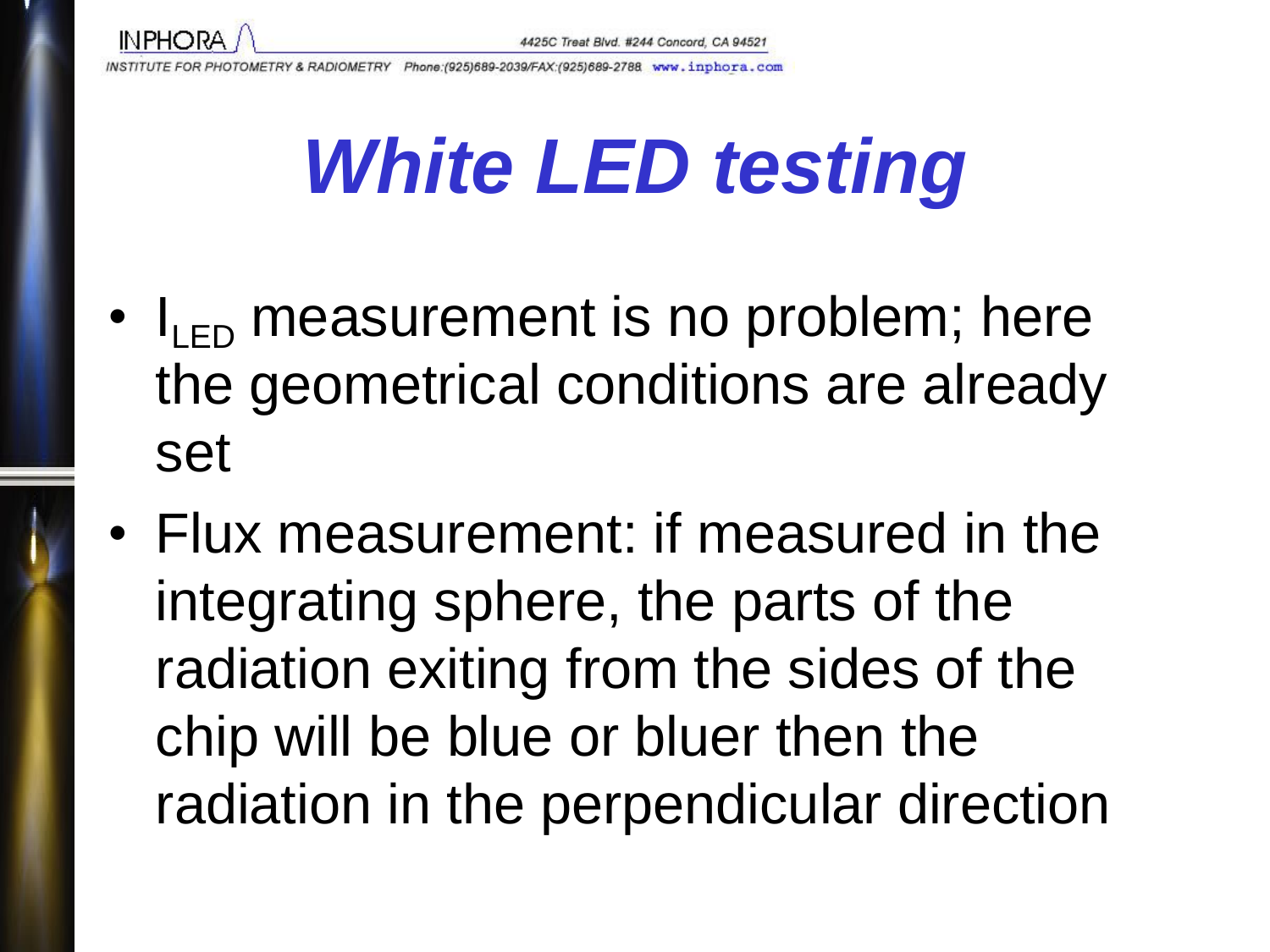**INPHORA** 

- Very important to have a perfect whitereflecting sphere paint and a very well matched photopic response to  $V(\lambda)$  of the attached photometer to obtain accurate data
- Safest solution to have a standard calibrated white LED of the same kind as the test LEDs for substitution measurement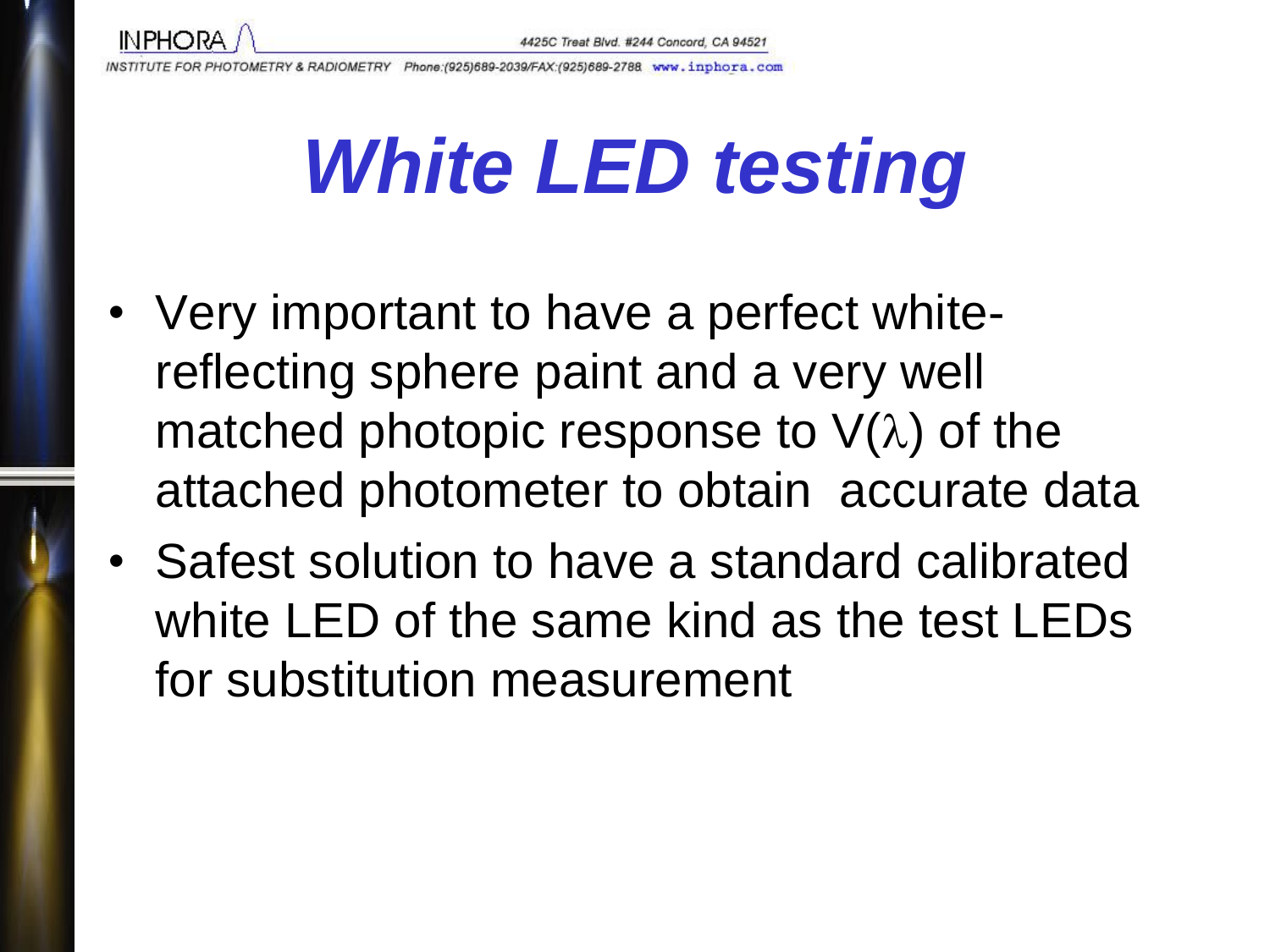**INPHORA** 

- Some automatic LED testers use CCD + spectrometers and a small integrating sphere as entrance optics
- From spectral data the important quantities are calculated
- If there is considerable variation in the spatial distribution of the spectrum, the results will differ from those obtained without using the integrating sphere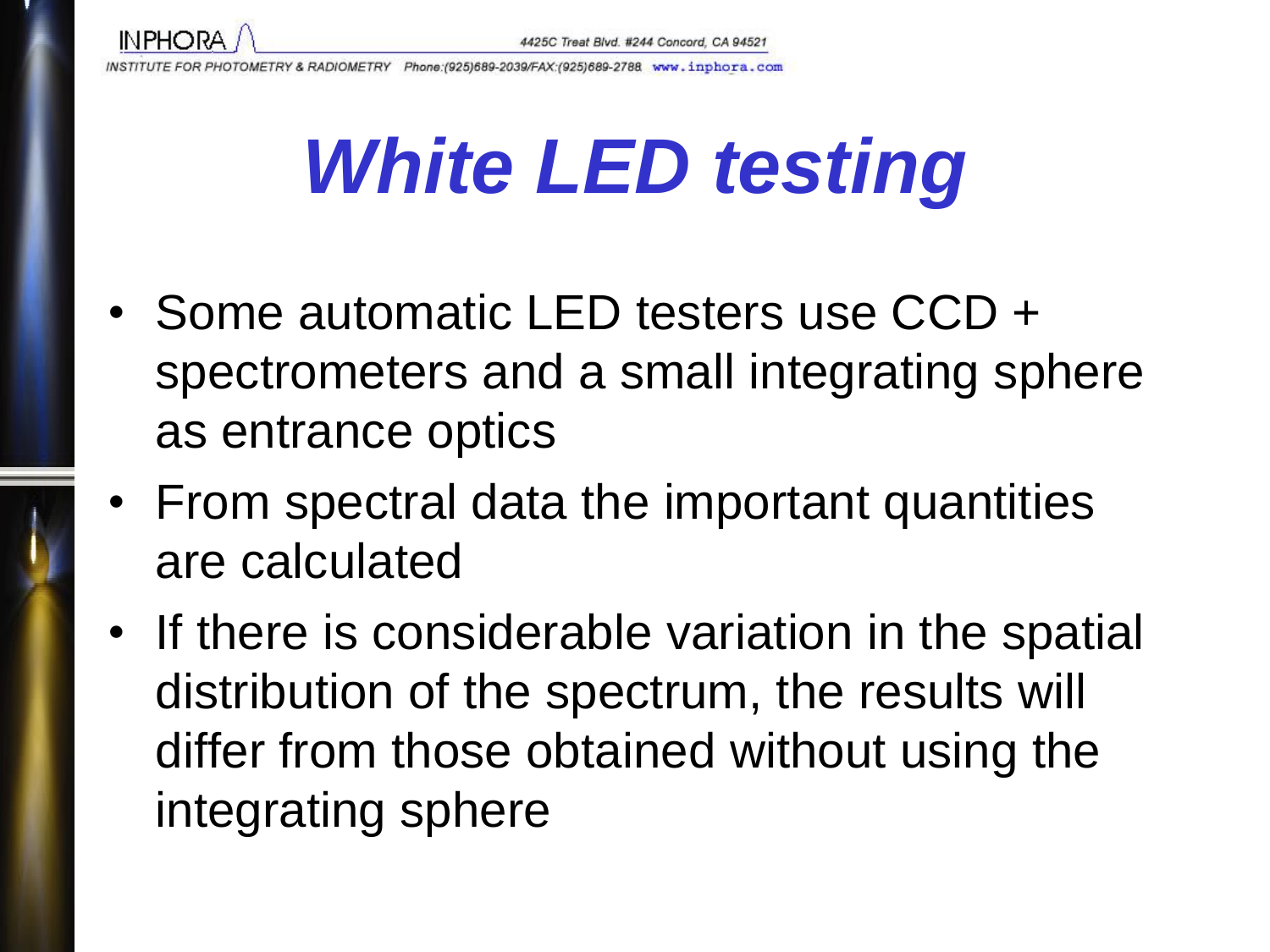![](_page_71_Picture_0.jpeg)

![](_page_71_Picture_3.jpeg)

- Recommendations by CIE for LED measurements has been discussed
	- Intensity, flux and spectral power distribution were the subject of the latest report recently completed (CIE 127:2007)